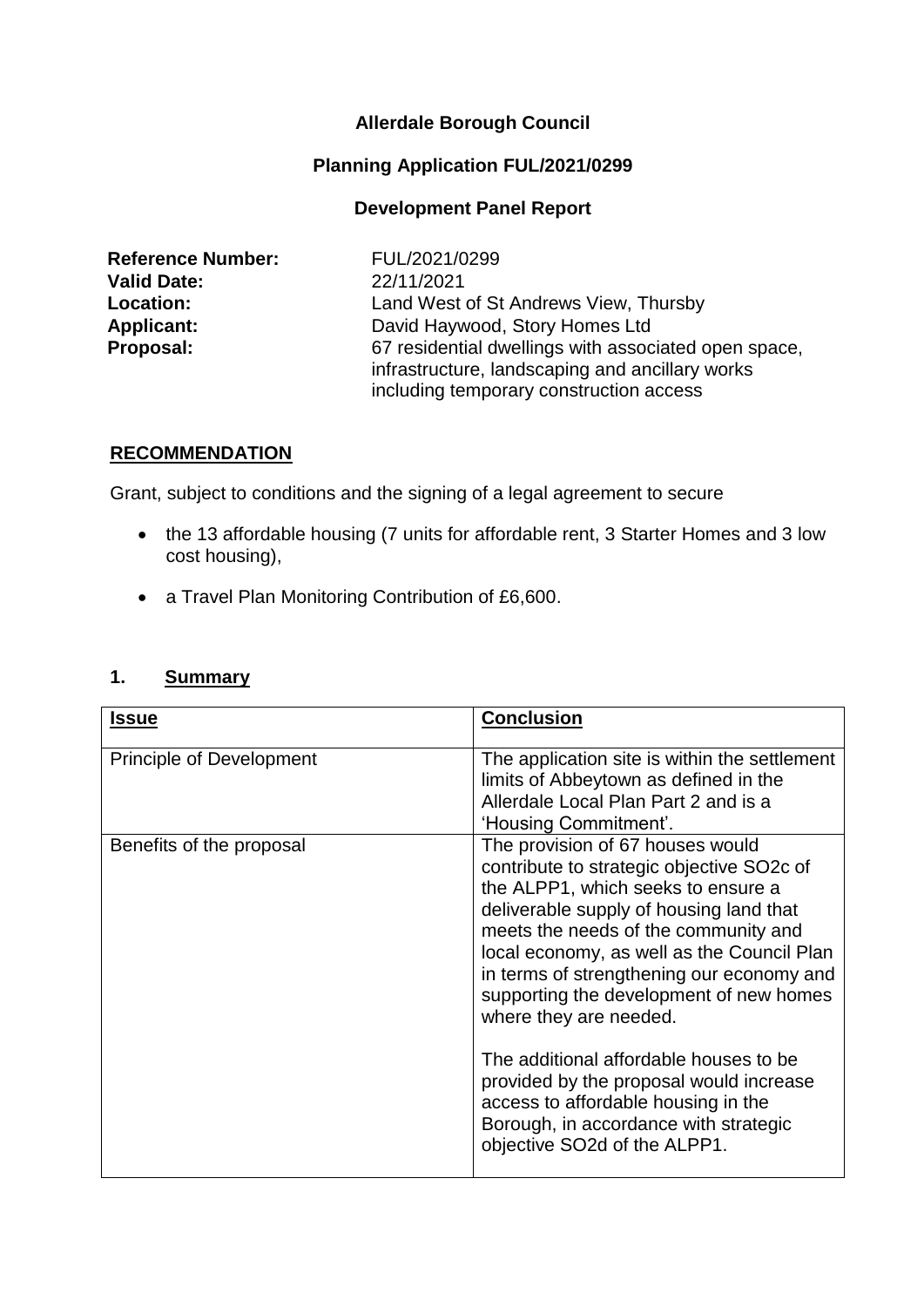| Balanced and mixed communities<br>including affordable and accessible homes | The development is for 67 dwellings<br>comprising: 6 x 5 bedroom; 35 x 4<br>bedroom; 16 x 3 bedroom and 20 x 2<br>bedroom (3 of these are bungalows). 13<br>affordable dwellings are proposed. The<br>housing mix is considered to be<br>acceptable.                                                                                     |
|-----------------------------------------------------------------------------|------------------------------------------------------------------------------------------------------------------------------------------------------------------------------------------------------------------------------------------------------------------------------------------------------------------------------------------|
| Scale, Layout, Design and Materials                                         | The scale and layout is acceptable for this<br>development site with the design and<br>materials responding to the character of<br>the built environment and on site<br>constraints.                                                                                                                                                     |
| Sustainability, Vehicular Access and<br><b>Highway Safety</b>               | The highway arrangements are<br>acceptable. Suitable visibility splays can<br>be provided to allow for a safe vehicular<br>access. Parking standards are met.                                                                                                                                                                            |
| Flooding / Drainage                                                         | The development secures an acceptable<br>scheme for the disposal of foul and<br>surface. The foul with connect to the<br>existing pumping station before entering<br>the public sewer, with surface water<br>draining to the existing SuDs pond to the<br>north of the site, before directed to the<br>watercourse at a controlled rate. |
| <b>Noise</b>                                                                | The existing noise from the wind turbine<br>and road traffic from the A595 would not<br>lead to unacceptable living conditions of<br>the dwellings subject to appropriate<br>mitigation measures.                                                                                                                                        |
| <b>Shadow Flicker</b>                                                       | The impacts from shadow flicker from<br>nearby wind turbines would not lead to<br>unacceptable living conditions of the<br>dwellings.                                                                                                                                                                                                    |
| Heritage / Archaeology                                                      | The County Archaeologist has highlighted<br>that the site is of some archaeological<br>interest. A further investigation of the site<br>should be undertaken and this can be<br>controlled by condition.                                                                                                                                 |
| Landscape and Visual Effects                                                | The development will not have a<br>significant adverse visual impact on the<br>landscape and amenity and will be seen in<br>line with the existing built development.                                                                                                                                                                    |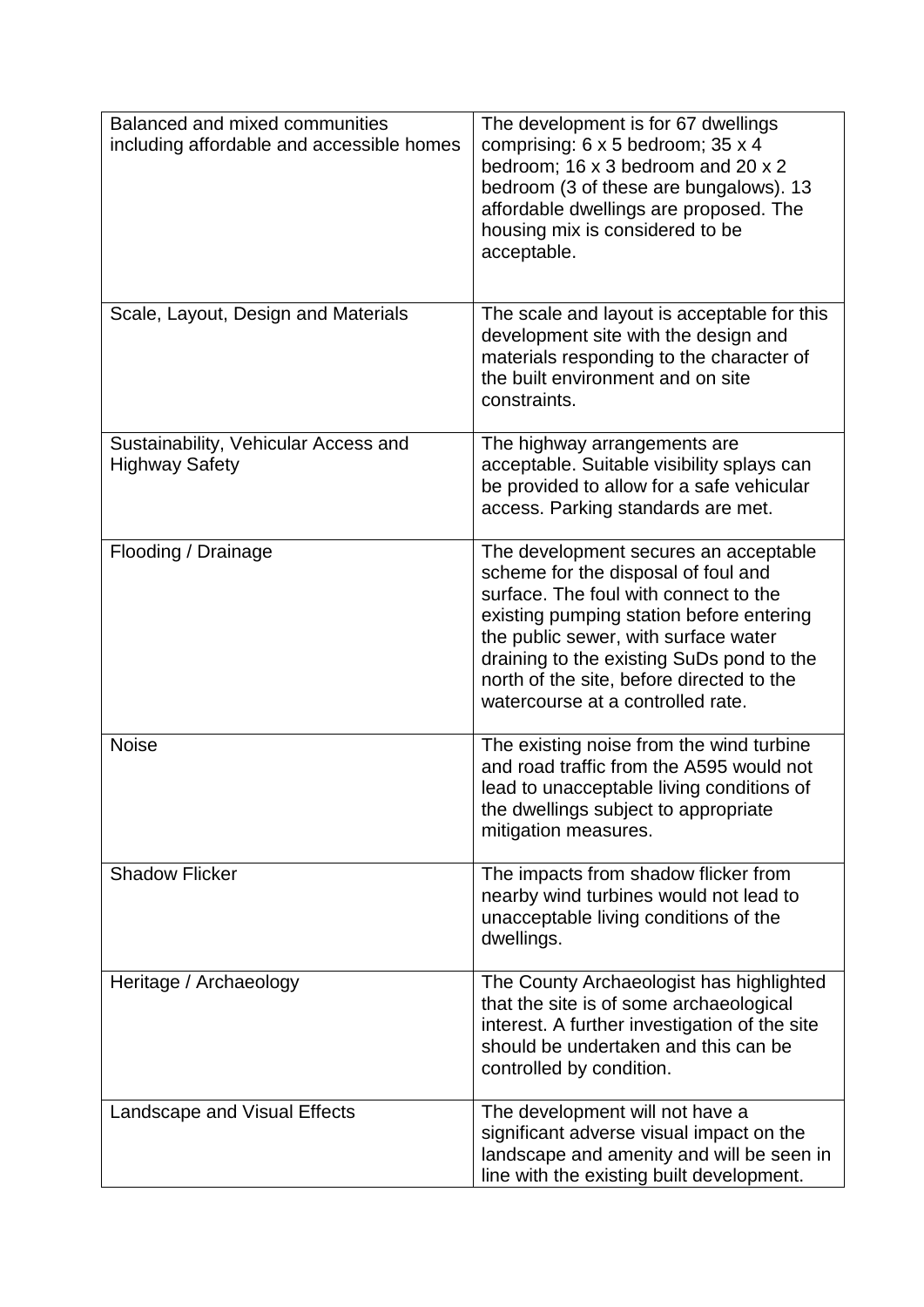|                                            | There will also be hedgerow and tree<br>planting proposed as part of the scheme.<br>There will be a visual change for nearby<br>dwellings however the change is deemed<br>acceptable and will not have a significant<br>impact on neighbouring residential amenity<br>by virtue of overlooking or loss of light. |
|--------------------------------------------|------------------------------------------------------------------------------------------------------------------------------------------------------------------------------------------------------------------------------------------------------------------------------------------------------------------|
| Play Provision / Amenity Greenspace        | The developer has provided amenity green<br>space throughout the development in line<br>with the SPD.<br>A play area is to be provided on site, with<br>a pedestrian link to the phase 1<br>development. The size is line with those<br>stated on the SPD and the siting is<br>considered acceptable.            |
| <b>Ecology / Biodiversity Enhancements</b> | A suitable Ecological Appraisal has been<br>provided for the proposal along with soft<br>landscaping plans.<br>The proposal will see existing trees<br>retained and landscaping increased<br>throughout the site to encourage a wider<br>variety of wildlife to use the site.                                    |

# **2. Proposal**

- 2.1. The application is for a housing development within the settlement limit of Thursby. The village is a Local Service Centre within Allerdale Local Plan Part 1 (ALLP1). The applicant seeks full permission for 67 dwellings comprising of a mix of 2, 3, 4 and 5 bed semi-detached and detached 2 storey dwellings and 3 bungalows on this 3.43 hectare site (8.58 acres). The proposed scale of the development is 31 dwellings per hectare.
- 2.2. Details have been provided of the design and layout, elevation treatments and materials, road access and highway works, house types and tenure, external works, hard and soft landscaping, boundary treatments, parking arrangements and drainage strategy. The scheme is further supported by a Design and Access Statement, Transport Statement, Travel Plan, Flood Risk Assessment, Construction Management Plan, Ecology Report, Ground Investigation Report, Archaeological Reports, Heritage Statement and Landscape Visual Impact assessment.
- 2.3. The Plans for consideration are:-

Amended 20091.90.9.SL.LP Revision A Location Plan 21.03.2022 Amended 20091.90.9.SL.CL Rev C Site Layout Colour Layout 21.03.2022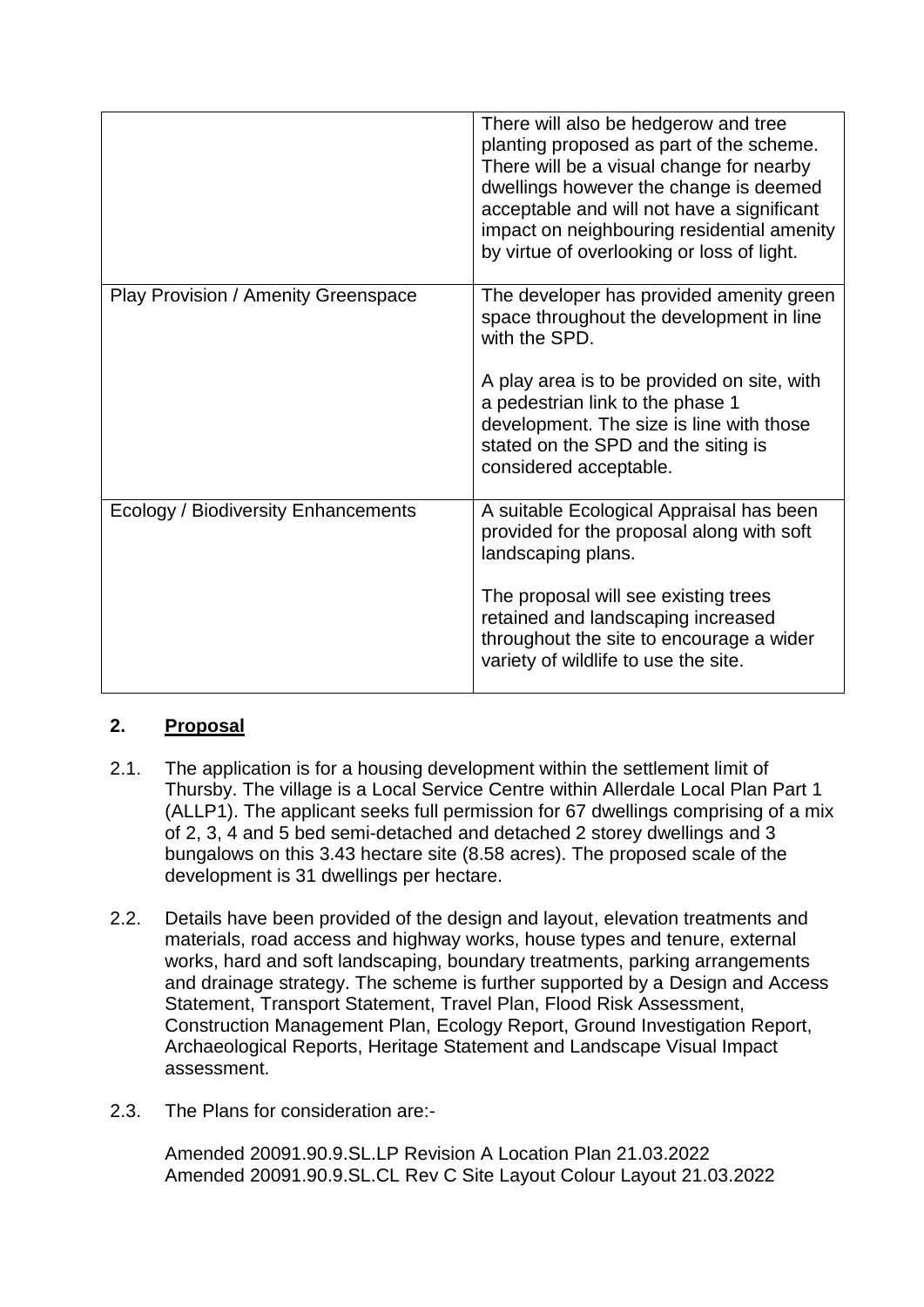Amended 20091.90.9.SL.GA Rev B Site Layout General Arrangements 21.03.2022

210920-THURSBY-SH-TOPO-001 Revision B Topographical Survey Amended 20091.90.9.SL.ET Rev B Site Layout Elevation Treatment 21.03.2022 Amended 20091.90.9.SL.HS Revision B Site Layout Hard Surfaces 21.03.2022 Amended 20091.90.9.SL.PP Revision B Site Layout Parking Provision 21.03.2022

Amended 20091.90.9.SL.BT Revision C Site Layout Boundary Treatments 21.03.2022

Amended SD100-A-001 Revision A External Plot Finishes – High Open Boarded Fence 19.01.2022

Amended SD100-A-002.1 Revision A External Plot Finishes – Open Boarded Timber Side Gate Details 19.01.2022

Amended SD100-A-002.2 External Plot Finishes – High Feather Edge Board Timber Side Gate Details 19.01.2022

Amended SD100-A-004 Revision A External Plot Finishes – High Feather Edge Fence 19.01.2022

Amended SD100-A-005 Revision A External Plot Finishes – Acoustic Fencing 19.01.2022

Amended SD100-A-012 External Plot Finishes – Trip Rail 19.01.2022 Amended SD100-B-001 Revision A External Plot Finishes – Brick Boundary Wall 19.01.2022

Amended SD100-C-001 External Plot Finishes – Estate Railing 19.01.2022 Amended SD100-C-002 External Plot Finishes – 1200mm Plain Top Railing 19.01.2022

Amended SD100-C-003 External Plot Finishes – 900mm Plain Top Railing 19.01.2022

Amended SD100-C-004 External Plot Finishes – Rail and Post fixing to masonry wall 19.01.2022

Amended SD100-C-005 External Plot Finishes – SUDS Fencing 19.01.2022 Amended SD100-D-001 External Plot Finishes – Stock Proof Fence 19.01.2022 Amended 20091.90.9.SL.ML Revision B Layout Management Layout 21.03.2022 Amended 20091.90.9.SL.SS Revision A Site Layout Site Sections 11.02.2022 Amended 7628/07 Revision H External Works Layout 21.03.2022

Amended 20091.90.9.SL.ASSD Revision B Site Layout Affordable & Space Standard Distribution 21.03.2022

Amended SHTP2-WW01 Revision J Landscape Plan 21.03.2022 Amended SHTP2-WW02 Revision J Landscape Management Plan 29.03.22 Amended 7628-PO1 Revision C Proposed Drainage Layout 11.02.2022 Amended 20091.90.9.SL.CSWMP Revision D Construction Surface Water Management Plan 21.03.2022

Amended 7628/01 Revision H Proposed Drainage Layout 21.03.2022 Amended 20091.90.9.SL.LOP Revision B Land Ownership Plan 21.03.2022 Amended BFD-PLP1 Revision A Branford M4(2)S Planning Layout 1 11.02.2022 Amended BFD-PLE1/1 Revision B Branford M4(2)S Planning Elevation 1/1 11.02.2022

Amended BFD-PLE1/2 Revision B Branford M4(2)S Planning Elevation 1/2 11.02.2022

Amended MTN-PLP1 Revision B Masterton (A) Planning Layout 1 11.02.2022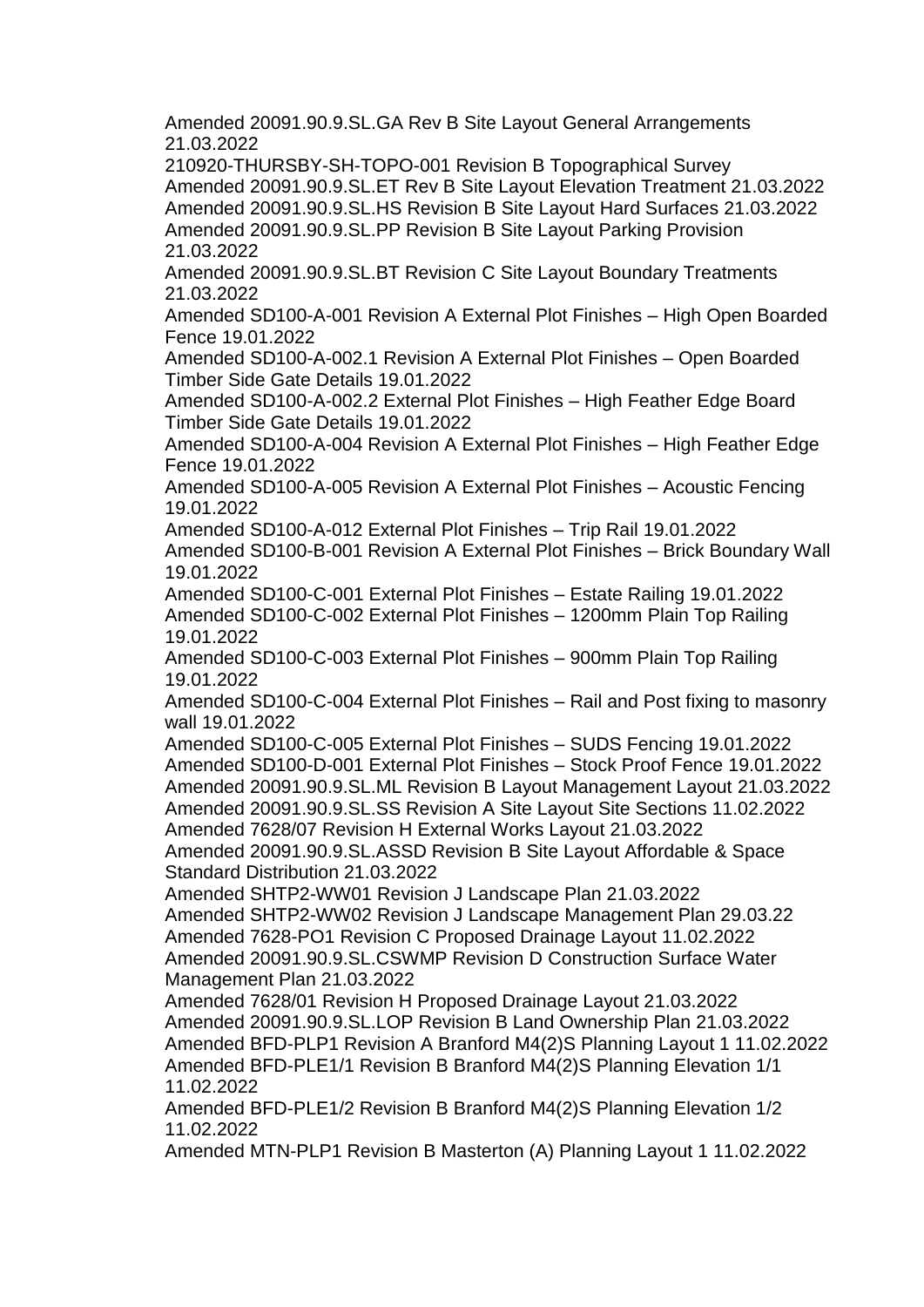Amended MTN-PLE1/1 Revision D Masterton (A) Planning Elevation 1/1 11.02.2022

MTN-PLE1/2 Revision D Masterton (A) Planning Elevation 1/2 11.02.2022 Amended SAN-PLP1 Revision C Sanderson (A) Planning Layout 1 11.02.2022 Amended SAN-PLE1/1 Revision C Sanderson (A) Planning Elevation 1/1 11.02.2022

Amended SAN-PLE1/2 Revision C Sanderson (A) Planning Elevation 1/2 11.02.2022

Amended FFD-PLP1 Revision B Fulford M4(2)S Planning Layout 1 21.03.2022 Amended FFD-PLE1/1 Revision B Fulford M4(2)S Planning Elevation 1/1 21.03.2022

Amended FFD-PLE1/2 Revision B Fulford M4(2)S Planning Elevation 1/2 21.03.2022

Amended WXD-PLP1 Revision B Wexford M4(2)S Planning Layout 1 (Front) 11.02.2022

Amended WXD-PLE1/1 Revision B Wexford M4(2)S Planning Elevation 1/1 (Front) 11.02.2022

Amended WXD-PLE1/2 Revision B Wexford M4(2)S Planning Elevation 1/2 (Front) 11.02.2022

Amended SPR-PLP1 Revision C Spencer (A) Planning Layout 1 11.02.2022 Amended SPR-PLP2 Revision C Spencer (A) Planning Layout 2 11.02.2022 Amended SPR-PLE1/1 Revision D Spencer (A) Planning Elevation 1/1 11.02.2022

Amended SPR-PLE1/2 Revision D Spencer (A) Planning Elevation 1/2 11.02.2022

Amended SPR-PLE2/1 Revision D Spencer (A) Planning Elevation 2/1 11.02.2022

Amended SPR-PLE2/2 Revision D Spencer (A) Planning Elevation 2/2 Amended PRN-PLP1 Revision D Pearson (A) Planning Layout 1 11.02.2022 Amended PRN-PLE1/1 Revision D Pearson (A) Planning Elevation 1/1 11.02.2022

Amended PRN-PLE1/2 Revision D Pearson (A) Planning Elevation 1/2 11.02.2022

Amended HWN-PLP1 Revision B Hewson (A) Planning Layout 1 11.02.2022 Amended HWN-PLE1/1 Revision D Hewson (A) Planning Elevation 1/1 11.020.2022

Amended HWN-PLE1/2 Revision D Hewson (A) Planning Elevation 1/2 11.02.2022

BKF-PLP1 Beckford M4(3)S Planning Layout 1

BKF-PLE1/1 Beckford M4(3)S Planning Elevation 1/1

BFK-PLE1/2 Beckford M4(3)S Planning Elevation 1/2

BKF-PLP2 Beckford M4(3)S Planning Layout 2

BKF-PLE2/1 Beckford M4(3)S Planning Elevation 2/1

BFK-PLE2/2 Beckford M4(3)S Planning Elevation 2/2

RFD-PLP1 Revision A Rushford M4(2)S Planning Layout 1

RFD-PLE1/1 Revision A Rushford M4(2)S Planning Elevation 1/1

RFD-PLE1/2 Revision A Rushford M4(2)S Planning Elevation ½

NWF-PLP1 Newford M4(3)S Planning Layout 1

NWF-PLE1/1 Newford M4(3)S Planning Elevation 1/1

NWF-PLE1/2 Newford M4(3)S Planning Elevation 1/2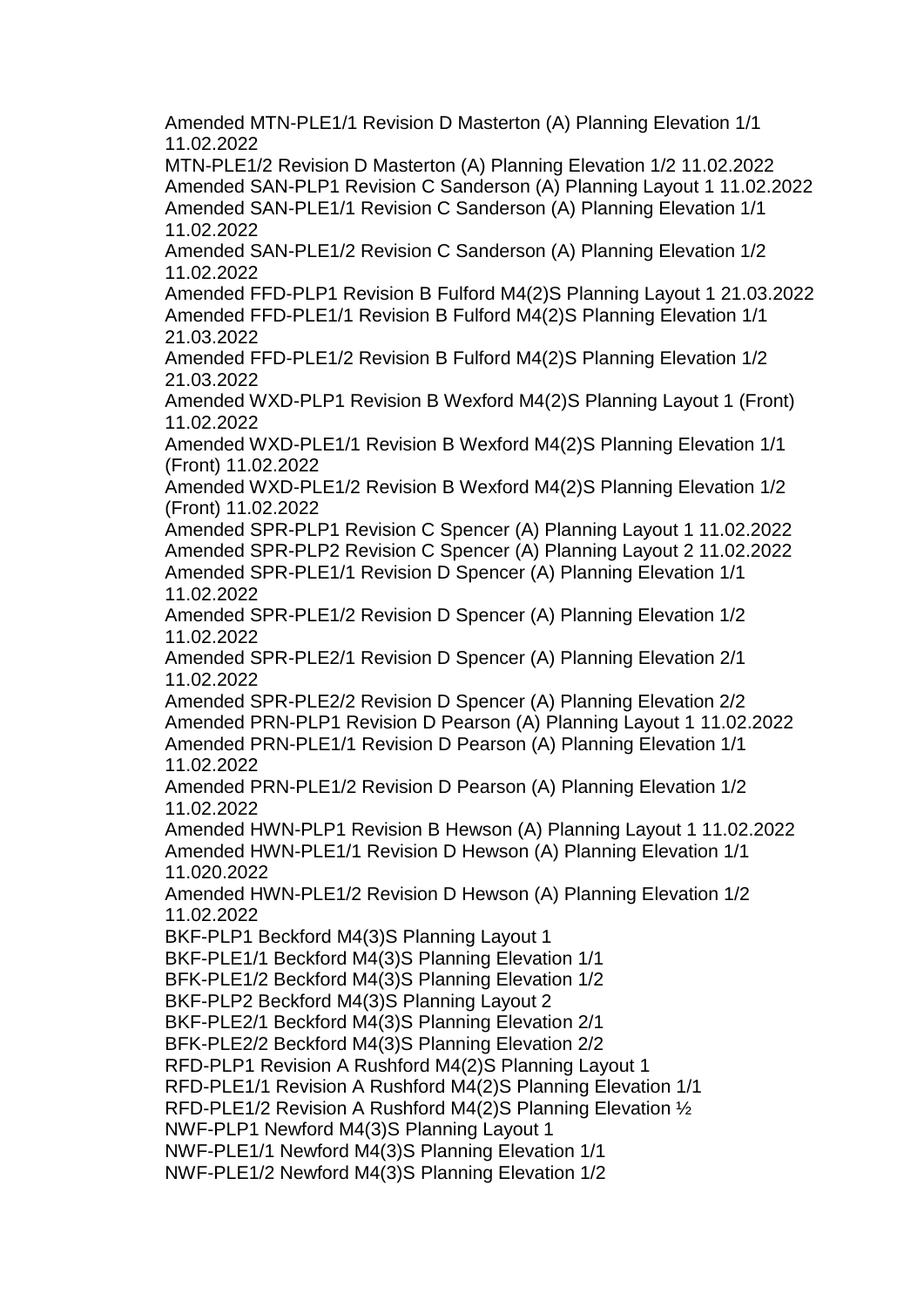GB-PLP1/1 Revision B Single Garage 1 Planning Drawing 1/1 GB-PLP1/2 Revision B Single Garage 1 Planning Drawing1/2 GB-PLP2/1 Revision B Double Garage 1 Planning Drawing 2/1 GB-PLP2/2 Revision B Double Garage 1 Planning Drawing 2/2 GB-PLP3/1 Revision A Twin Garage 1 Planning Drawing 3/1 GB-PLP3/2 Revision A Twin Garage 1 Planning Drawing 3/2 Material Schedule Design and Access Statement Amended Arboricultural Impact Assessment February 2022 11.02.2022 Amended Construction and Environmental Management Plan Revision A 11.02.2022 Amended Noise Report 11.02.2022 Shadow Flicker Assessment received 31.03.2022 Appendix A – Shadow Flicker Output Map Figure 1 received 11.02.2022 Appendix B – Detailed Shadow Flicker Times at Receptors received 11.02.2022 Letter from Neo Environmental Ltd Shadow Flicker received 18.03.2022 Amended Transport Assessment 18.02.2022 Supporting Statement Transport Issues 23.02.2022 Flood Risk Assessment Report and Addendum report Economic Benefits Statement Preliminary Ecological Report Ground Investigation Report Travel Plan Framework Report Archaeological Desk-Based Assessment and Geophysical Survey Archaeological Assessment 2 Heritage Statement Rev. A 20.04.21 Landscape Maintenance & Management Plan Outline Landscape and Visual Impact Appraisal including Appendix 1 Photo Analysis

# **3. Site and Surroundings**

- 3.1. The site is currently an agricultural field located on the western periphery of the village of Thursby. The site is located approximately 6.45km to the south-west of Carlisle, 3.8km to the west of Dalston and 5.8km to the north of Wigton.
- 3.2. The site comprises a single field parcel and is bound to the east by the Story Homes residential development of 69 dwellings known as St Andrews View (often referred to as Phase 1 and completed Summer 2019), to the south by a species poor hedgerow with a grass verge plus street lighting along the adopted highway known as Low Road, to the west by the A595 road that connects Carlisle to West Cumbria, and to the north by the existing SUDS pond serving St Andrew's View development.
- 3.3. There is a gentle downward sloping south-west to north-east gradient on the land towards Matty Beck, and a small mound in the middle of the site. The A595 to the west of the site sits slightly higher than the site.
- 3.4. A 74m high (to blade tip) wind turbine lies approx. 280m to the south-west of the site and is clearly visible from the site and the surrounding area.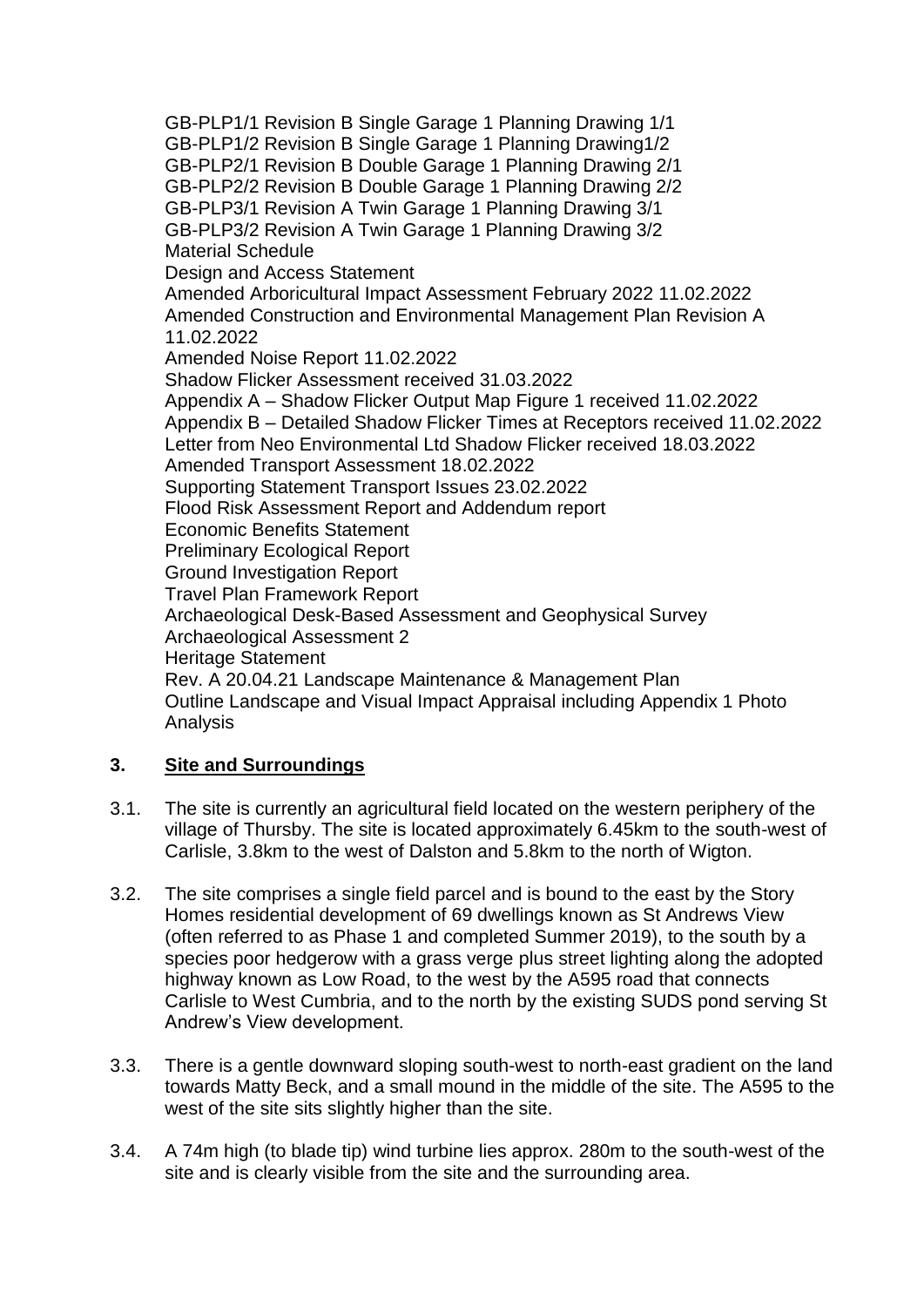- 3.5. The village of Thursby offers a number of services such as a public house, primary school, public transport, village hall and church.
- 3.6. The site is allocated for residential development in Policy SA29 of the Allerdale Local Plan Part 2, adopted July 2020.

### **4. Relevant Planning History**

4.1. 2/2016/0070 Housing development for 69 dwellings – Approved 12/09/2016. Development Built.

### **5. Representations**

### **Thursby Parish Council**

24.02.2022

- 5.1. We welcome development within Thursby Parish which brings with it an amount of affordable-social-rented accommodation, but not at the cost of unacceptable harm or wellbeing to its occupants and surrounding resident's policy SA29.
- 5.2. Many of the objections forwarded regarding Phase 1 St Andrews View are relevant to this application but in greater detail namely safety.
- 5.3. The planning inspectorate report on the examination of the Allerdale Local Plan (Part 2) Site Allocations document page 11 policy SA29 requires further clarification to demonstrate how appropriate transport improvements to the A595 at the junction with Low Road have been considered as part of the development at Land to the west of Matty Lonning Thursby. The advice given by the County Council requesting a traffic assessment be carried out in order to assess the transport improvements required in the interest of highway safety (MM28). This request was never completed for Phase 1 (St Andrews View).
- 5.4. No traffic assessment has been carried out for this application.
- 5.5. Cumbria County Council a consultee Local Highways response are requesting due to the increased right turn traffic movement off the A595 into Thursby that a Right-Hand Ghost turn off the A595 be installed.
- 5.6. We welcome the second access (making the sale access permanent) however we have concerns relating to highway junctions and proposed walk/cycle route all converging around the proposed play area.
- 5.7. We also have concerns relating to the 30mph speed limit mentioned in the Local Highway Authority response document this we requested for phase 1 but 60mph was brought down to 40mph. In view of the pedestrian walking. We request a 20mph speed limit be but in place on Phase 1 and 2.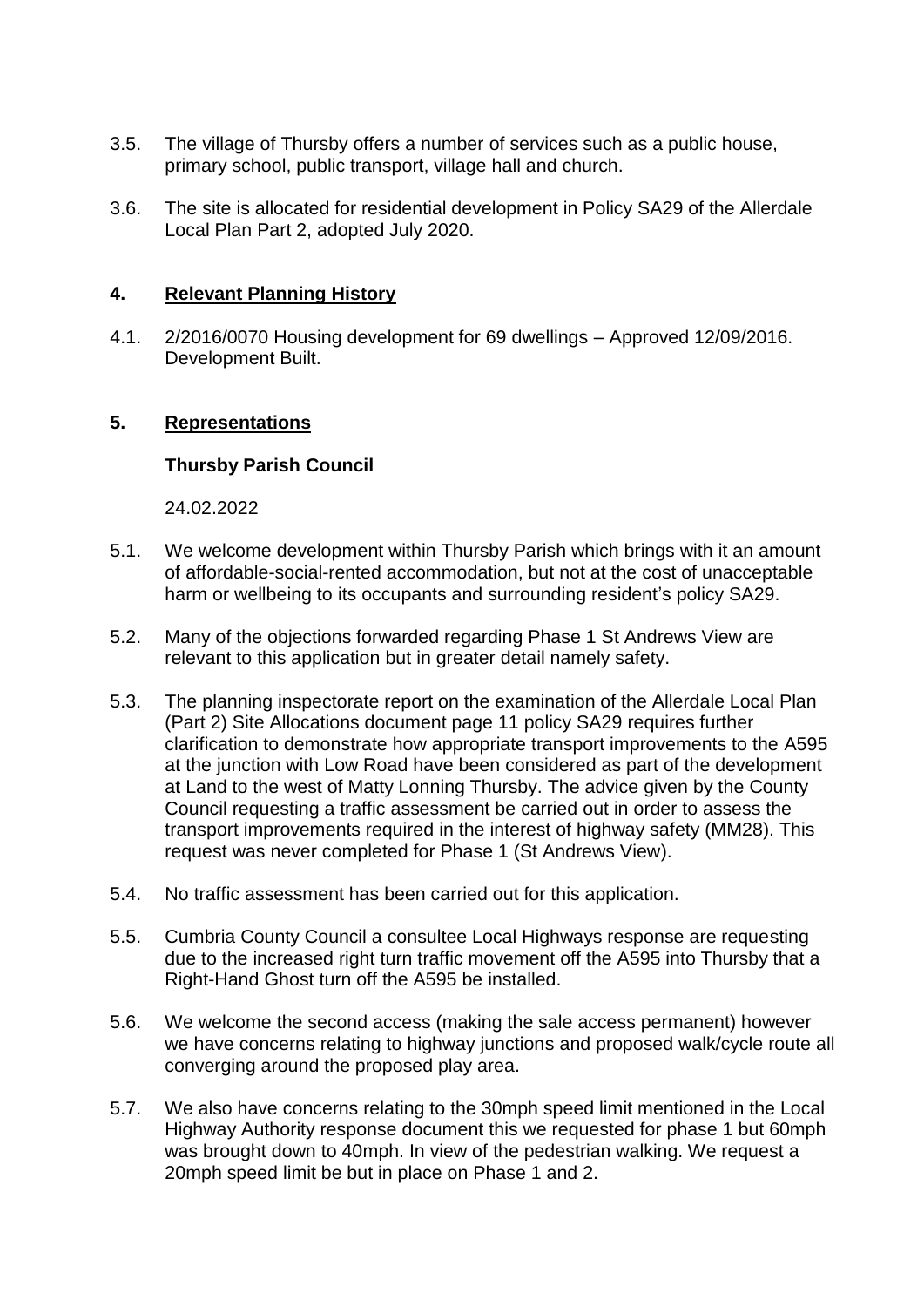- 5.8. S19 seeks to protect local residents from unacceptable harm. We have reservations regarding the accuracy of the noise survey as this was carried out over a 24hr period and the turbine noise has not been considered.
- 5.9. We note the extent of the modifications required to a large number of the proposed dwellings to ensure compliance with permitted noise levels i.e. PIVs and glazing and question under S19 unacceptable harm and mental health.
- 5.10. The flicker created by the turbine is reliant on turbine speed and the height of the sun. We are concerned about the amount of effected proposed properties and the accuracy of the supplied survey document.
- 5.11. We have concerns in line with the Housing Response from Allerdale Borough Council that in line with the 2016 Housing Study the correct mix of required properties are not being provided to meet the needs of the ageing population in Thursby and adjoining parishes.
- 5.12. We have ongoing concerns regarding the sewerage treatment plant and its discharge into Matty Beck during heavy rainfall. The units capability to cater for a further 67 properties being questionable. United Utilities response is unclear.
- 5.13. We would also suggest the play area be moved to the centre grassed area within the proposed development.
- 5.14. Concerns about the 2m Acoustic Bund running parallel with the A595 in line with the world health recommendations a higher bund is required.

22.12.2021

5.15. This site was originally rejected on the grounds of close proximity to the A595 and the Wind Turbine.

Health

5.16. Noise/Air Quality.

Noise

5.17. Close proximity to the A595. Close proximity to the Wind Turbine (just outside the agreed measurements)

Air Quality

5.18. Close Proximity to the A595.

**Density**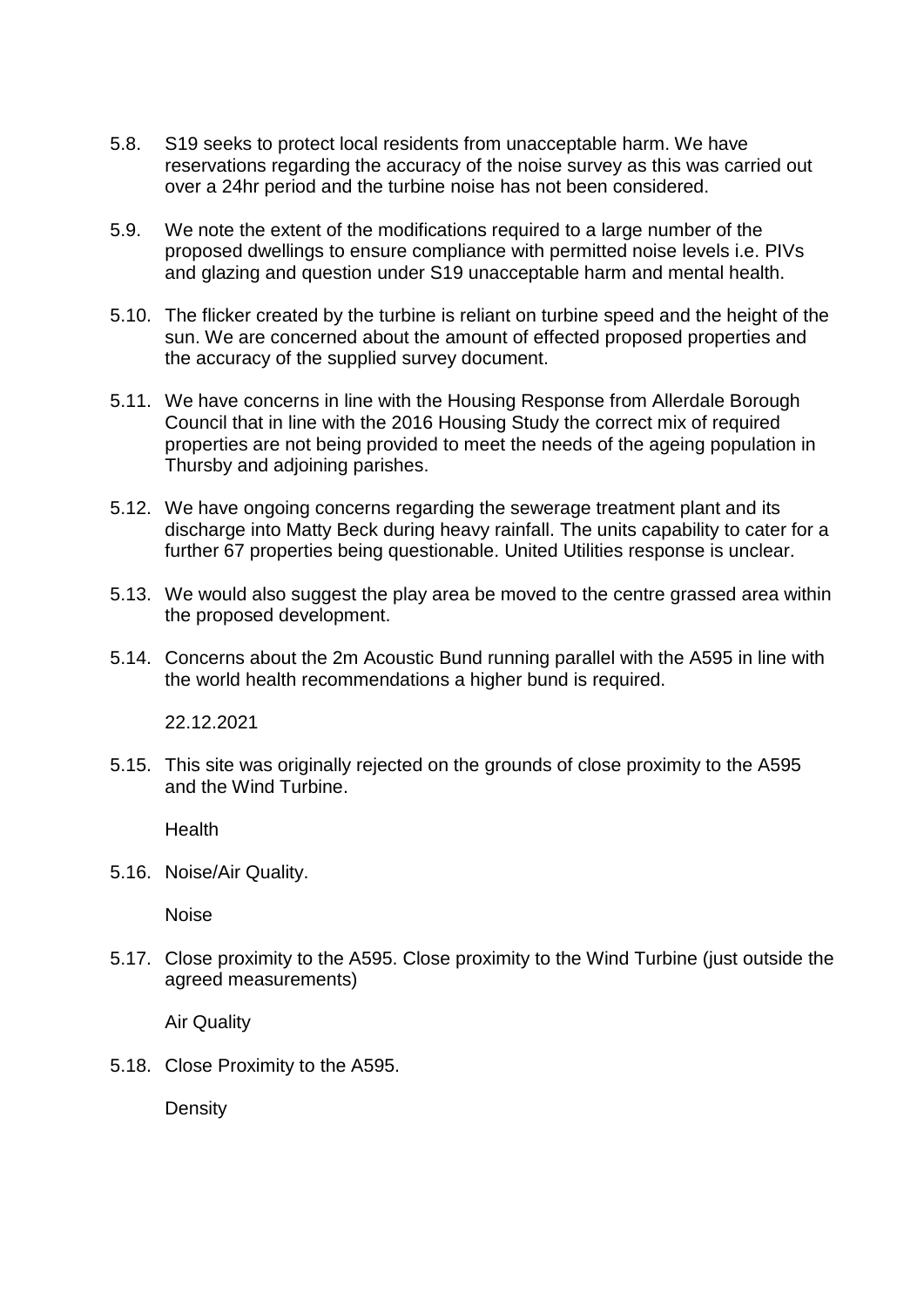5.19. The original Proposed Plan - 40 houses (Allerdale Local Plan Part 2). FUL/2021/0299 is for 67 houses. Object to the increased number of houses on density.

Safety – Motor vehicle access

- 5.20. It is proposed to use the existing exit/entrance on Bouch Way for the Phase 2 Development (67 houses) which is already established for the Phase 1 Development (69 houses), therefore only the one exit/entrance for the 2 developments.
- 5.21. There will be a safety problem on the Dundraw Lane/Bouch Way corner/junction when motor vehicles and pedestrians need to use this cross over to continue on to exit/enter the 2 developments.
- 5.22. Pedestrians consist of adults and senior school children making their way to the village green to catch the necessary bus. Mothers with pushchairs and children making their way to the Junior School in Thursby village.
- 5.23. Low Road is a 40 mile per hour speed limit, and pedestrians need to use the pavements on the development safely at the Dundraw Lane/Bouch Way corner/junction.
- 5.24. Could the spur at Dundraw Lane be a footpath only to allow pedestrians access only, no motor vehicle access.
- 5.25. FUL/2021/0297 is a Story Homes Planning Application for a temporary Sales Access for the proposed Phase 2 development.
- 5.26. There is also an Emergency Access proposed for the Phase 2 development.
- 5.27. Could one of these accesses be considered as a permanent arrangement for motor vehicles (residents, visitors and delivery vans).
- 5.28. Also the planning application does not follow Allerdale's local plan key recommendations [3.179, 3.180-3.182] and insufficient assessments have been completed as part of this application ignoring the well-being of phase 1 residents as well as not fulfilling their contractual obligations for the western boundary for phase 1.
- 5.29. Noise assessment conducted at a time when covid restrictions and public avoidance were high on the national agenda, and which impacted upon travel, movements and volumes of traffic. This was reflected in lower levels of traffic using the A595. Even so there were noise issues identified within the application.
- 5.30. There is no model of noise assessment which estimates the increased impact of noise on current residents living in that area, resulting from additional vehicles using Bouch Way and the intended Dundraw Lane entrance, combined with current A595 and wind turbine noise.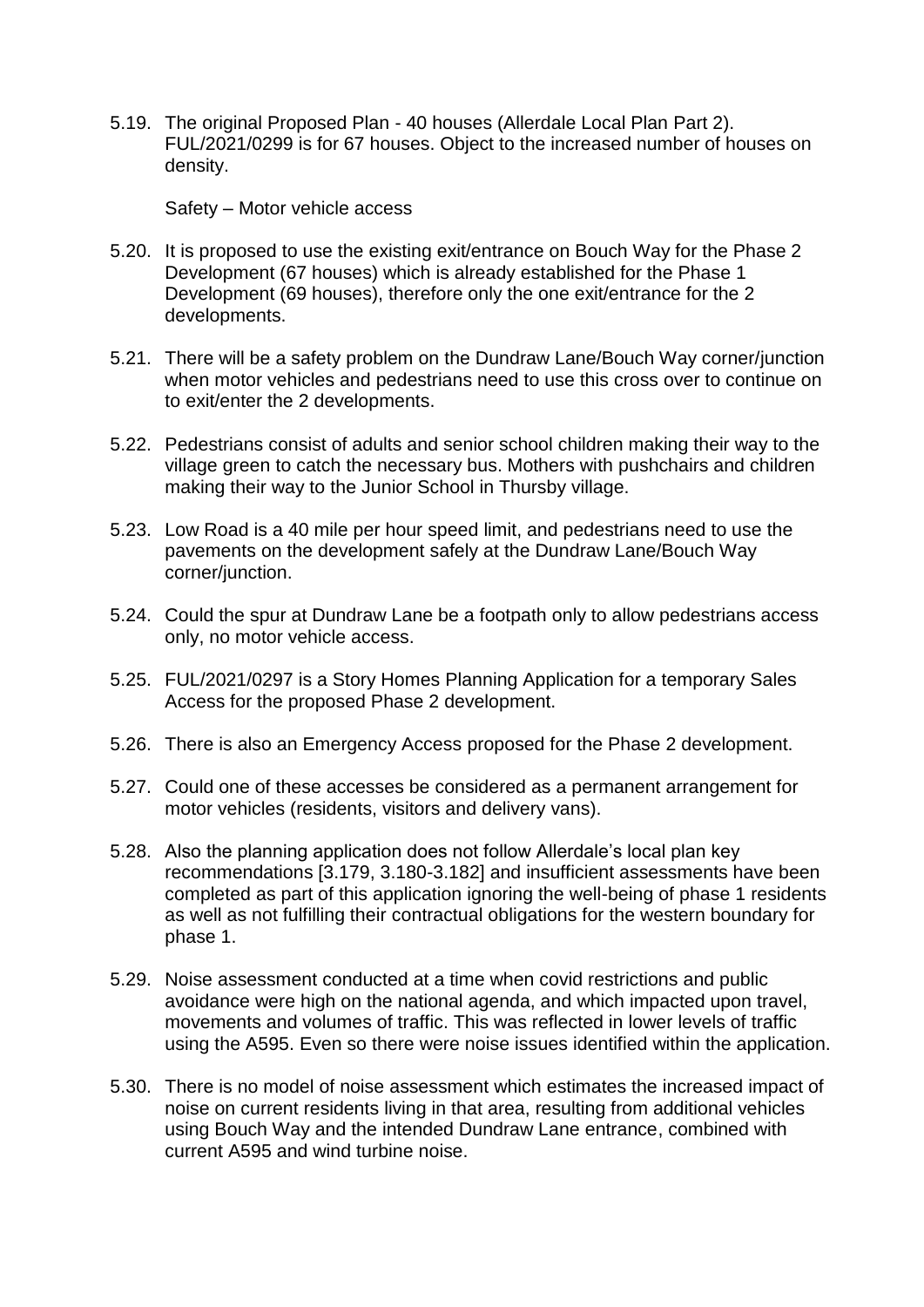- 5.31. Noise levels would be reduced for residents of Bouch Way and Dundraw Lane with a separate entrance for Phase 2 as would less housing development.
- 5.32. The applicant has submitted traffic assessments in which covid restrictions have been used as rationale for not gathering information yet submits a noise assessment gathered when covid was high on the national agenda and having significant impact on movement.
- 5.33. Noise pollution for the wider village is bound to correspondingly increase with increased levels of through traffic generated by Phase 2.
- 5.34. The previous application for the Phase 2 site, west of St Andrews View, was refused. Reasons being noise, the wind turbine and the proposed development's proximity to the A595. Nothing has changed.
- 5.35. Any disturbance of heritage assets should be considered as potentially damaging the character of the area.
- 5.36. The County Archaeologist, following the 2016 approval for the development of St Andrews View, highlighted recommendations for further archaeologist investigations before the commencement of development. The assessment provided by the applicant is dated 2013.
- 5.37. The density of the proposed development is out of keeping with the village and St Andrews View. It will be overbearing and disproportionate. It impacts upon amenity of the development and the wider village and intensifies feelings of being overlooked and a loss of privacy.
- 5.38. The visual impacts of the development are negative. This negatively affects the amenity and wellbeing of Thursby residents and is detrimental to the character of the village.
- 5.39. The planned playing area which is nearer to the A595 junction. It leaves children further exposed to risks of road noise and emissions from A595 traffic with any form of ball game being an additional risk. Situated on an outer edge of the site there is a further risk for unaccompanied young children.
- 5.40. The wind turbine is directly adjacent to the Phase 2 site with plans indicating the dwellings will have direct views of the turbine. This is in contradiction to the Allerdale Local Plan Part 2.
- 5.41. Out of date and inaccurate data in the traffic assessments submitted by the applicant.
- 5.42. There are numerous negative highway considerations; more vehicles using Matty Lonning as a cut through; and adding further pressures to Matty Lonning residents.
- 5.43. The current condition of road surfaces within the village can only be described as extremely poor. Increased traffic will only make the road conditions much worse.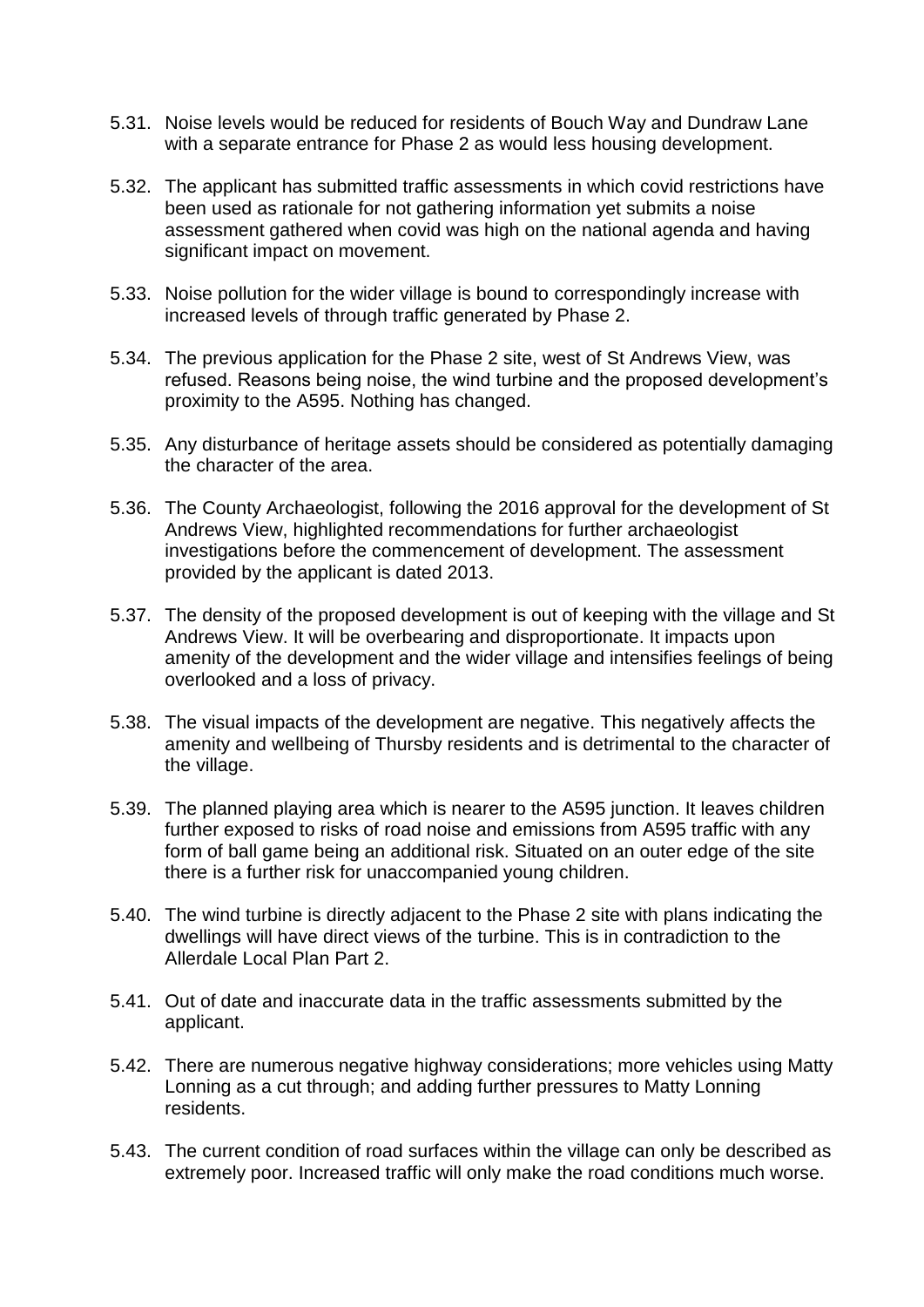- 5.44. No modelling conducted for one site entrance.
- 5.45. Negative impact of additional vehicles on current residents in the vicinity of Bouch Way and Dundraw Lane.
- 5.46. This will impact on the wellbeing of the current residents, there will be increased levels of risk, noise, nuisance and inconvenience. All of which will increase residents' stress levels.
- 5.47. Residents living in the immediate vicinity of the Bouch Way and Dundraw Lane junction will also suffer a loss of privacy and increased 'headlight' ingress.
- 5.48. There are no road markings currently identifying priorities and right of way at the proposed single entrance to phase 2. The camber of the road may also need to be reassessed were it to become the only entrance into Phase 2.
- 5.49. The argument in the applicant's traffic assessments is that the Low Road junction and the Dundraw Lane entrances are both safe and acceptable access points for Phase 2. This is without provision of current and accurate data and modelling based on increased levels of traffic to and from the estate.
- 5.50. No account has been taken of the increased footfall in the area, children playing and pedal cycles.
- 5.51. The immediate environment of the Dundraw Lane junction carries more risk than the Low Road junction. The Dundraw Lane junction's risk factors include impeded views of the roads approaching the junction. Because of housing situated within only a few metres of the junction, parked vehicles, playing children and the absence of any road markings to identify priority between Dundraw Lane and Bouch Way.
- 5.52. The applicant fails to recognise there is a second alternative route for traffic through St Andrews View and which avoids the Dundraw and Bouch Way junction. There is no such planned second alternative route within Phase 2.
- 5.53. The natural western boundary of the village will become the A595 which will lead to an increased use of Low Road by vehicles travelling from the West. Currently the junction between Low Road and the A595 is signposted Curthwaite. Drivers will identify the junction as the first opportunity to access Thursby. This will add additional traffic pressures and risk to the West of the village.

### **Environmental Health**

### 30.03.2022

5.54. The reviewed (February 2022) noise assessment has appropriately addressed Environmental Health queries and comments and no objections are raised to the proposal with regards to noise.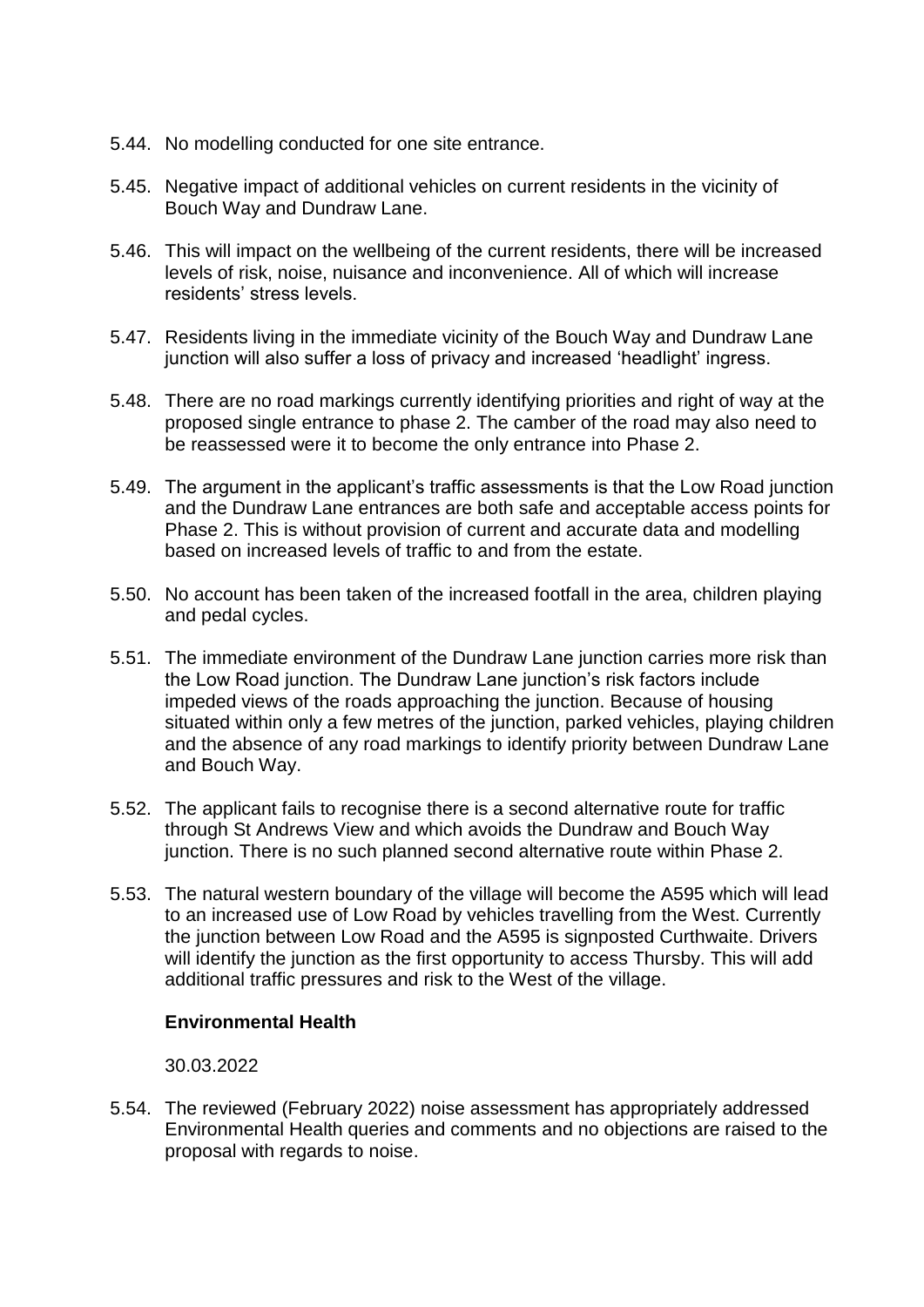- 5.55. As expected, the traffic levels were lower during 2020, however the assessment has now addressed this and the measured levels have been adjusted accordingly. The changes don't really have any material impact on the proposed mitigation, however you can be confident that the assessment approach regarding road traffic noise is now robust.
- 5.56. Environmental Health staff visited St Andrews View on 2nd March 12.45-13.15 approx 14mph easterly wind and 25th March 16.34-16.51 approx 5mph south westerly wind. The wind turbine adjacent was operational on both occasions. The predominant noise source was traffic on the A595.
- 5.57. On 2nd March the Turbine blade movement could be heard at the site access to Bouch Way when standing still, but not at a level that would affect amenity and could not be heard when walking around the development.
- 5.58. On 25th March the turbine blade movement was inaudible at the development.
- 5.59. The mitigations measured in the noise report should be appropriately conditioned.

## **Cumbria County Council**

28.02.2022

### **Local Highway Authority Response**

- 5.60. The concerns about the parking figures has been addressed by the applicant. We accept their argument on this particular occasion.
- 5.61. We are pleased that the proposed access to the sales unit be made permanent (extending the Speed limit slightly further to cover this access or extending the system of street lighting) and still recommend that the temporary TRO for the proposed temporary access be introduced.
- 5.62. It is noted that the assumptions made on the TA (Drawing no 1084-FF05-D) is incorrect where it refers to the location of the 30mph and derestricted sign locations. This does not take into account the 40mph speed limit currently in place.
- 5.63. I can also confirm that the frontage footway would not be required, provided of course that the footway proposed by the applicant is completed and usable as per the suggested condition below.

### **Right hand ghosted turn from the A595**

5.64. The applicant has responded to this element in some detail. It is out view (in light of the comments received) that the creation of a right turn lane would have been a "good to have"/desirable improvement, but would not be an essential/"must have" addition to the highway network.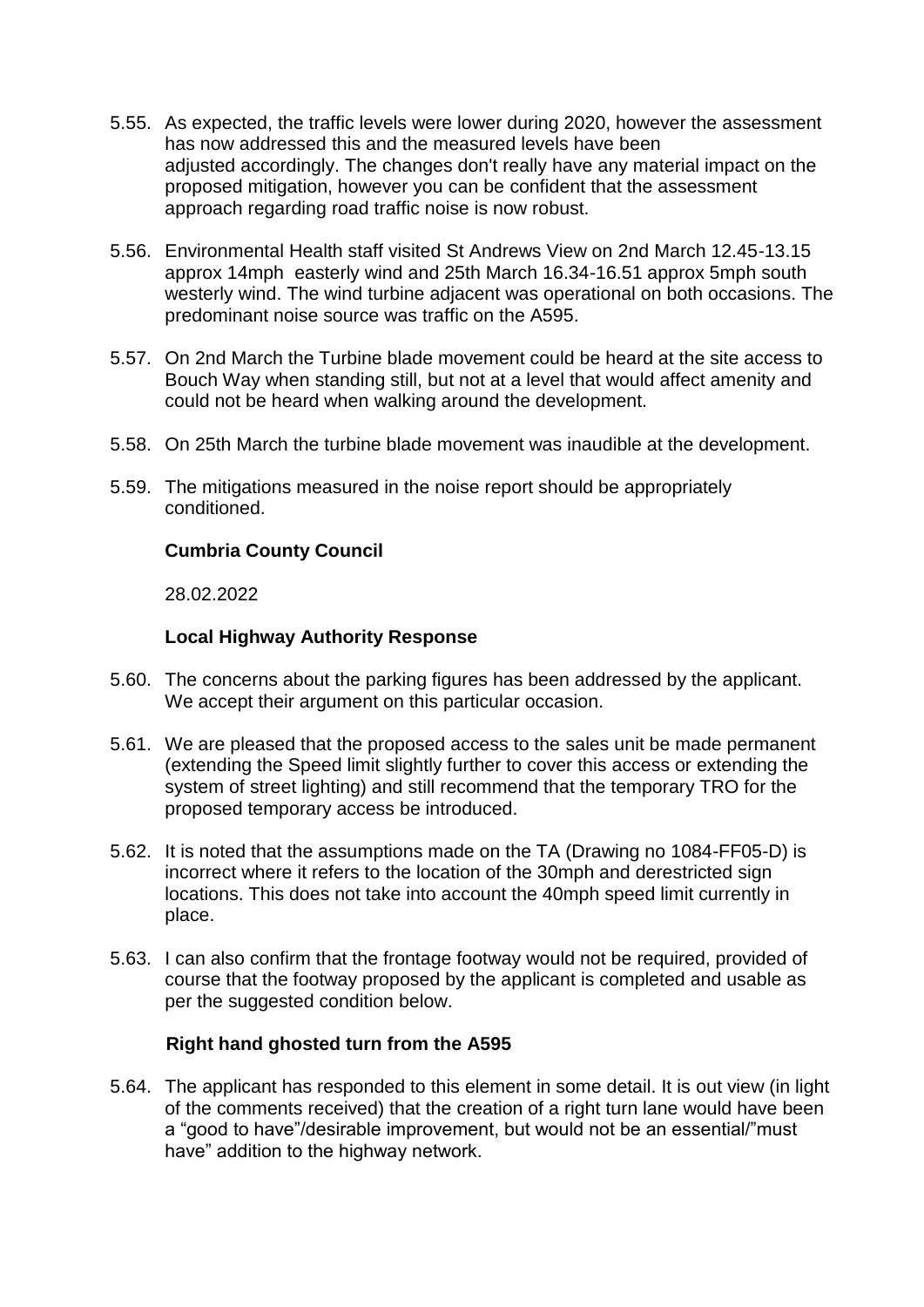5.65. We therefore are content to remove this 'ask' from our previous comments.

### **Interim Transport Plan (TP)**

5.66. As stated previously, the document is well written and most of its contents is acceptable. The applicant's willingness to increase the target from 5% to 10% is welcomed. The monitoring of the TP, implementation and funding should be covered by a S106 agreement.

### **Lead Local Flood Authority Response**

5.67. The details provided by the applicant is acceptable. I can confirm that this element is now addressed and can therefore be covered by a suitably worded condition.

### **Conclusions**

5.68. We have no in principle objections to this application, we would however recommend conditions are attached and obligations are included in any consent.

06.01.2022

### **Local Education Authority Response**

- 5.69. The dwelling-led model has been applied to the housing mix provided of 10 x 2 bed, 16 x 3 bed and 41 x 4 bedroom houses, which theoretically estimates a yield of 28 children: 16 primary and 12 secondary pupils.
- 5.70. The site is in the catchment areas of Thursby School (0.6 mile) for primary and Caldew School (3.8 miles) for secondary education. The next nearest primary school is Rosley CE School (2.6 miles) and the next nearest secondary school is Morton Academy (4.7 miles), both schools are over the walking thresholds.
- 5.71. The methodology for calculating available spaces in schools first considers developments with planning approval, before assessing which schools the developments will impact and what spaces remain for the most recently proposed development. Currently there are no developments affecting the primary catchment school used for this assessment and there are four for the secondary schools.

Primary

- 5.72. There are sufficient places available in the catchment school of Thursby to accommodate the primary pupil yield of 16 from this development. The next nearest school is Rosley but it is over 2 mile walking threshold.
- 5.73. No education contribution would be required.

**Secondary**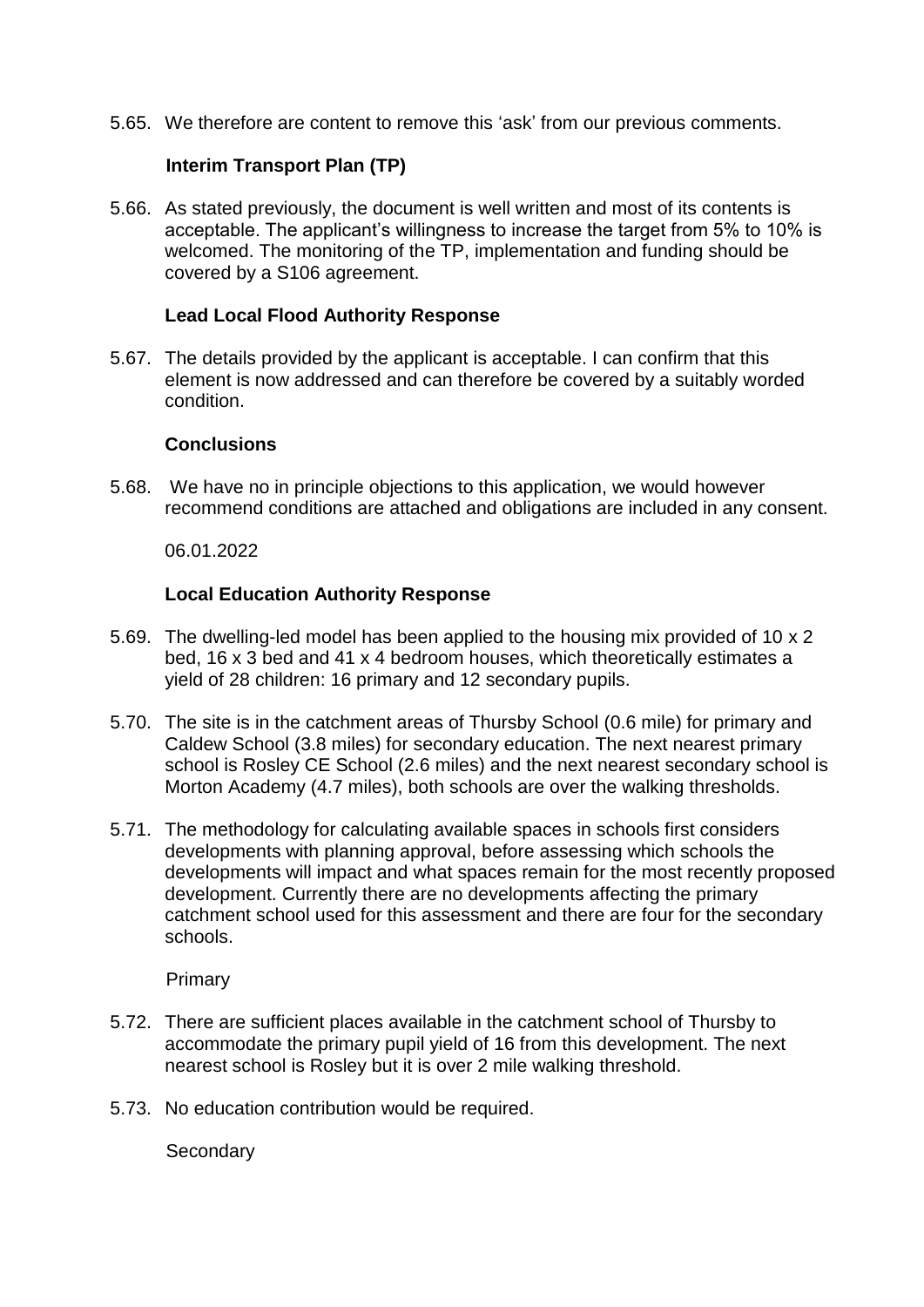- 5.74. There are sufficient places available in the catchment school of Caldew to accommodate the secondary pupil yield of 12 from this development. The next nearest school is Morton Academy which is over the walking threshold.
- 5.75. An education contribution would not be required.
- 5.76. The current transport has adequate capacity to transport children from this development to the catchment school. A contribution towards secondary school transport will therefore not be required.

## **Fire Officer**

5.77. No reply to date.

## **Environment Agency**

5.78. We have no objection in principle to the proposed development as submitted, but would provide information regarding the need for a permit as the northwest corner of the site runs adjacent to the main river Matty Beck.

### **County Archaeologist**

- 5.79. Our records indicate that the site is of some archaeological interest. Aerial photos show that a cropmark enclosure indicative of a prehistoric settlement may survive on part of the site. The geophysical survey of the site was inconclusive but may have revealed buried remains of the enclosure. It is therefore considered that the construction of the proposed development has the potential to disturb buried archaeological remains of local significance.
- 5.80. I therefore recommend that, in the event planning consent is granted, the site is subject to archaeological investigation and recording in advance of development. I advise that this work should be commissioned and undertaken at the expense of the developer and can be secured through the inclusion of a condition in any planning consent.

### **Natural England**

5.81. No comments to make on this application.

### **Cumbria Wildlife Trust**

5.82. No reply to date.

### **Highways England**

5.83. I've checked the location and they are some way from the nearest section of the Strategic Road Network and as such we would offer no comments. The roads that may be impacted by the development are managed by Cumbria CC.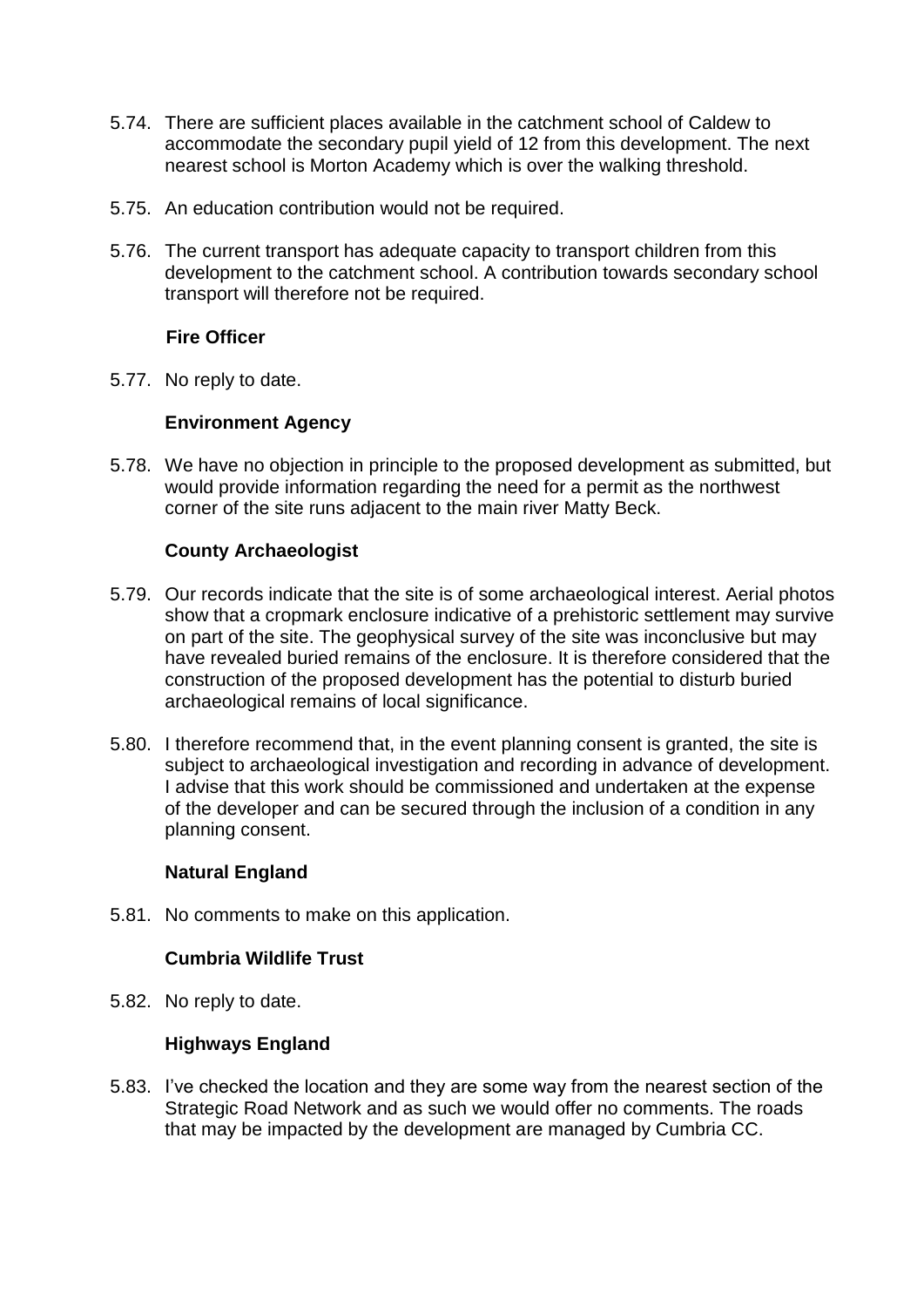# **Cumbria Constabulary**

5.84. No reply to date.

### **Housing Services**

11.03.2022

- 5.85. Affordable provision on this development should be in line with the requirements of policy SA3 of the Local Plan (Part 2). This would include an affordable provision of 20%, equating to 13 properties.
- 5.86. The housing team will take a flexible and pragmatic approach when considering the tenure of affordable housing provision to enable this development to be delivered.
- 5.87. The findings from the 2016 housing study show that the need for affordable housing in Thursby and its adjoining parishes of Aikton, Westward and Woodside is mostly two bedroomed properties. However, there is a substantial need for four bedroomed.

| <b>Table One</b>        | ℅  |
|-------------------------|----|
| Four bed property       | 19 |
| Three bed older persons | 5  |
| One bed older persons   | 12 |
| Two bed property        | 41 |
| Three bed property      | 5  |
| Five+ bed property      | R  |
| One bed property        | 10 |

5.88. Discounted Sale properties must be sold for no more than 65% of their open market value. The Discounted Sale register shows that as at February 2022 the following number of householders are interested in discounted sale housing and consider themselves to have a local connection to either the parish of Thursby or one of its adjoining parishes.

| Low Cost Home Ownership Register* |     |     |             |  |     |     |                              |     |     |     |
|-----------------------------------|-----|-----|-------------|--|-----|-----|------------------------------|-----|-----|-----|
| <b>Table</b>                      | 1BH | 2BH | $ 3BH $ 4BH |  | 1BF | 2BF | $\overline{\phantom{a}}$ 3BF | 1BB | 2BB | 3BB |
| Two                               |     |     |             |  |     |     |                              |     |     |     |
| Thursby                           |     |     |             |  |     |     |                              |     |     |     |
| <b>Total</b>                      |     |     |             |  |     |     |                              |     |     |     |

\* parishes where no demand has been identified are now shown

5.89. Information from Choice Based Lettings shows that the following properties have become available for rent in Thursby and its adjoining parishes during 2020/21 and 2021/22 to date: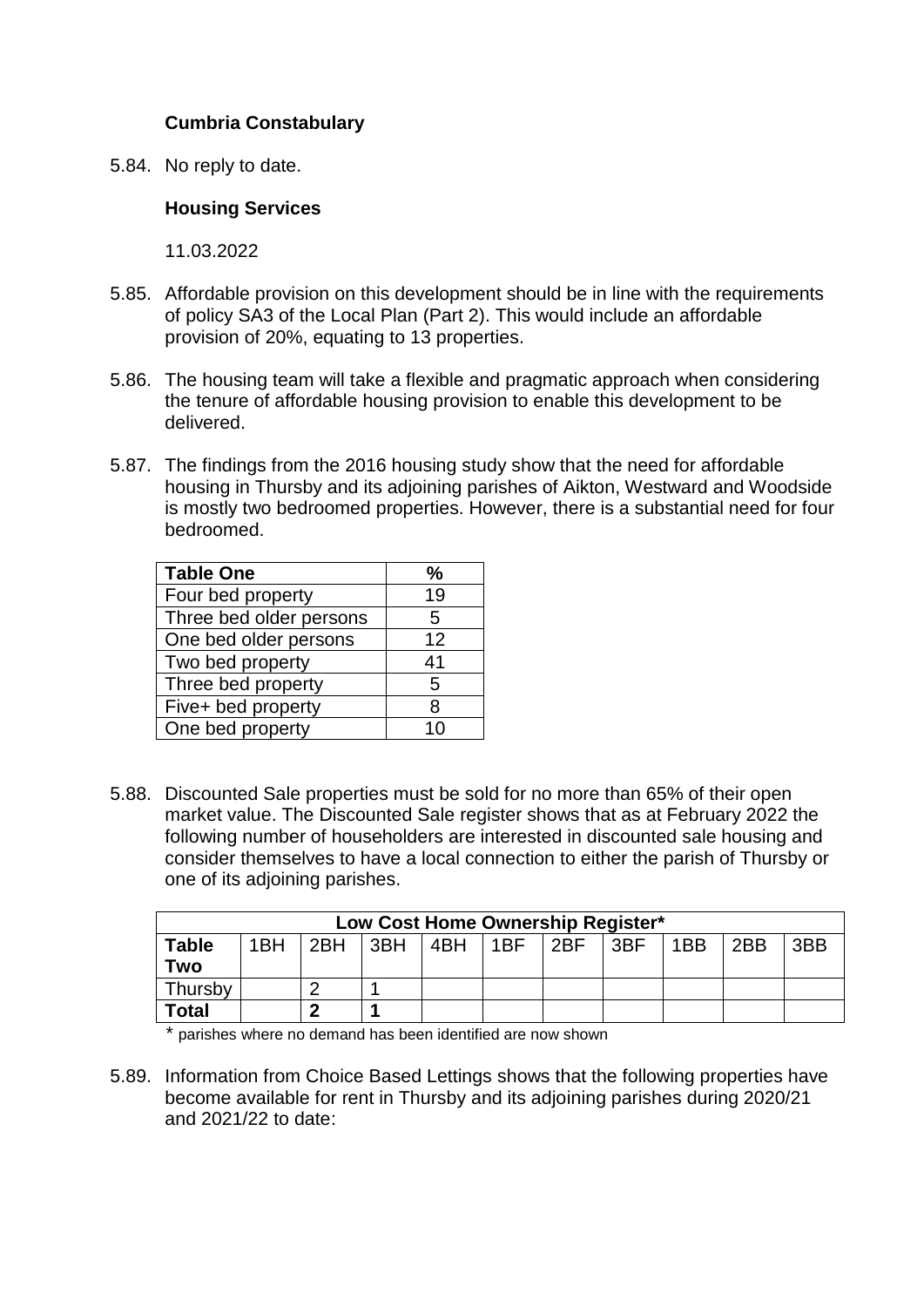| <b>Table Two</b>   | No. Available | No. of Bids | Average no. of<br>bids |
|--------------------|---------------|-------------|------------------------|
| One bed bungalow   |               |             |                        |
| Two bed bungalow   |               | 53          | 26                     |
| Two bed property   |               |             |                        |
| Three bed property |               | 89          |                        |

- 5.90. Where affordable housing is being delivered on this site there is an expectation that these homes would need to be of acceptable house sized standard for the registered housing provider. Please refer to paragraph 35 in the Local Plan Part 2 SA3 in relation to space standards for registered providers.
- 5.91. We would like to see that the spaces standards for the proposed affordable sale properties are reflective of the standards we would expect in the social rented sector and that these properties can meet the needs of a small family (i.e. minimum three person family).
- 5.92. Since 2016/21, 17 units have been completed in Thursby. Of these, 4 were for discounted sale – four x two bed houses.

## **United Utilities**

5.93. Following our review of the submitted Drainage Strategy, we can confirm the proposals are acceptable in principle to United Utilities and therefore should planning permission be granted we request conditions are attached in relation to the foul and surface water drainage securing these are in line with the submitted information.

# **CCC Minerals & Waste**

- 5.94. No objection to this application.
- 5.95. The application has been advertised by press advert, site notice and neighbour letter.
- 5.96. 37 letters of representation have been received following the original advertisement of the application and re-consultations, raising objection to the proposal. The representations are summarised as follows.
	- 1. In relation to the amended plans it is considered these have changed little and not addressed the concerns raised.
	- 2. The development does not confirm with ALPP SA29 which shows a site capacity of 40 dwellings.
	- 3. A reduction in the number of proposed houses and density could address the significant concerns raised by residents of Thursby.
	- 4. Phase 1 and 2 together will make some 140 homes, which is huge in relation to the size of the village.
	- 5. The development will alter the character of the village and be on the edge of the village.
	- 6. There is no justification to add a further 67 houses to the village.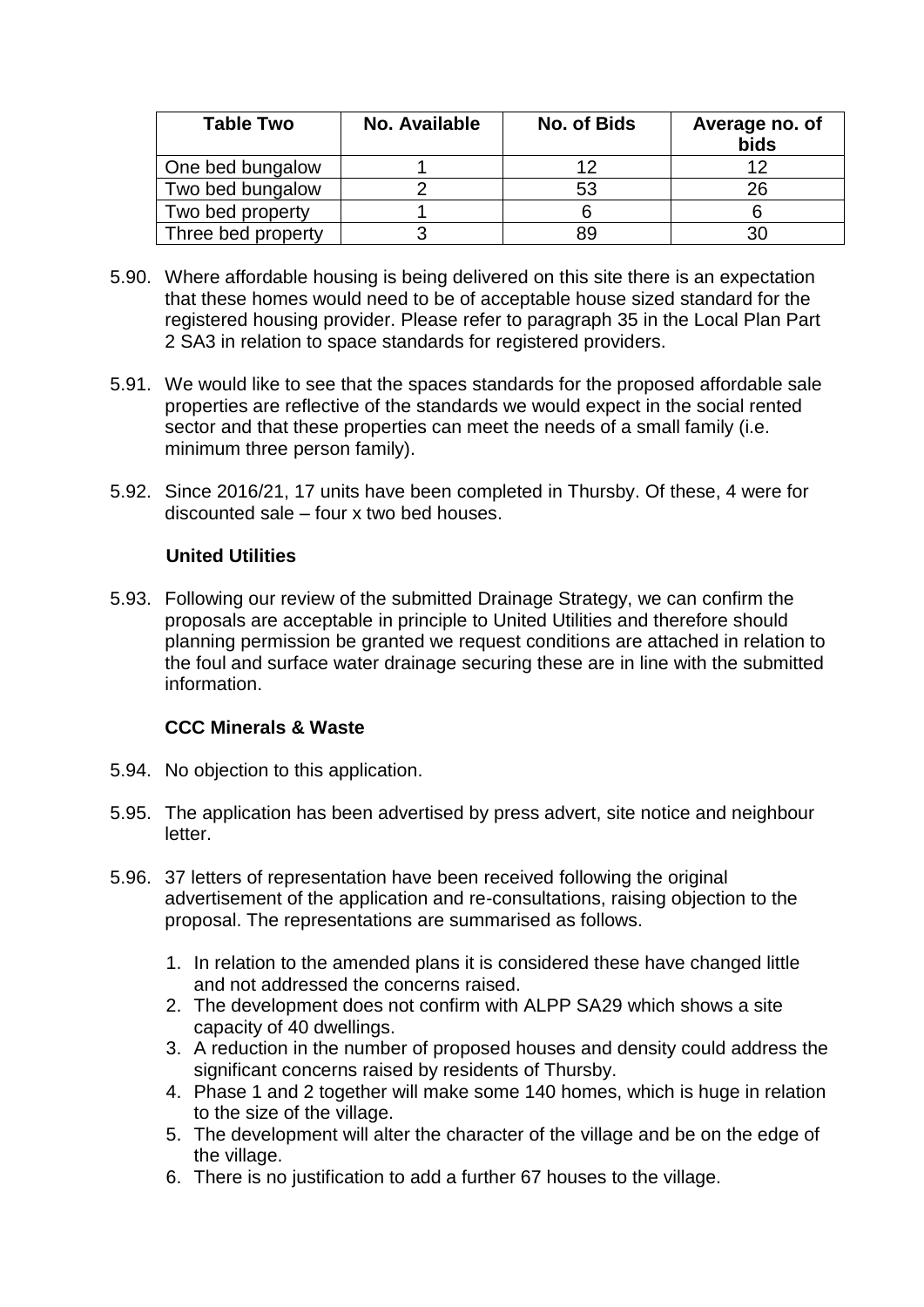- 7. Lack of facilities in the village; shop, school places. Increases the use of private vehicles.
- 8. A traffic slowing roundabout must be created at the A595/Low Road Junction. This will continue to be a dangerous junction, more so with an increasing amount of traffic turning into the village, or exiting onto the A595. Quoting reported accident data to support the lack of an upgrade should not be considered sufficient and justified.
- 9. Concern with the impact on taking children to School. There is a lack of parking on School Road with the increased traffic to the school this will have severe impacts. There are no traffic calming measures around the school.
- 10.There are 3 indented visitor parking spaces in bays and the remainder 28 allocated roadside spaces. The use of on road visitor parking creates issues for both vehicles and pedestrians alike. If there were less congested housing, there may be an opportunity to move visitor parking from the road to identifiable indented parking bays. A number of these are located at junctions or to the front of the play area creating a highway hazard and safety use of users.
- 11.This development should offer a larger range of homes, particularly to include more single storey / bungalows.
- 12.Residents on phase 1 development experience constantly elevated levels of noise from the A595. What will it be like for these dwellings in closer proximity. A 2 m bund will not be sufficient.
- 13.The noise survey measurements were taken in a 24hours period on a weekday. The survey should have included a weekend. The traffic on the A595 can increase significantly in the summer months and at weekends when day trippers and holiday makers travel to the area.
- 14.The noise assessment exposes significant noise pollution problems faced by future residents; the report identifies 51 of the proposed 67 houses will require PIV system of ventilation. That is 76% of the proposed housing. In addition, 19 houses will require specialised glazing to mitigate noise essentially meaning a large proportion of the site should have their windows shut every day to avoid traffic. PIV's also do not provide ventilation in higher temperatures. All but one of these are situated along the length of the proposed bund and are nearest the A595. These measures do not reduce impact on gardens.
- 15.The wind speed on the day of the noise reading were less than 5 mph throughout the survey. This is inappropriate in that the wind can have a significant effect on noise levels and from my experience certainly does on St Andrews View.
- 16.The shadow flicker report is welcomed, however the use of unconscious bias techniques via the colour and scaling starting at 30hrs is misleading. Depending on orientation the dwellings will experience shadow flicker.
- 17.Lack of transparency when selling houses on phase 1, and no information about the planned phase 2 in such close proximity.
- 18.The development could lead to increased traffic flow along Matty Lonning which is access only.
- 19.The development does not provide for adequate open space.
- 20.It is not clear what the intent is to do with the existing western boundary for phase 1 with no reference to it in the Arboricultural report or landscaping plan.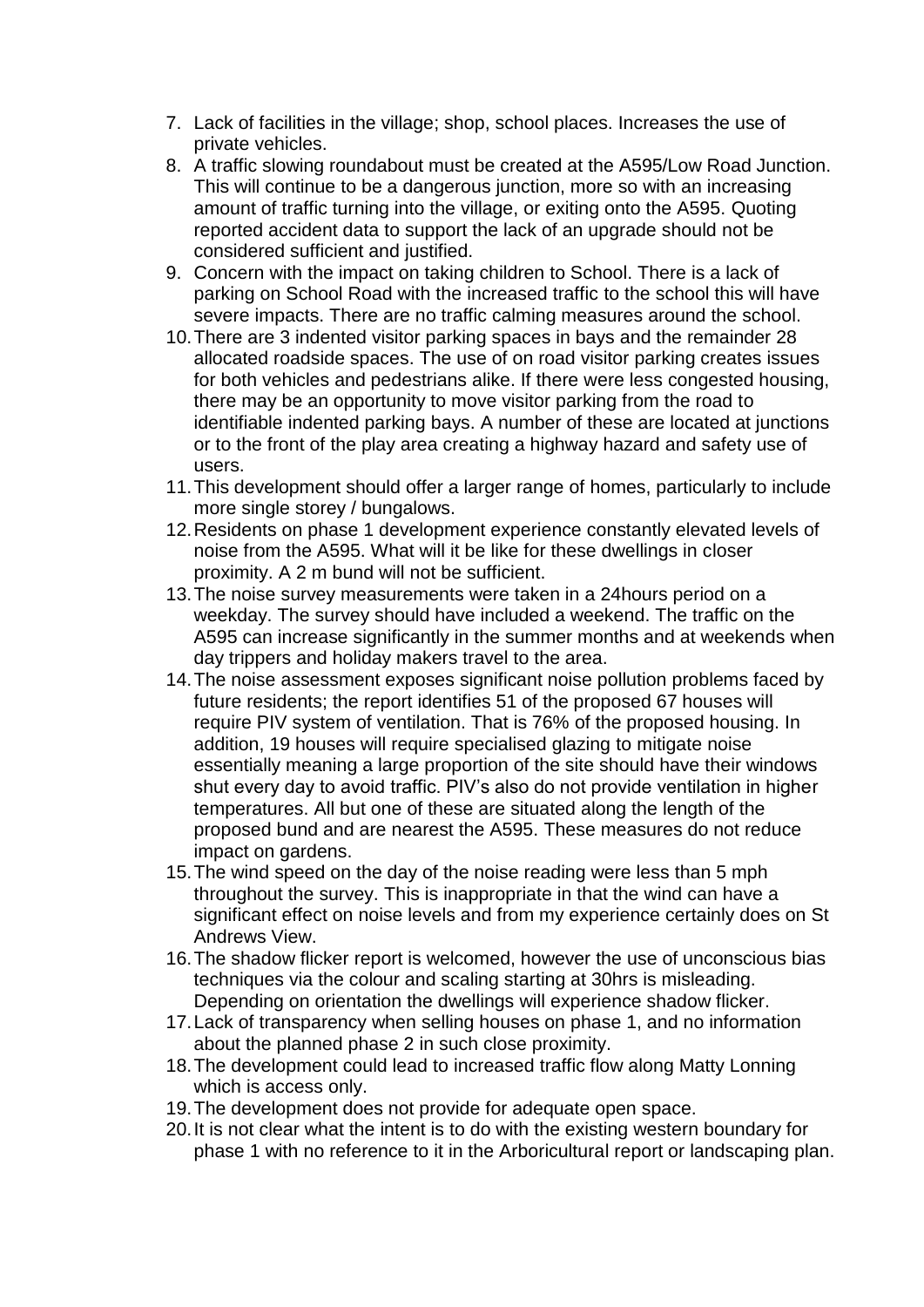1 letter of support has been received who believe the village can cope with the additional houses and may result in a shop for the village.

## **6. Environmental Impact Assessment**

6.1. With regards to The Town and Country Planning (Environmental Impact Assessment) Regulations 2017 the development does not within Schedule 1 nor 2 and, as such, is not EIA development.

# **7. Duties**

7.1. Regulation 9 of the Conservation of Habitats and Species Regulations 2017 requires all public bodies to have regard to the requirements of the Habitats Directive in the exercise of their functions, particularly when determining a planning application for a development which may have an impact on European Protected Species ("EPS"), such as bats, great crested newts or otters.

# **8. Development Plan Policies**

# **8.1. Allerdale Local Plan (Part 1)**

Policy S1 Presumption in Favour of Development Policy S2 Sustainable Development Policy S3 Spatial Strategy and Growth Policy S4 Design Principles Policy S5 Development Principles Policy S6d Area Based Wigton Policy S7 A Mixed and Balanced Housing Market Policy S19 Renewable Energy and Low Carbon Technologies Policy S21 Developer Contributions Policy S22 Transport Principles Policy S24 Green Infrastruture Policy S25 Sports, Leisure and Open Space Policy S27 Heritage Assets Policy S29 Flood Risk and Surface Water Drainage Policy S30 Reuse of Land Policy S32 Safeguarding Amenity Policy S33 Landscape Policy S35 protecting and Enhancing Biodiversity and Geodiversity Policy S36 Air, Water and Soil Quality Policy DM12 Sustainable Construction Policy DM14 Standards of Good Design Policy DM17 Trees, Hedgerows and Woodland

[https://www.allerdale.gov.uk/en/planning-building-control/planning-policy/local](https://www.allerdale.gov.uk/en/planning-building-control/planning-policy/local-plan-part-1/)[plan-part-1/](https://www.allerdale.gov.uk/en/planning-building-control/planning-policy/local-plan-part-1/)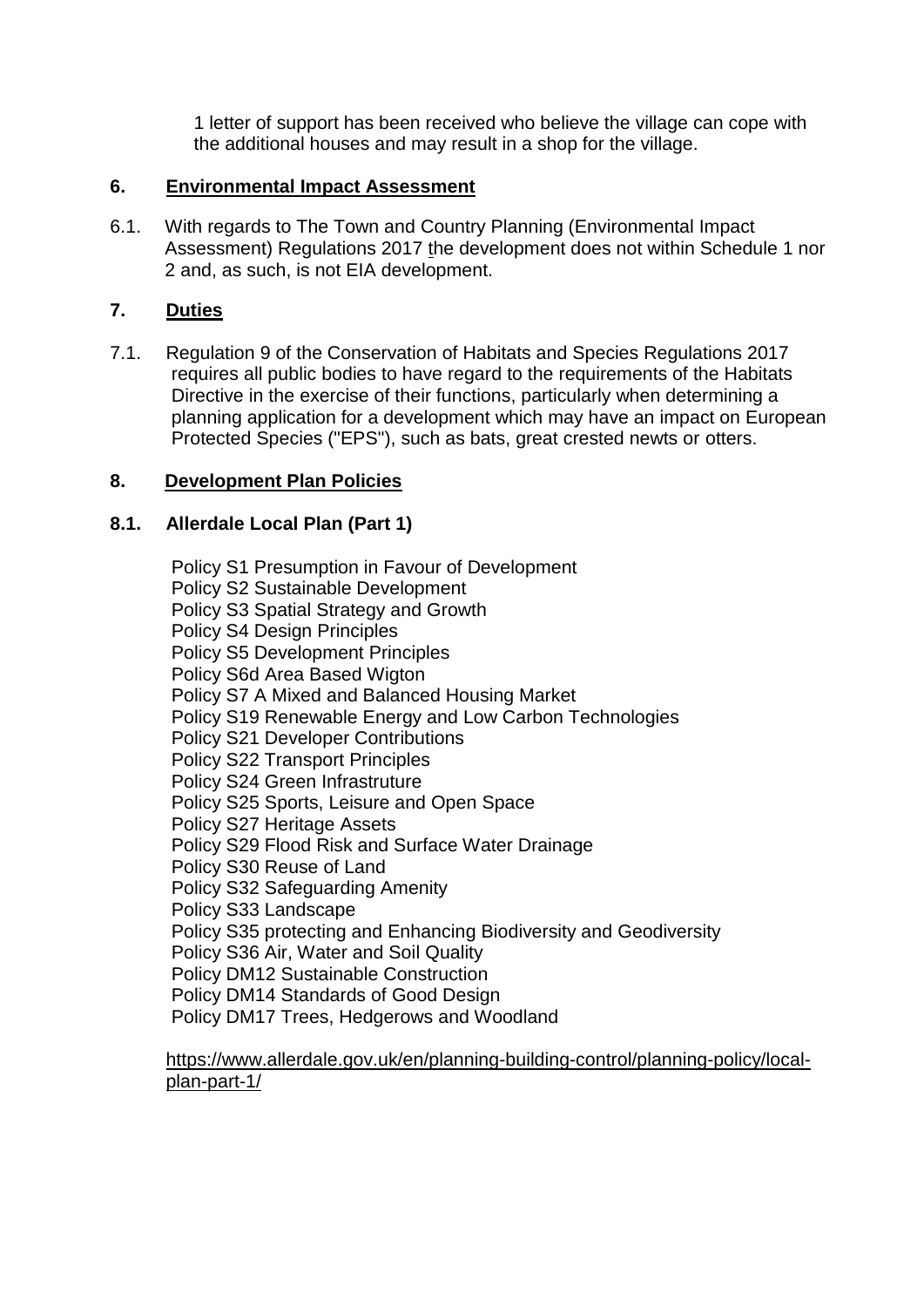# **8.2. Allerdale Local Plan (Part 2) (Adoped July 2020)**

Policy SA1 Identified Sites Policy SA2 Settlement Boundaries Policy SA3 Affordable Housing Policy SA5 Housing Standards Policy SA6 Housing Delivery Policy SA29 Land to West of St. Andrew's View, Thursby Policy SA33 Broadband Policy SA51 Amenity Green Spaces Policy SA52 Green Infrastructure

<https://www.allerdale.gov.uk/en/siteallocations/>

**8.3.** The site is within the settlement limits of Thursby as defined by the policies maps contained withn the Allerdale Borough Local Plan (Part 2). The site is a 'Housing Commitment' within Part 2 also.

## **9. Other material considerations**

## **National Planning Policy Framework (NPPF) (2021)**

- 9.1. Paragraph 219 advises that the weight afforded to development plan policies can vary according to their degree of consistency with the framework (the closer the policies in the plan to the policies in the Framework, the greater the weight that may be given).
- 9.2. The NPPF is available to view at:-

[https://www.gov.uk/government/publications/national-planning-policy-framework--](https://www.gov.uk/government/publications/national-planning-policy-framework--2) [2](https://www.gov.uk/government/publications/national-planning-policy-framework--2)

# **Developer Contributions Supplementary Planning Document**

9.3. This document is complementary to the Local Plan Part 1 and was the subject of consultation and subsequent approval by members. It sets out the Council's approach to securing necessary contribution via S106 agreements where necessary to make the development acceptable and where reasonable to do so.

### 9.4. **Allerdale Action Plan to Address Climate Change**

### **9.5. Allerdale Borough Council Plan 2020-2030:**

Ensure there are suitable, affordable, decent homes for all.

The details of this document can be viewed here:

<https://www.allerdale.gov.uk/en/about-council/council-strategy-2020-2030/>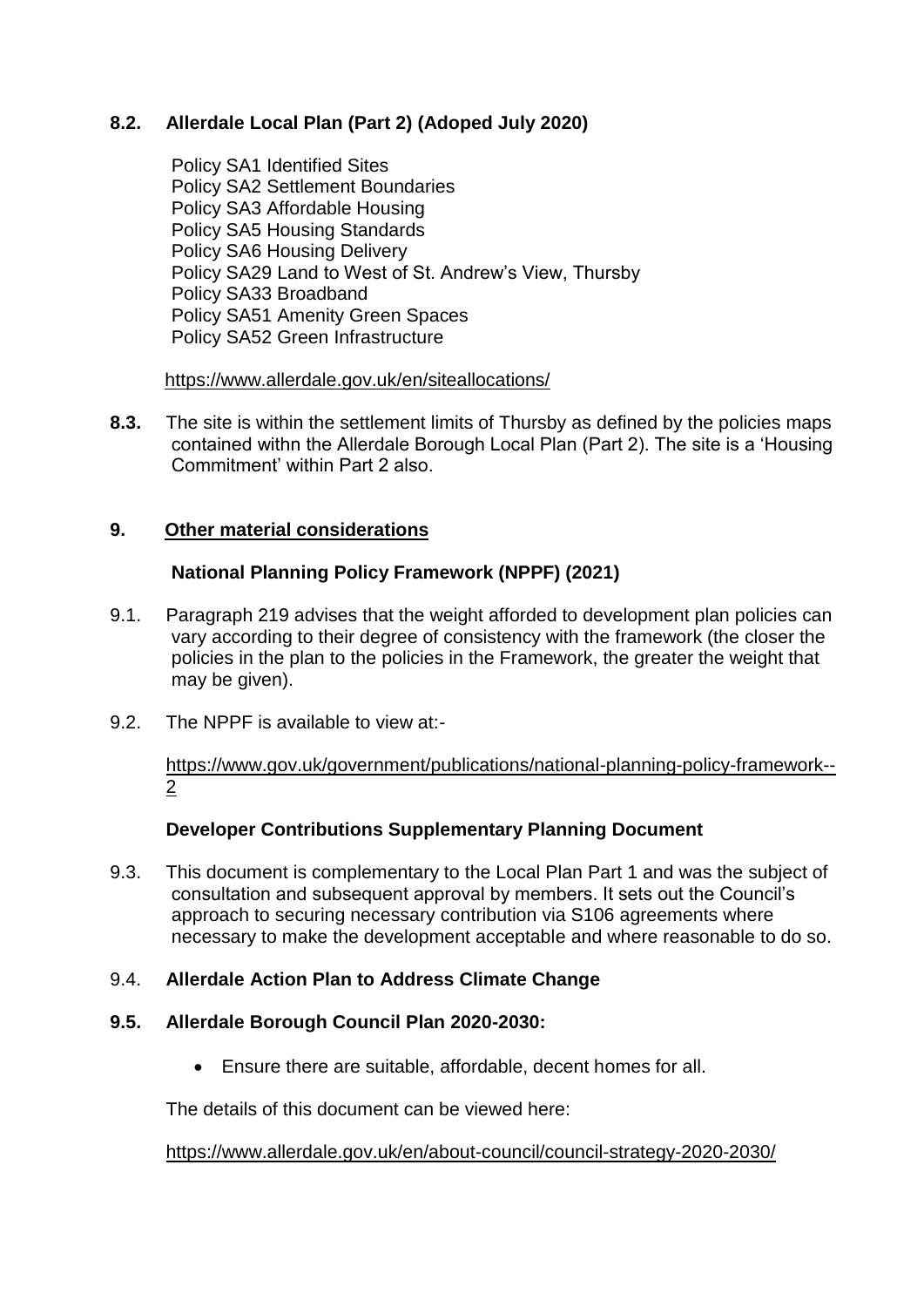## **10. Policy weighting**

10.1. Section 38(6) of the Planning and Compulsory Purchase Act 2004 requires that, if regard is to be had to the development plan for the purpose of any determination to be made under the Planning Acts, the determination must be made in accordance with the plan unless material considerations indicate otherwise. This means that the Allerdale Local Plan (Part 1) 2014 and the Allerdale Borough Local Plan (Part 2) 2020 policies have primacy.

## **11. Assessment:**

## **Principle of development**

- 11.1. The Council is committed to taking a positive approach in the determination of planning applications and will always seek to approve proposals unless material adverse effects would significantly and demonstrably outweigh the benefits (Policy S1). This is consistent with the overall aim of the updated NPPF and its core planning principles to achieve sustainable development through strengthening the economy whilst supporting the needs of the community and protecting and enhancing the natural, built and historic environment.
- 11.2. Paragraph 79 of the updated NPPF, in specific reference to rural housing, advises:-

"To promote sustainable development in rural areas, housing should be located where it will enhance or maintain the vitality of rural communities. Planning policies should identify opportunities for villages to grow and thrive, especially where this will support local services. Where there are groups of smaller settlements, development in one village may support services in a village nearby".

- 11.3. Policy S3 ALPP1 expects growth to be largely located inside settlement limits and commensurate in scale to the size of the settlement and the services that it offers. Policy S5 states that new development will be concentrated within the physical limits of the Local Service Centre.
- 11.4. The site is within the settlement boundary for Thursby as established through the ALPP2, adopted July 2020. Settlement boundaries mark the physical extent, for planning purposes, of a town or village, being the dividing line between the built area (the settlement) and the rural area (the countryside). They have an important role in preventing unplanned expansion of settlements, ensuring development is located in the most sustainable locations, (in line with spatial strategy), and protecting sensitive areas from excessive or in appropriate development.
- 11.5. Thursby is defined as a 'Local Service Centre' in the ALPP1 and as a larger village, has a school, village hall, church and public transport. These villages will accommodate housing development that will help contribute towards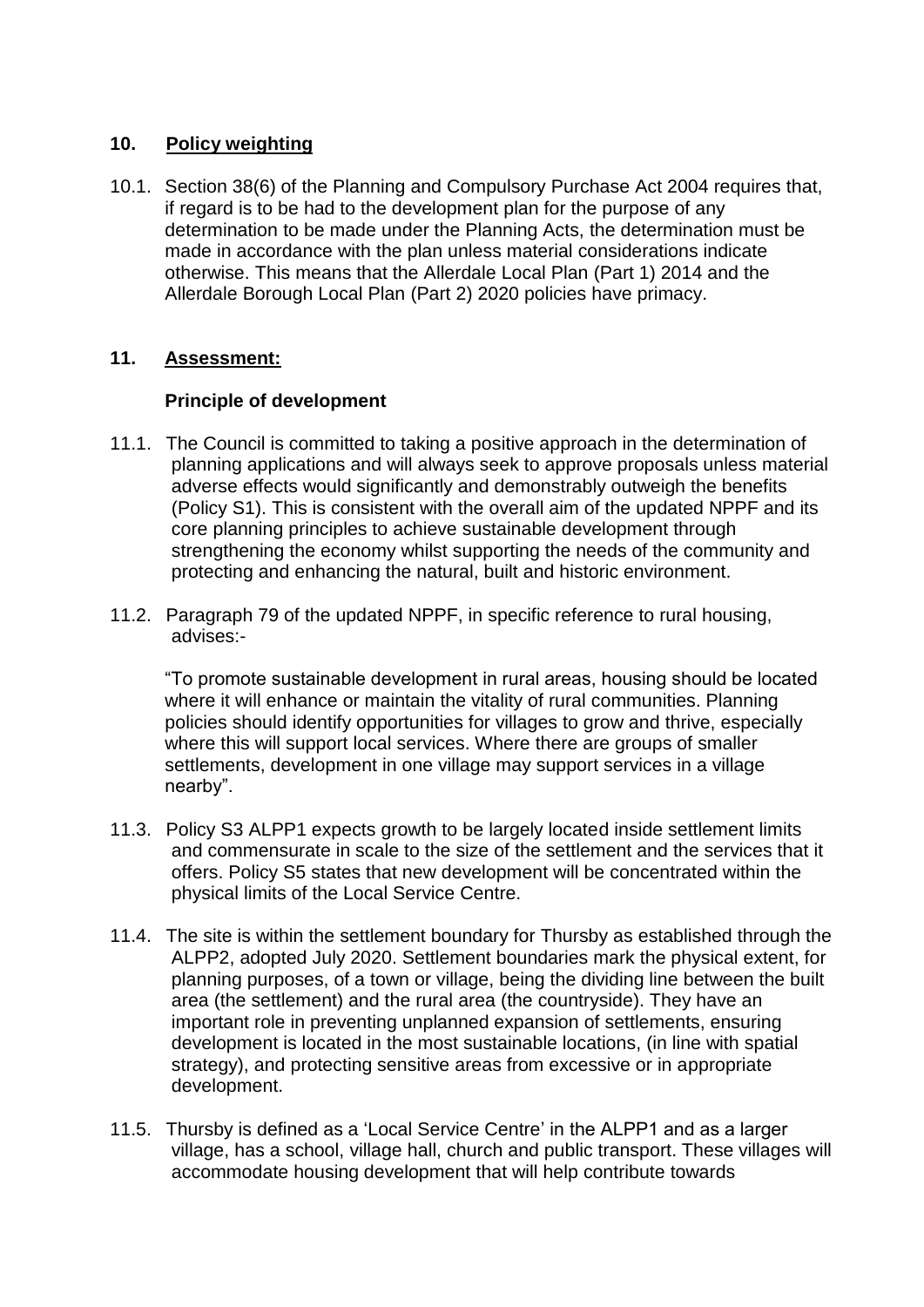maintaining the vitality of the settlement. The Local Service Centres are to collectively provide 20% of at least 5,421 dwellings over the plan period; i.e. 1084 homes. There are eight Local Service Centres in total so each settlement would provide 136 homes over the plan period if homes were divided equally amongst each settlement. It is therefore considered a proposed development of an additional 67 units taking into account recent development (69 units on phase 1) and an approval (OUT/2019/00002 consent for 12 dwelling) in Thursby is commensurate to Thursby's size and status within the Local Plan and will help maintain the vitality of the village.

- 11.6. The site is a 'Housing Commitment' within the ALPP2 and is so allocated specifically for housing purposes within Part 2 (Policy SA29).
- 11.7. A number of objections have been raised to the scale of the proposed development at 67 units and its non-compliance with Policy SA29 of the ALPP2. This policy shows a site capacity of 40 dwellings but no density is stated within this allocation. However, it needs to be noted that this number is not a mandatory number and that if an acceptable site layout can be achieved (which will be discussed in detail later in the report) then the application should not be refused on numbers alone.

### **Benefits of the proposal**

- 11.8. The provision of 67 additional dwellings at Thursby would provide for additional housing at a scale that the ALPP1 and ALPP2 considers reasonable for Thursby as a Local Service Centre. The proposal would contribute particularly to one of the key objectives of the NPPF to support strong, vibrant and healthy communities, by ensuring that a sufficient number and range of homes can be provided to meet the needs of present and future generations. Similarly, the proposal would contribute to strategic objective SO2c of the ALPP2, which seeks to ensure a deliverable supply of housing land that meets the needs of the community and local economy, as well as the Council Plan in terms of supporting the development of new homes where they are needed.
- 11.9. The proposal would provide additional affordable housing as set out below in more detail, increasing access to affordable housing in the Borough, in accordance with strategic objective SO2d of the ALPP2 and the Council Plan's priority of tackling inequality through the provision of more affordable housing.
- 11.10. The provision of additional housing would have economic benefits arising from further investment in the construction industry and the associated retention of jobs directly and indirectly within the supply chain.

### **Balanced and mixed communities including affordable and accessible homes**

11.11. Policy S7 seeks to promote sustainable, inclusive and mixed communities by ensuring that all new residential development contributes to improving the balance of housing and meets the identified needs of the whole community. Policies S2 and DM14 require development to make the most efficient use of the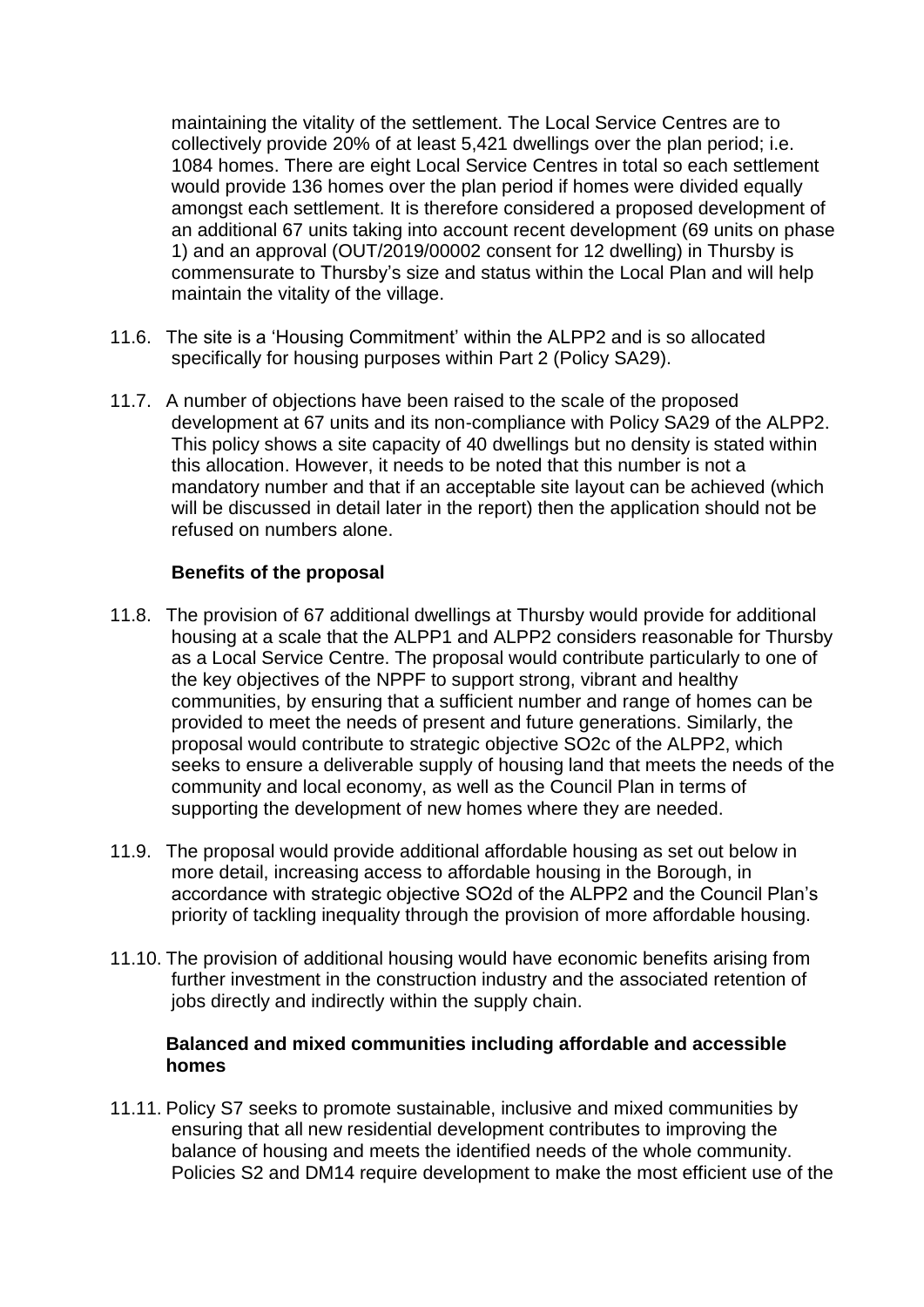land and build at an appropriate density and layout according to local setting and character. The Council will assess site/ownership boundaries, density and unit mix to ensure that land is not used inefficiently or in a piecemeal fashion to deliberately produce schemes below the policy thresholds. Policy S4 of the Local Plan (Part 1) states that developments must optimise the potential of the site by ensuring appropriate density and mass of development. Policy DM14 states that housing density will be considered on a site by site basis and informed by local context of the area in terms of design considerations, historic or environmental integration, or identified local need.

- 11.12. The density of the site is 31 dwellings per hectare and the dwellings are of a suburban nature - with detached and semi-detached properties with a low level of terraced properties, whilst the density for this site is slightly higher than that on the adjacent phase 1 development of 23 units per hectare, the proposed site density is consistent with other developments in the Part 2 Local Plan that recommends a density for site allocations of between 20-30 hectares. The proposed layout achieves an acceptable layout and size of plots and officers consider the proposed density to be acceptable with regards to the locality. The scheme accords with the Council requirement for the provision of affordable housing to be in clusters throughout the development, which is indistinguishable from open market dwellings.
- 11.13. The mix of proposed dwellings are a varied and complementary mix of two storey house types and bungalows including 2, 3, 4 and 5 bedroom accommodation, and all benefit from private gardens within each residential curtilage. The housing mix comprises of: 10 x 2 bedroom dwellings; (3 of which are bungalows) 16 x 3 bedroom dwellings; 35 x 4 bedroom dwelling; and 6 x 5 bedroom dwellings.
- 11.14. Policy SA3 of the Allerdale Local Plan Part 2 provides the updated requirement for affordable housing provision as part of major residential developments (superseding Policy S8 of Part 1). The ALPP2 identifies the site as within Zone B which requires a 20% requirement of affordable housing and the scheme provides 13 affordable homes in accordance with the policy requirement.
- 11.15. It is noted that the affordable properties are a mix of 7 x 2 bed dwellings, 4 x 3 bed dwellings and 2 x 2 bed bungalows (Branford, Newford, Fulford).
- 11.16. Paragraph 65 of the NPPF states "where major development involving the provision of housing is proposed, planning policies and decisions should expect at least 10% of the total number of homes to be available for affordable homes ownership". A recent Ministerial Statement and Planning Practice Guidance now requires a minimum of 25 % of all affordable housing units to be First Homes.
- 11.17. The affordable and space standard distribution plans sets out the affordable housing provision; 3 First Homes; 7 Social Rent and 3 Discounted Sale all in a mix of 2 and 3 bed units. As such, the number of proposed affordable housing units is considered acceptable having regard to the Ministerial Statement, Paragraph 65 of the NPPF and ALPP2 Policy SA3 and it is considered that the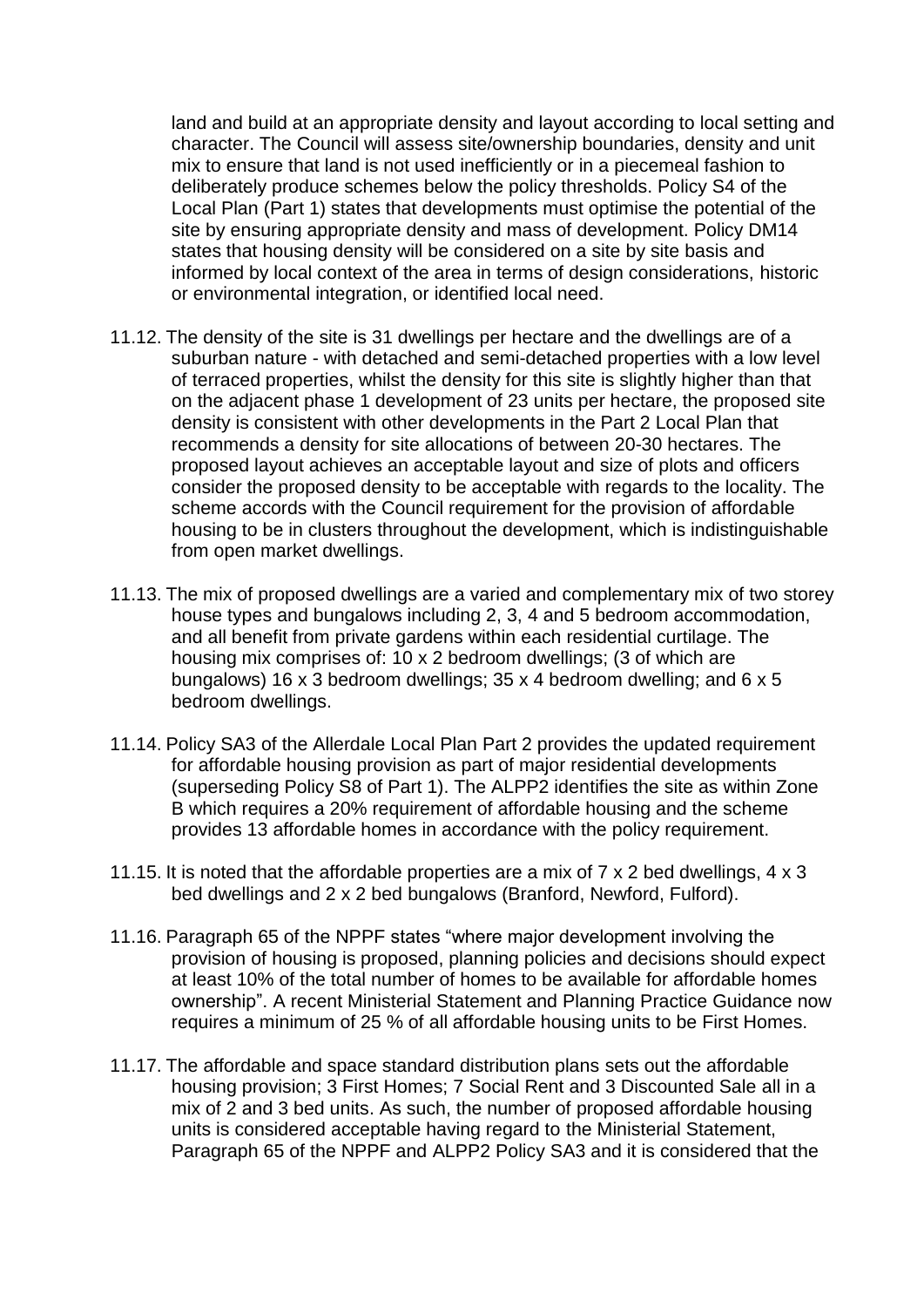size of units for low cost home ownership is reasonable. This will be secured via a Section 106 legal agreement.

- 11.18. Policy SA5 of the Council's recently adopted Local Plan (Part 2) deals with housing standards requiring certain percentages to meet M4(2) – 20% and M4(3) - 5% standards. It is noted the scheme does comply with Policy SA5 of the ALPP2 in that for developments of 10 units or more, 20% of the dwellings must be designed and constructed to meet the requirements set out in optional Building Requirement M4(2). The units Branford, Rushford, Wexford, Newford, Fulford and Beckford house types are all M4(2) compliant and represents in excess of 20% (23 number / 33%) of the dwellings provided in accordance with Policy SA5. The policy requirement is only 13.4 units.
- 11.19. Residential developments over 30 units must ensure that 5% of the total units (across both market and affordable dwellings) should be designed and constructed to meet optional Building Requirement M4(3) ensuring that the dwellings are wheelchair adaptable. The Newford and Beckford House types are also M4(3) compliant, however these only equate to 3 no dwelling which is only 4.5% overall. However, given that the requirement is for 3.35 units it is common practise to round these to the whole number. The proposal is therefore considered acceptable in line with policy SA5.

### **Scale, Layout, Design and Materials**

- 11.20. Policies S4 and DM14 seek to ensure amongst over matters, that new development is of a high quality design, of appropriate scale and appearance and responds positively to the character, history and distinctiveness of the locality.
- 11.21. The NPPF has been updated in July 2021 and requires that the design of streets, parking areas, other transport elements reflect current national guidance, including the National Design Guide and the National Model Design Code. Further paragraph 126 of the NPPF states that, 'The creation of high quality, beautiful and sustainable buildings and places is fundamental to what the planning and development process should achieve'. Paragraph 134 states that, 'Development that is not well designed should be refused, especially where it fails to reflect local design policies and government guidance on design'. The NPPF now requires Councils to produce local design guidance, but as this requirement has only just been introduced, no local design guidance is available at present. Finally, newly introduced paragraph 131 states, 'Trees make an important contribution to the character and quality of urban environments and can also help mitigate and adapt to climate change. Planning policies and decisions should ensure that new streets are tree-lined, that opportunities are taken to incorporate trees elsewhere in developments (such as parks and community orchards), that appropriate measures are in place to secure the longterm maintenance of newly-planted trees, and that existing trees are retained wherever possible'.
- 11.22. The development will achieve a satisfactory relationship with the existing settlement pattern. The dwellings once built will be seen in line with the existing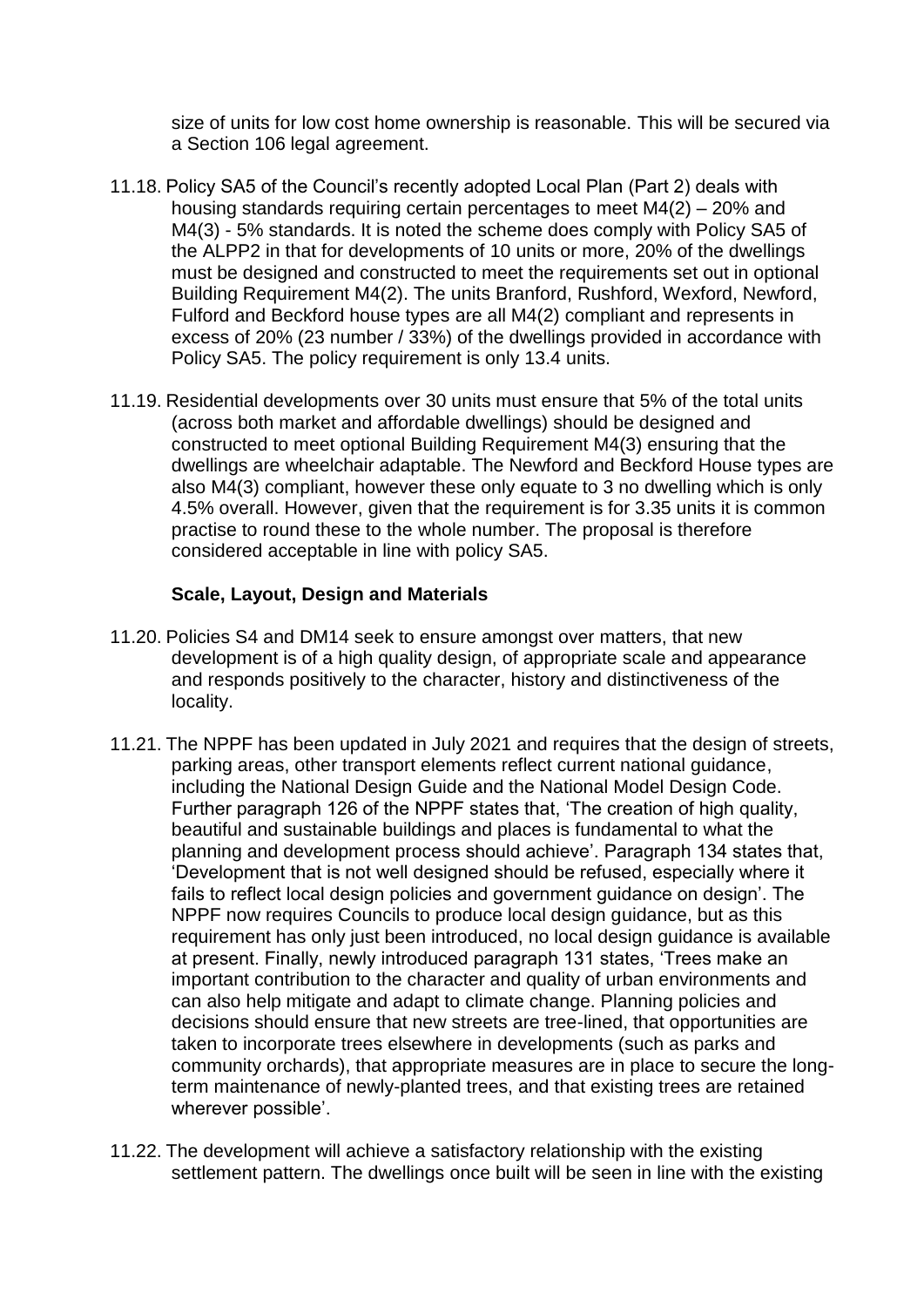adjacent built development of St Andrews and not as a stand-alone development.

- 11.23. The proposal provides a mix of standard housing types and sizes. The overall layout, hierarchy, space and plot ratio is considered acceptable, with a high level of amenity greenspace provided to the west corner of the site and areas throughout the development site and along the frontage of the dwellings. The landscaping scheme as shown on drawing number SHTP2-WW01-J received 21.03.22 shows the proposal incorporates new planting including trees throughout the proposed site and creating tree lined streets, with a mixture of these within the individual plots and in the public areas throughout the site.
- 11.24. Internally to the site, the proposal is considered to provide a good standard of housing environment overall for future residents, providing adequate separation distances, external amenity space, and in curtilage parking and public open space for future residents. Boundary treatments subdividing the dwellings and on rear gardens are to be 1.8m high timber fencing. Brick walls are proposed at key prominent locations. Sections of solid timber acoustic fence 2.5m high are proposed where necessary for noise mitigation along the northern area of the site adjacent to the A595. Metal railings are proposed for the SUDs features and play area and various sections of low wooden trip rail along the edge of the swales and to delineate shared drives from open space. The landscaping plan and boundary treatments can be secured by planning condition along with their management. The landscaping details are considered to be acceptable, having regard to policies S4 and DM14 of the Allerdale Local Plan Part 1.
- 11.25. The principal elevations have been orientated towards Low Road for the units located along the southern boundary of the site adjacent to Low Road and will be viewed as a natural continuation of the existing residential development at St Andrew's View to the east. The fenestration, design and materials of the units for the development reflect existing housing in Thursby.
- 11.26. The proposed scale of the development ensures there is a density level that is reflective of Thursby (about 31 dwellings per hectare) thus making an efficient use of the land whilst providing housing in accessible location close to the main thoroughfare through the village. The 67 dwellings are a standard mass for a suburban estate, of a compact nature, comprising predominately 2 storey dwellings; providing a mix of detached, semi-detached and terrace properties. The proposed dwellings benefit from off street parking and generous gardens.

The proposal has been amended to remove the access from Dundraw Lane on the adjacent housing site and will now provide a single vehicle access point to serve the proposed development direct from Low Road with full visibility achievable in both directions. A small area of hedge will need to be removed to accommodate this. The internal plots will mainly front onto the internal roads. The proposal includes a pedestrian link between the two sites along the internal Dundraw Lane where the two boundaries meet on the east elevation. The play area has been relocated to this area which officers consider is located in a more integral part of the development with natural surveillance from nearby properties. The plots along the eastern boundary have been designed so that they either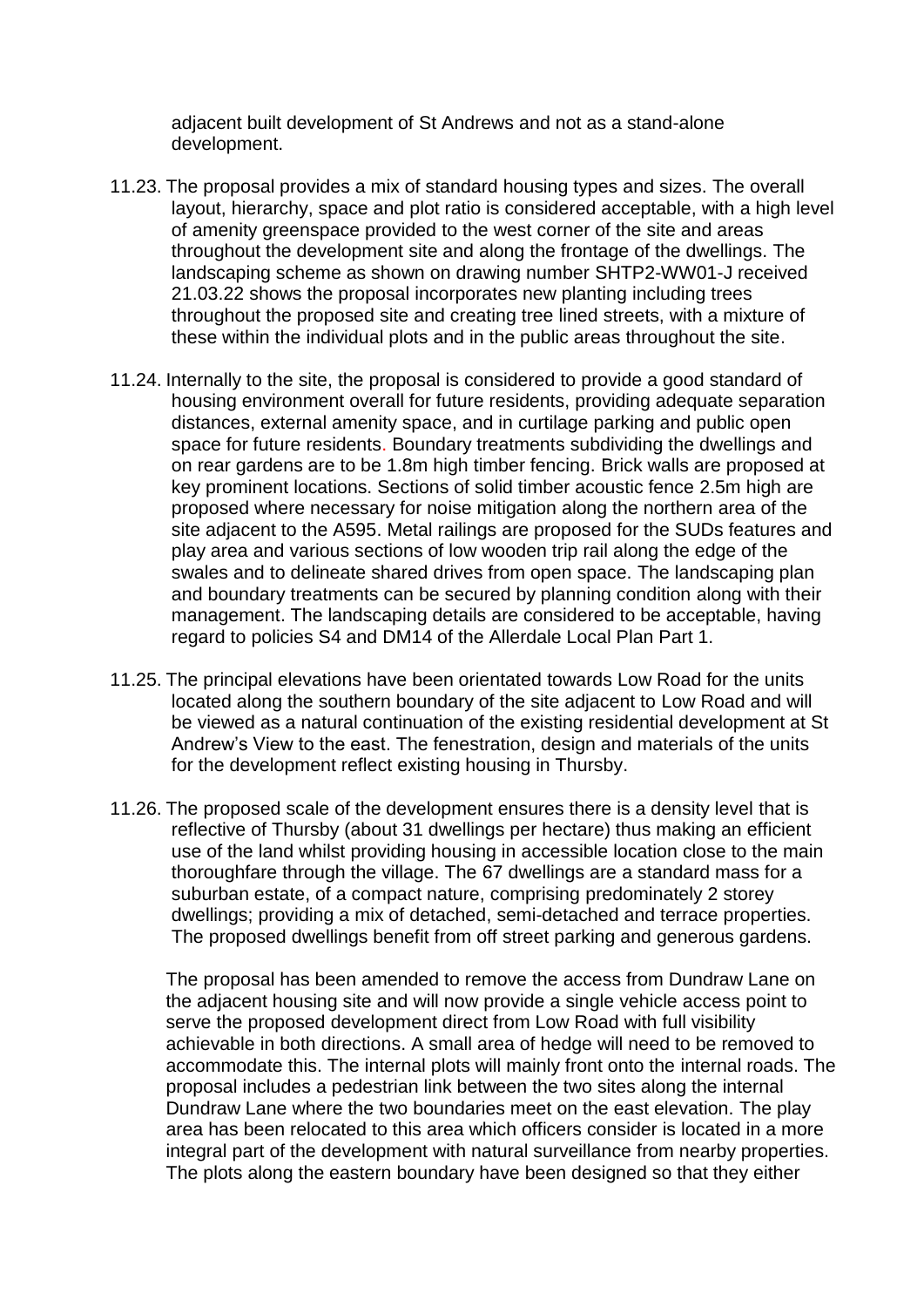back on or side to the existing dwellings. The proposed distances between the proposed and existing elevations are appropriate and will not give rise to unacceptable levels of overlooking both for existing and future occupiers in line with Policy S32.

- 11.27. The proposed development provides a safe, functional, permeable and inclusive access that does not give dominance to car use. Streets have been designed in accordance with the CCC streets manual. There are a range of in curtilage car parking solutions.
- 11.28. Cumbria Highways has provided a Cumbria Development Design Guide. The guidance provides a suggested level of parking for housing developments and advises that two bedroom houses should provide 2 spaces, three bedroom houses should provide 2.5 parking spaces and 4 bedroom houses 2.5 parking spaces and that 1 visitor space should be provided for every 5 Dwellings. Applying the guidance this proposal requires 179 parking spaces throughout the development. The amended layout provides 171 parking spaces both in the form of curtilage parking and garages and 13 on street parking visitor parking spaces provided in a mix of 3 within designated parking bays and the reminder 10 on the internal highway roads. Cumbria Highways Officers do not oppose the use of parking within the highway on this development. Officers consider the revised parking provision achieves an acceptable level of development for the site and will not impact on the visually amenity of the whole of the site.

### **Sustainability, Vehicular Access and Highway Safety**

- 11.29. Policies S2 and S22 of the ALP (Part 1) seek to ensure that housing development can be accessed safely and that proposals do not compromise the safety of any transport route. Policy S22 and S5 require that the proposed development includes acceptable arrangements for car parking and access. These policies accord with Paragraph 110 of the NPPF which seek to ensure sustainable transport modes are maximised and development is safe and accessible.
- 11.30. As stated above, Thursby falls within a Local Service Centre, to which it is accepted some housing development can be directed. The village itself has access to a range of services and amenities. The school is located approximately 690m from the site, with other amenities such as the village hall, church and public house located in between these sites.
- 11.31. As such, it is considered that there are some services, amenities and education/employment opportunities within suitable walking distances, whilst other facilities, supermarkets and employment opportunities lie beyond this in the nearby towns.
- 11.32. The access arrangements have been amended throughout the application with an independent access to the site now from Low Road which connects the village from the A595, with Wigton to the west and Carlisle in the east. The nearest train station is Dalston train station which is approximately 4.5km to the east of the site. There are regular multiple bus services that operate from 05:40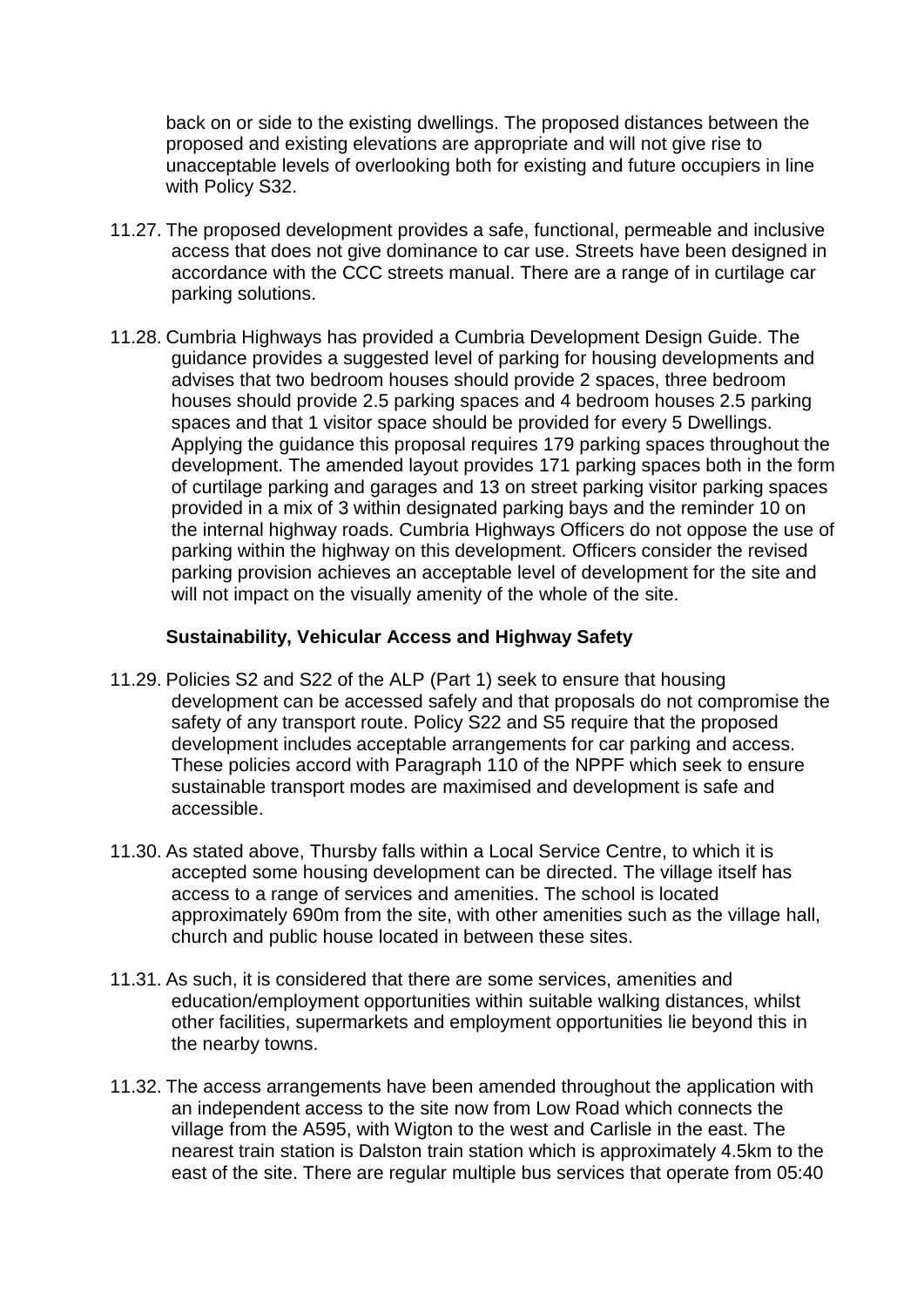to 23:16, making travel by public transport a realistic alternative to travelling by car.

- 11.33. There are two laybys off Low Road on the opposite side to the site which would not be affected by the proposal. There are also a number of public rights of way within the vicinity of the site; however, none of these routes would be affected by the proposal.
- 11.34. Having regard to the relevant policies of the Plan and the NPPF, it is considered that the proposal is accessible by modes other than the car and that measures would be provided to reduce the reliance on the private car by future residents.
- 11.35. The application is accompanied by a transport statement.
- 11.36. Cumbria highways have assessed the revised plans and transport statement and raise no objections subject to conditions with no improvements to the existing highway network required.
- 11.37. In this proposal, the car parking and highway access arrangements and road details are considered to be acceptable, subject to recommended planning conditions.
- 11.38. Paragraph 111 of the NPPF states that "development should only be prevented or refused on highway grounds if there would be an unacceptable impact on highway safety, of the residual cumulative impacts on the road network would be severe".
- 11.39. Further to additional information from the developer the Highways Authority have removed their request for a right hand ghost turn from the A595 detailing. whilst they still maintain it would be a desirable improvement, they do not consider it an essential addition to the highway network.
- 11.40. The proposal is considered to be acceptable in highway safety terms, without severe impact on the existing network. Further, for the reasons outlined above, the location is favourably considered against highway matters and is acceptable in relation to the NPPF, Policy S2 and S22 of the ALP Part 1 subject to recommended conditions.

# **Flooding / Drainage**

- 11.41. Policies S2 and S29 of the local plan seek to minimise the risk to people and property as a result of flooding and ensure that development would not increase the risk of flooding elsewhere, requiring full consideration of the surface water drainage hierarchy.
- 11.42. The site currently lies within Flood Zone 1 on the Environment Agency Flood Risk maps, assessed as having the lowest risk of flooding. However, given the size of the site, a Flood Risk Assessment (FRA) accompanies the application which has looked at the implications of a proposed residential development in relation to drainage and flood risk.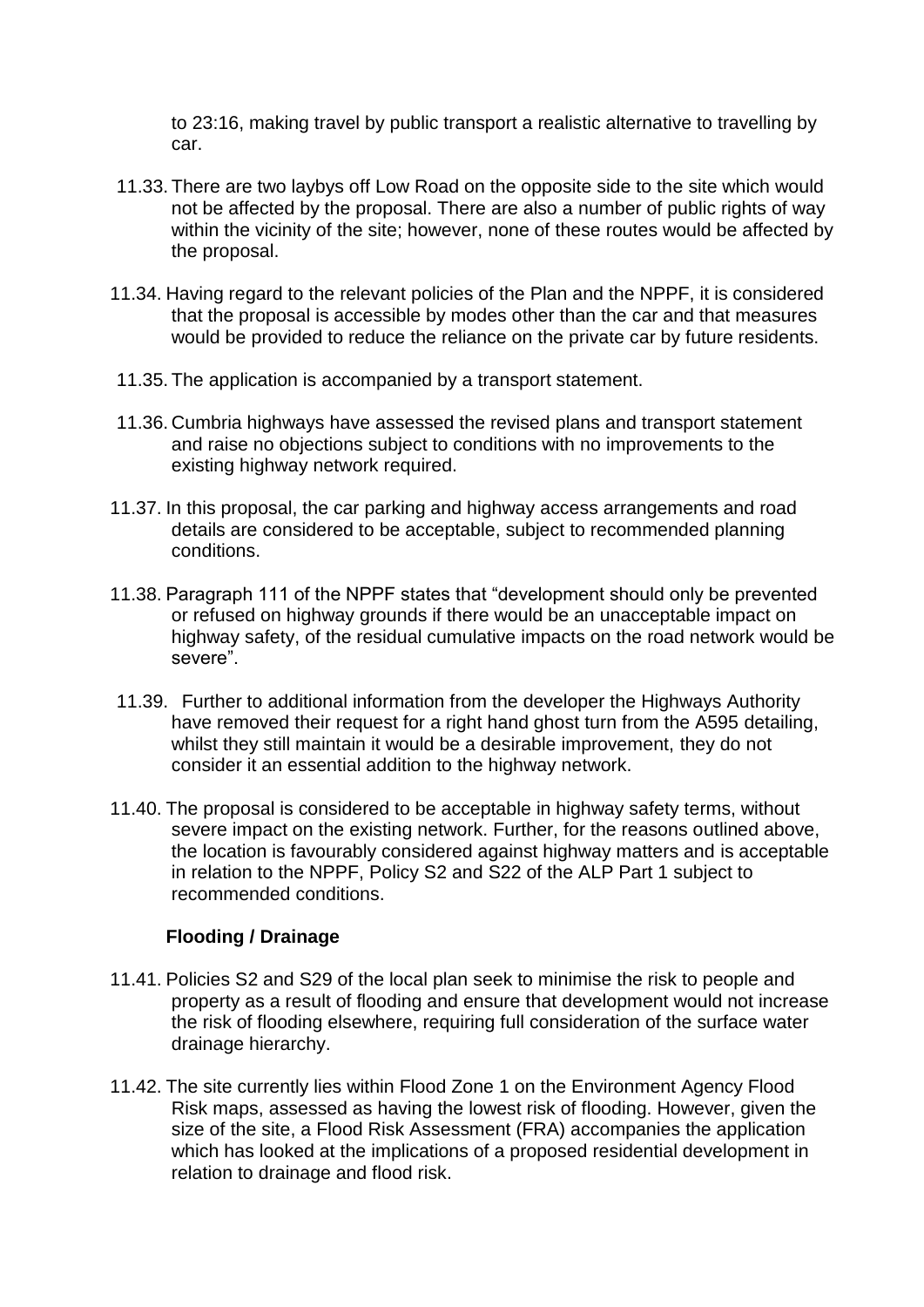- 11.43. Surface Water will drain to the existing SuDs pond to the north of the site, before directed to the watercourse to the west of the pond at a controlled flow rate of 6.1 litres per second per hectare, which is the calculated Greenfield QBAR runoff rate for the site.
- 11.44. The existing SuDs pond has capacity for additional flows from the site, when combined with a number of additional small-scale SuDs features within the proposed development.
- 11.45. Foul water from the site is proposed to discharge to the existing pumping station in St Andrew's View which has sufficient capacity. It will then drain to the public combined/foul sewer network.
- 11.46. United Utilities and the Lead Local Flood Authority have assessed the proposed drainage scheme and confirmed the details are acceptable.
- 11.47. The proposal is considered to be acceptable in relation to policy S29 of the ALPP1, with a suitable scheme for the discharge of surface water drainage and its maintenance secured as part of the application.

#### **Noise**

11.48. Policy S32 of the Local Plan is relevant in this regard and has consistency with Paragraph 185 of NPPF, the latter requiring that;-

"Planning policies and decisions should also ensure that new development is appropriate for its location taking into account the likely affects (including cumulative effects) of pollution on health, living conditions and the natural environment, as well as the potential sensitivity of the site or the wider area to impacts that could arise from the development. In doing so they should:

- a) mitigate and reduce to a minimum potential adverse impacts resulting from noise from new development – and avoid noise giving rise to significant adverse impacts on health and the quality of life;
- 11.49. The applicant has undertaken a noise assessment in relation to the noise from the nearby wind turbine and road traffic.
- 11.50. The amended noise assessment has examined the living conditions of potential occupants of the proposed dwellings; the nearest dwelling within the site would be approx. 329m to the north east of the turbine location and approx. 17m from the A595. The assessment indicates that the site is suitable for residential development subject to appropriate mitigation measures regarding sound insulation of the building and the use of glazing and Positive Input Ventilation systems (PIV).
- 11.51. The BS8233:2014 assessment found that guidance noise levels in garden areas can be achieved through the provision of a 2m high earth bund along the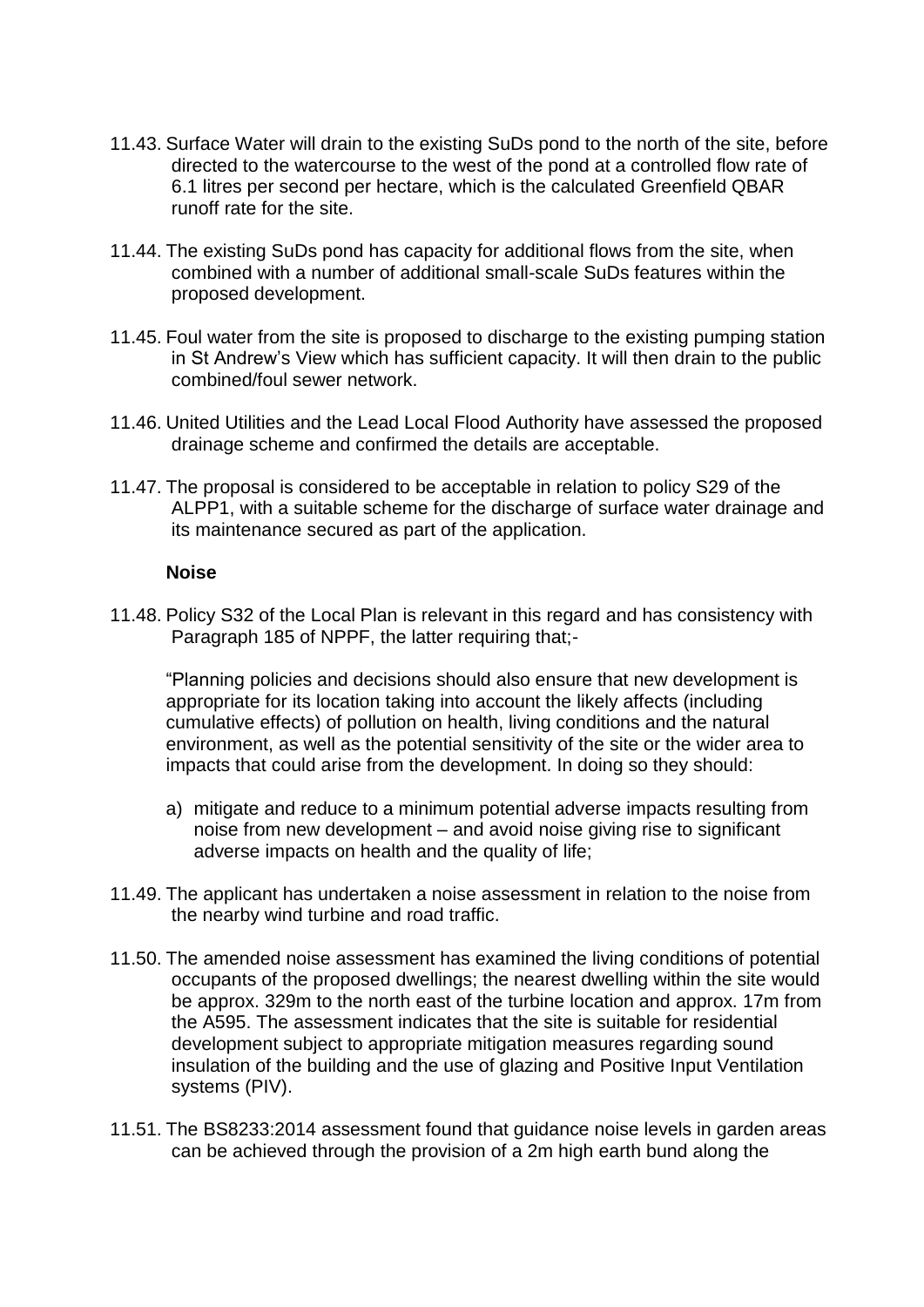western site boundary, adjacent to the A595 and a 2.5m high acoustic fence to the gardens of Plots 20, 42 and 43.

- 11.52. Internal noise levels can generally be achieved across the site with windows open, however noise sensitive rooms towards the northern, southern, and western perimeters of the site, facing the adjacent roads, will require enhanced glazing in order to achieve the guidance noise levels. Dwellings will also require alternative ventilation, with a PIV system to be installed at affected plots. Although this extends to 49 properties PIV system is considered to be an appropriate and well used manner to address internal noise levels.
- 11.53. Environmental Health officers have assessed the revised noise assessment and carried out independent site visits to the proposal site. On both occasions the wind turbine was in operation, with the predominant noise source the traffic on the A595.
- 11.54. Environmental Health Officers are satisfied that the assessment approach regarding road traffic noise and the time it was undertaken is robust. No objections are raised with relation to noise from either the A595 or the turbine.
- 11.55. It is considered that the revised noise assessment has adequately considered the impact of noise both from the wind turbine and the adjacent A595 and subject to the mitigation measures being implemented, which can be controlled via condition the proposal will not have an unacceptable impact on the future occupiers of the dwelling.

### **Shadow Flicker**

- 11.56. Policy S19 in the adopted local plan relates to renewable energy development which normally seeks an 800 m buffer between residential properties and wind turbines. However it is highlighted within the policy that site specific factors e.g. orientation of views, land cover and topography may make this threshold variable if there is evidence to demonstrate there will be no adverse impact on residential amenity. This proposal's landuse alternatively relates to a different type of development, but the amenity principles within Policy S19 albeit in reverse are applicable under Policy S32.
- 11.57. Paragraph 185 as detailed above is also relevant to shadow flicker and the potential impact on peoples living conditions and health.
- 11.58. Guidance outlines that only properties within 10 rotor diameters distance from any turbine may experience any potentially significant impacts of shadow flicker. This threshold has been applied in appeals for wind turbine development. The new dwellings would be within 329m – 486m of an existing wind turbine located at Howend Farm Thursby which is to the south west of the proposed housing development. Nearly all of the dwelling will be within 10 rotor diameters of the site.
- 11.59. The applicant has submitted an amended shadow flicker assessment (31/02/2022). Guidance details that shadow flicker should not exceed 30 hours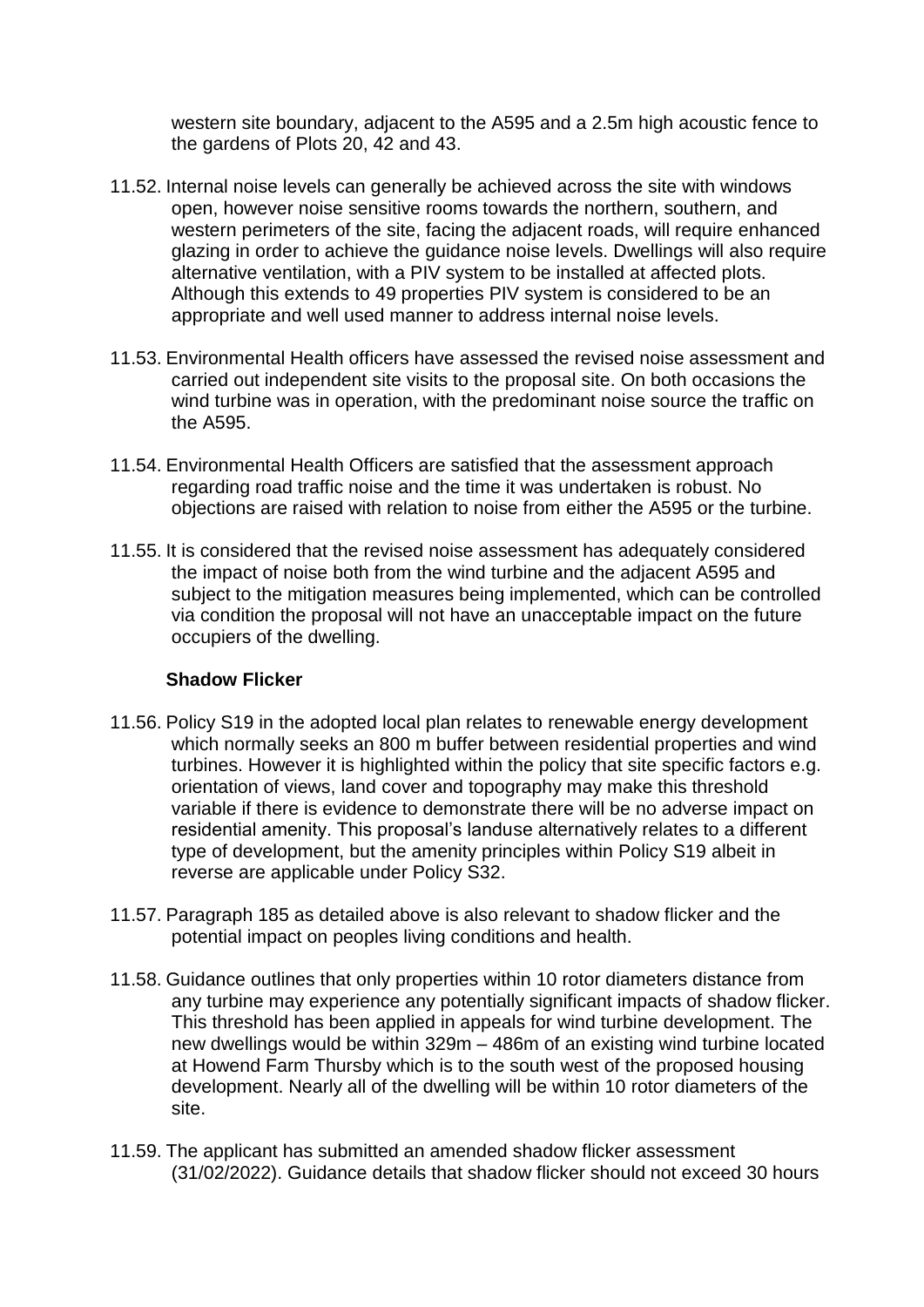per year or 30 minutes per day. When accounting for cloud cover, shadow flicker impact is predicted at all receptors to be below these thresholds.

11.60. It is therefore considered that none of the proposed residential units would experience any overbearing impact from the presence of the turbine which would result in them being an unacceptable place to live; also future occupiers will be aware of the turbine on visiting the site, giving them an informed judgement of the potential implications associated with the turbine.

## **Heritage / Archaeology**

- 11.61. Policies S2, S5 and S27 of the Allerdale Local Plan seeks to ensure that proposals do not adversely affect heritage assets and their setting.
- 11.62. The county archaeologist has highlighted that the site is of some archaeological interest. Aerial photos show that a cropmark enclosure indicative of a prehistoric settlement may survive on the site. The geophysical survey of the site was inconclusive but may have revealed buried remains of the enclosure. It is therefore considered that the construction of the proposed development has the potential to disturb buried archaeological remains of local significance. The County Archaeologist has recommended that further archaeological investigations and recording should be undertaken prior to the commencement of development. This can be controlled via condition. As such, the proposal is not considered to raise any concerns in relation to policy S27 of the ALPP1.

### **Landscape and Visual Effects**

- 11.63. Policy S33 of the ALPP1 seeks to protect, conserve and enhance the landscape character and local distinctiveness of the Plan Area and supports the NPPF aim to recognise the intrinsic character and beauty of the countryside (paragraph 174). Policies S4 and DM14 of the ALPP1, seek to ensure amongst other things that new development responds positively to the character and distinctiveness of the location and integrates effectively and policy S24 seeks to ensure that regard is had to how the development retains green infrastructure.
- 11.64. The site lies within the Landscape sub-type 5b: Low Farmland as defined by the Cumbria Landscape Character Guidance and Toolkit. Key characteristics are:
	- Undulating and rolling topography
	- Intensely farmed agricultural pasture dominates
	- Patchy areas of woodland provide contrast to the pasture
	- Woodland is uncommon west towards the coast
	- Fields are large and rectangular
	- Hedges, hedgerow trees and fences bound fields and criss-cross up and over the rolling landscape.
- 11.65. The site would have a number of visual implications given its location on the periphery of the village on land at a higher level than the surrounding road networks. However, the introduction of the new housing development as part of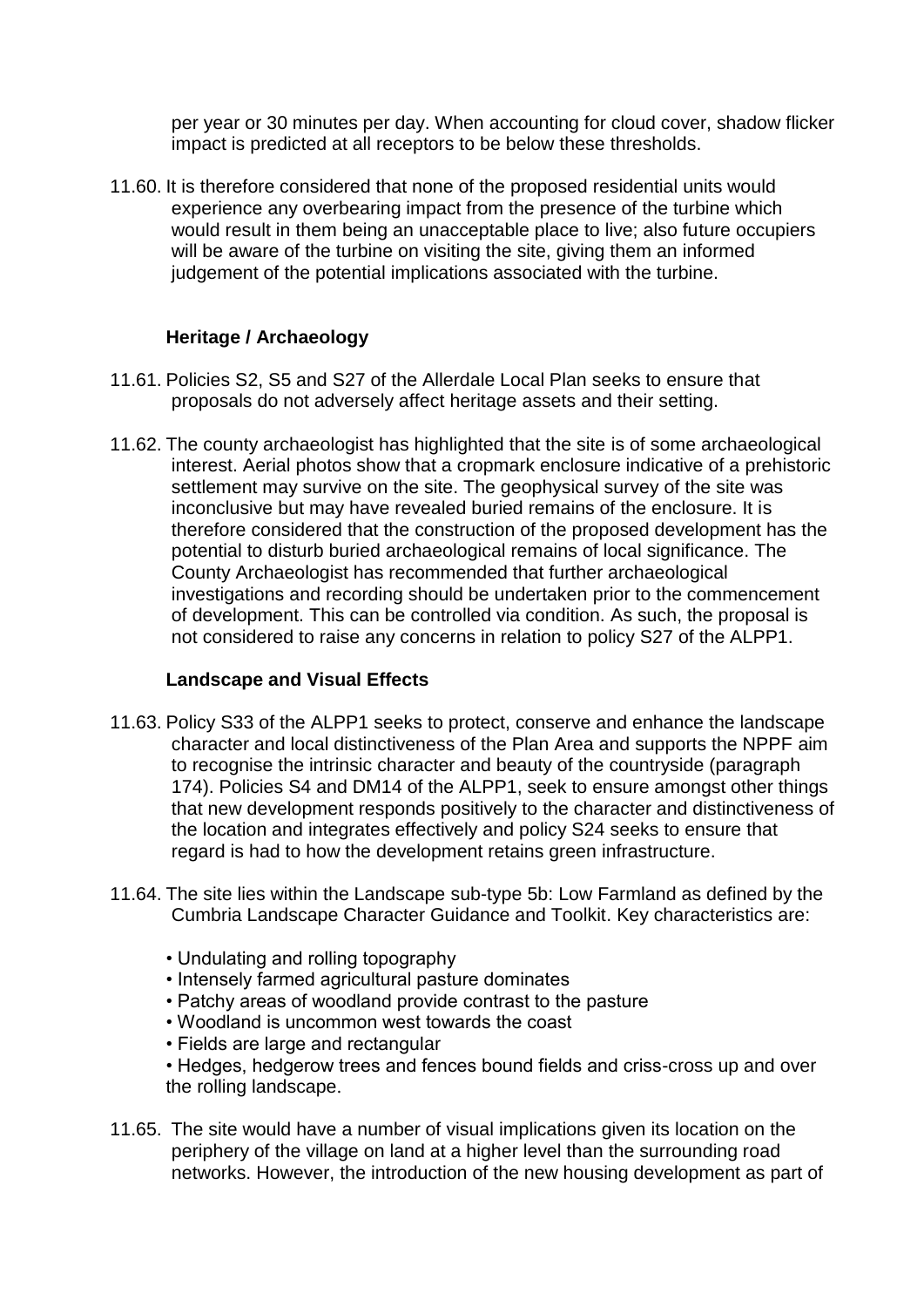phase 1 has already altered the character of the area increasing the built development and lighting in the landscape and will assist in assimilating the development into the existing built environment of the village. The plans provided show an acceptable form of development can be achieved in terms of the standard of housing for future occupiers, while not adversely affecting the residential amenity of neighbouring properties.

- 11.66. The topography of the land alters throughout the site and the section plans show that the development would not be overly dominant within the existing landscape.
- 11.67. From wider views the development would be seen in the context of the phase 1 development that has now been completed. Additional landscaping would be provided in the form of a bund and tree planting along the northern boundary to the A595 to aid screening of the development. Along the corner of the site to the A595 and Low Road additional native planting is also proposed to soften the impact of the development on the approach to the village. The retention and enhancement of existing landscape features and planting of new trees would implement the guidelines to maintain and enhance the landscape distinctiveness in the Urban Fringe sub-type.
- 11.68. As part of the Phase 1 development a Kest was approved with hedgerow above to the western boundary of the development. If approval is granted this will see this kest and hedgerow removed as the new development will abut the existing phase 1. The existing acoustic fencing will be retained as the boundary between the two sites dividing the gardens.
- 11.69. Officers conclude that the proposed development would not have a significant adverse impact on the visual landscape and amenity and therefore is compliant with the provisions of Policy S32 and S33 of the Allerdale Local Plan (Part 1).
- 11.70. A number of policies of the ALLP1 and specifically Policy S32 seek to protect the amenity of existing residents to an acceptable standard.
- 11.71. It is noted that there will be a high susceptibility for change to the views from existing properties along the western boundary of the existing adjoining estate, however, officers consider that the separation distances between the proposals and existing dwellings is sufficient to ensure no significant adverse effects in accordance with Policy S32. An acceptable standard of visual amenity would be retained for these residents.
- 11.72. The visual and landscape impacts are deemed acceptable in compliance with Policies S32 and S33 of the ALPP1.

### **Play Provision/Amenity Green Space**

11.73. Policy S25 of the ALPP1 requires that new residential development makes provision for well-designed public open space, either through on site provision of new open space or by financial contribution to enhance or create off site provision of public open space. DM14 specifies that new development should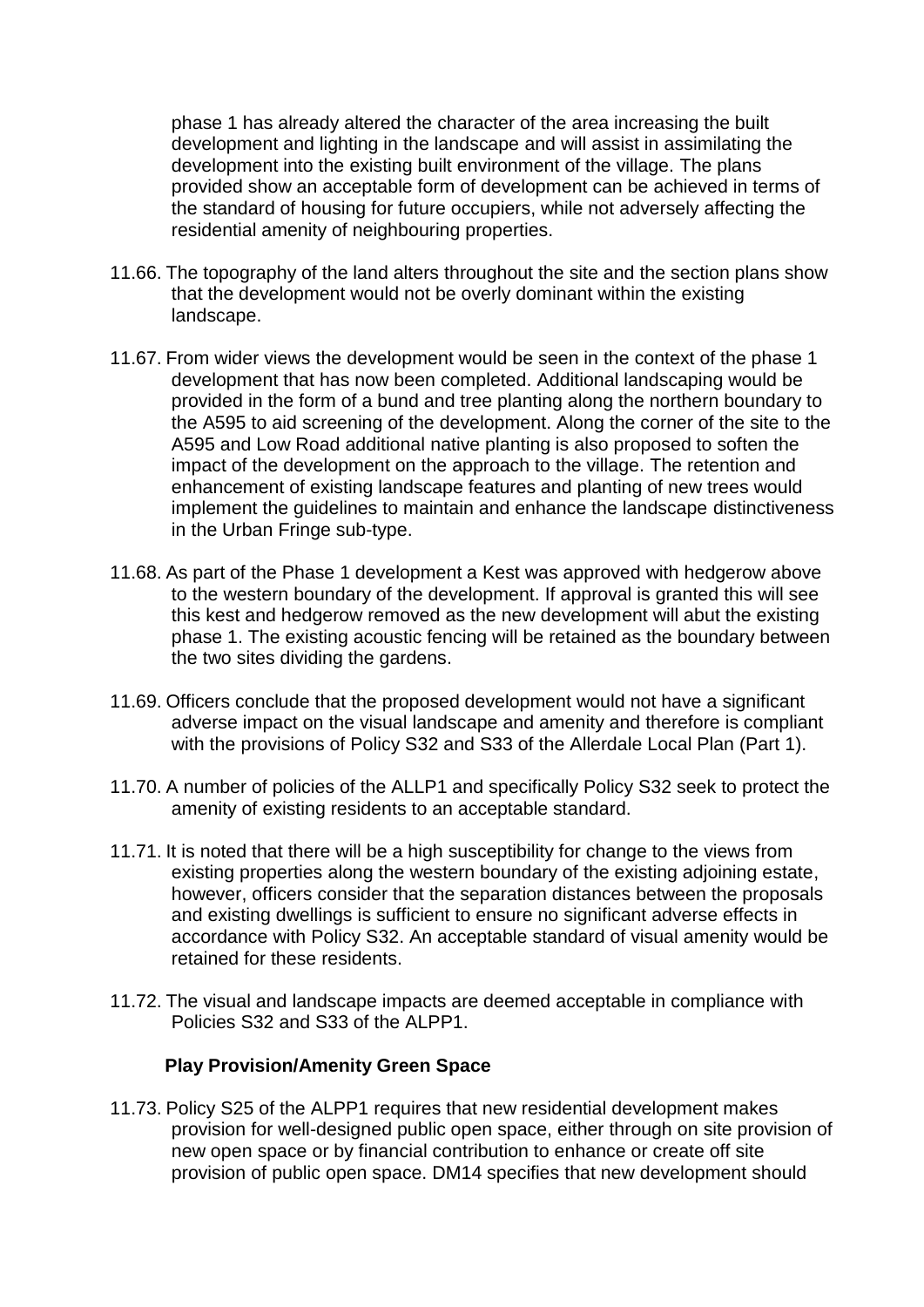include high quality landscaping. The Council has an adopted Supplementary Planning Document (SPD) that sets out requirements for open space provision, differentiating between amenity greenspace and provision for children and young people. For a residential development of 67 units, the SPD indicates that both amenity greenspace and provision for Children and Young People should be provided on site.

- 11.74. For amenity greenspace, the SPD specifies  $15m<sup>2</sup>$  per dwelling, equating to a requirement here of 1,005m<sup>2</sup>. For children/young people, the requirement is 1.34 m<sup>2</sup> per dwelling, with play area of 89.78m2.
- 11.75. The proposal provides for approx. 10,967m2 of public open space, of which 4,897m2 is accessible to the public. This is principally located to the south western corner. In addition, there is a POS extending along the Site frontage in a linear form which can be accessed via a gravel path from the large POS area. The POS continues to the northern boundary to provide a softer transition to the field located to the north of the site. The POS in this location and in the centre of the site will incorporate additional surface water storage in the form of dry basin and swales respectively.
- 11.76. The siting of the play area on site has been amended and will now be located adjacent to the pedestrian link between this proposed development and the exiting estate of Bouch Lane (Phase 1). Officer consider the proposed siting to be acceptable with natural surveillance of the play area. The details of the play equipment can be secured through a planning condition.
- 11.77. Subject to the maintenance of the amenity greenspace and the play area for children and young people via condition the proposal is acceptable in relation to policy S25 of the ALPP1 and the adopted SPD.

### **Ecology / Biodiversity Enhancements**

- 11.78. Policies S2, S35 and S36 of the ALLP1 seek to promote sustainable development whilst protecting and enhancing biodiversity assets and water quality within the Plan area. The application has been supported by an Ecological Appraisal of the site.
- 11.79. Paragraph 174 of the NPPF requires that planning decisions should contribute to and enhance the natural and local environment by, amongst other things, minimising impacts on and providing net gains for biodiversity.
- 11.80. The site currently comprises an open field of improved grassland with species poor hedges on its boundary, with scattered trees and a newly constructed housing estate to the east. An open ditch lies to the north boundary and newly created SUDS pond also to the north.
- 11.81. There are no significant constraints on development of this site. Amphibians, Bats, badgers and nesting birds are known to occur in the local area, the report detailed that there were no conclusive evidence of any specifically protected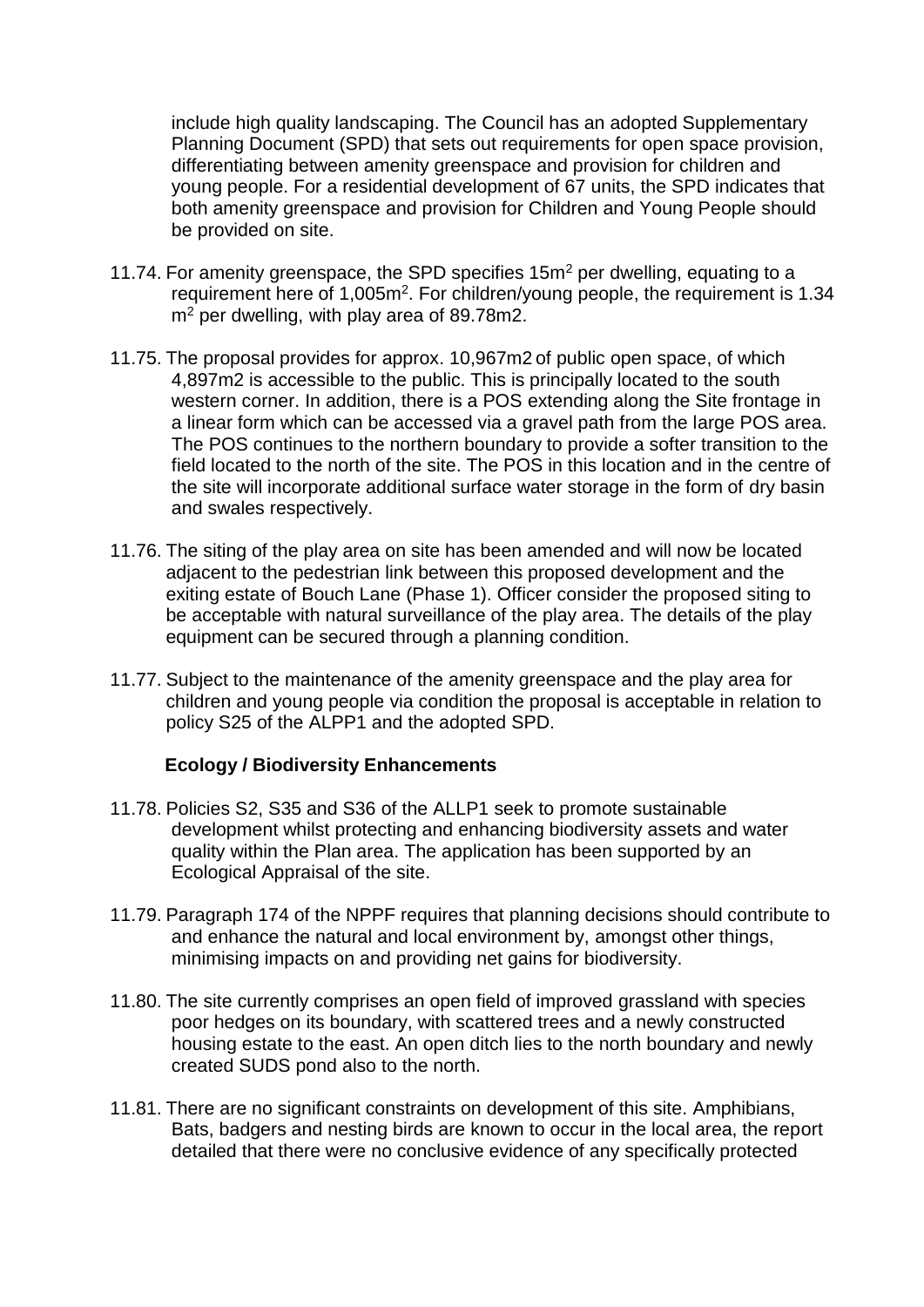species regularly occurring on the site or the surrounding areas which would be negatively affected by site development following the mitigation proposed.

- 11.82. The vegetation to be cleared has low ecological significance in the local area; the trees close to but outside the development area are generally of low quality.
- 11.83. The protection of trees on the site boundary and landscaping will promote structural diversity in both the canopy and at ground level and will encourage a wider variety of wildlife to use the site than already occurs.
- 11.84. The report recommends measure to mitigate the impact of the proposed development will have on habitats within the site and concludes that no further ecological surveys are required. The mitigation measures can be controlled via condition.

### **Response to Neighbour Representations**

- 11.85. Neighbour concerns relate to issues of noise, shadow flicker, transport and the sustainability of the site, parking and access arrangements. As addressed above, matters relating to projected traffic increases, the proposed vehicular access and parking arrangements are deemed acceptable by Cumbria Highways and can be secured by planning condition. They have removed their original request for a ghost hand turn on the A595. The site is deemed to be in a sustainable location with satisfactory pedestrian links to village facilities. No concern has been raised by CCC with regards to the lack of capacity of the village school. Noise and shadow flicker reports have been provided by the developer and these have been assessed by Environmental Health Officers who are satisfied that an acceptable level amenity for future occupiers can be achieved.
- 11.86. The site is an allocated housing site within the Part 2 Local Plan and therefore housing has been accepted on the site. The developer has demonstrated an acceptable layout for the site can be achieved for the density proposed that addresses the constraints of the site.

### **Local Financial Considerations**

11.87. Having regard to S70 (2) of the Town and Country Planning Act the proposal has possible financial implications arising from New Homes Bonus and Council Tax Revenue.

### **12. Conclusions**

12.1. The site represents a sustainable location for this scale of development, adjacent to the existing built environment for Thursby. As an allocation for housing within Part 2 of the Plan, the principle of housing at this location has been deemed to be acceptable. The number of units within the Part 2 allocation is not a sealant number and therefore if an appropriate layout can be achieved which addresses all issues, which officers consider has been achieved for the site than the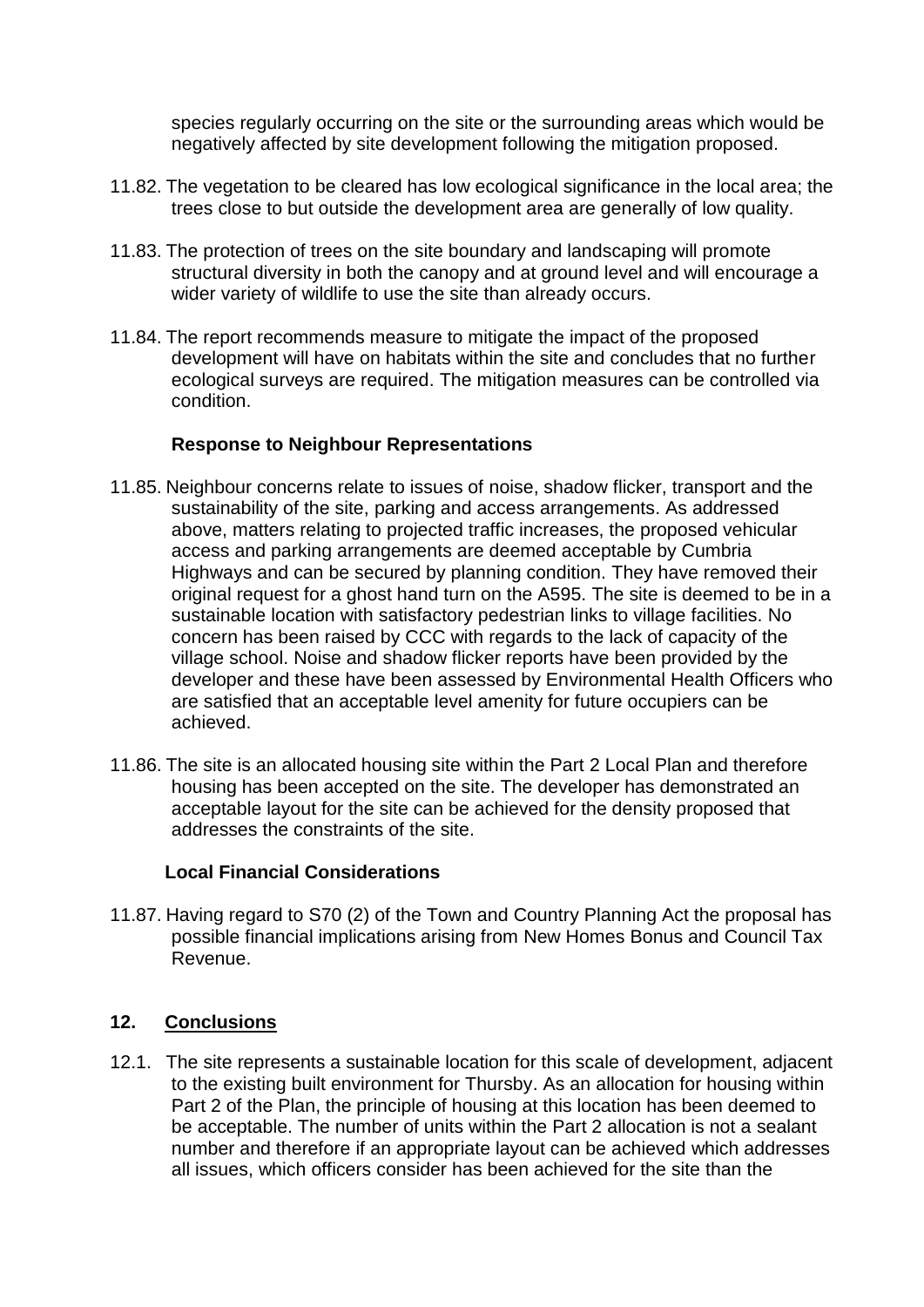number of units is acceptable with the scale of development considered to be appropriate to the size of the settlement.

12.2. The proposal is in accordance with the Allerdale Local Plan Part 1 and 2, taken as a whole, specifically in relation to settlement limits, locational sustainability, highway safety, flooding/drainage, ecology, heritage, landscape impact, visual and residential amenity. As such, the recommendation is to grant planning permission, subject to conditions detailed in Annex 1, and subject to the signing of a section 106 to secure the matters detailed at the outset of this report.

## **13. RECOMMENDATION**

**GRANT SUBJECT TO A SECTION 106 AGREEMENT**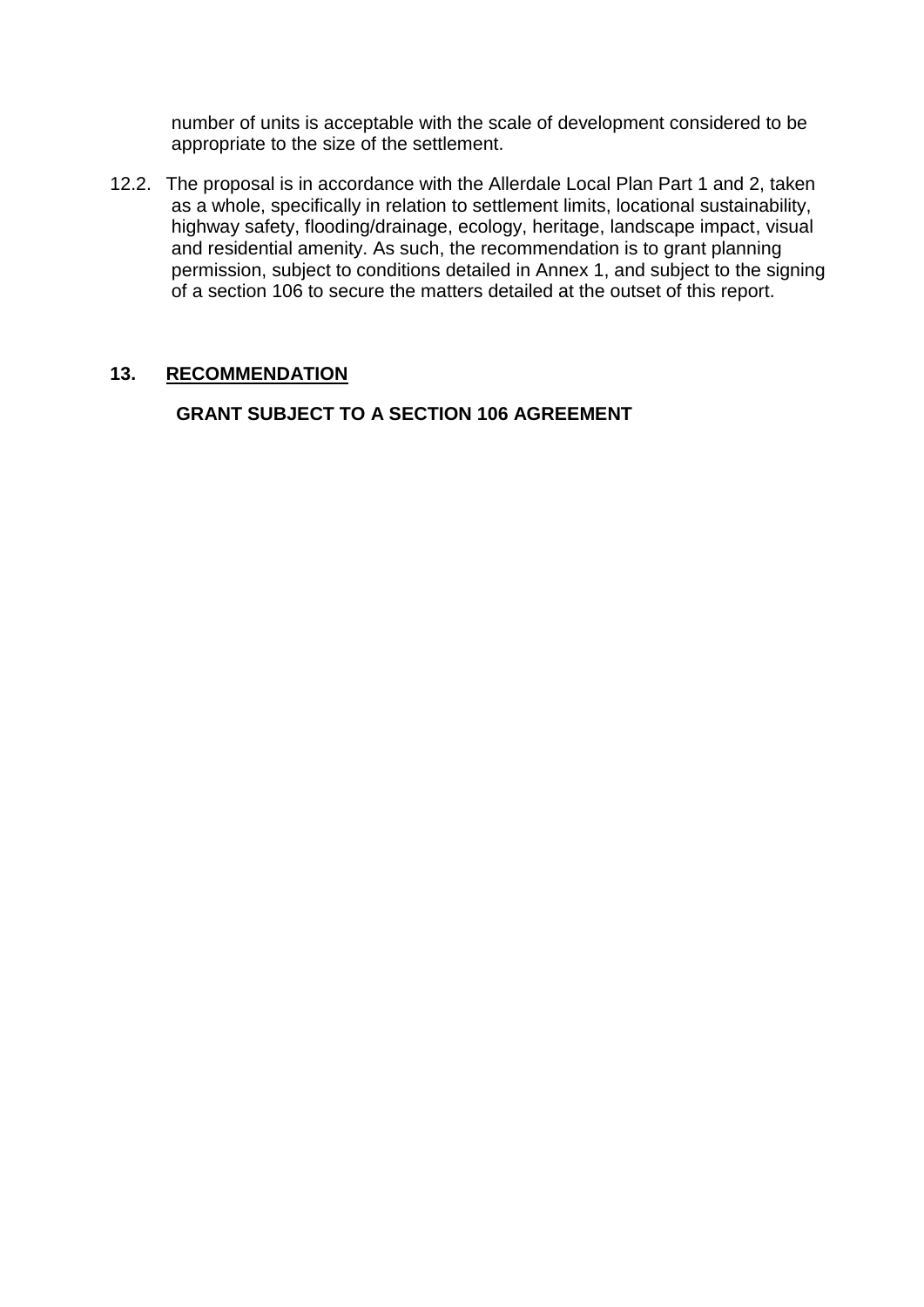### **Annex 1**

### **CONDITIONS**

### **Time Limit:**

1. **The development hereby permitted shall be begun before the expiration of three years from the date of this permission.**

Reason: In order to comply with Section 91 of the Town and Country Planning Act 1990.

### **In Accordance:**

**2. The development hereby permitted shall be carried out solely in accordance with the following plans:**

**Amended 20091.90.9.SL.LP Revision A Location Plan 21.03.2022 Amended 20091.90.9.SL.CL Rev C Site Layout Colour Layout 21.03.2022 Amended 20091.90.9.SL.GA Rev B Site Layout General Arrangements 21.03.2022 210920-THURSBY-SH-TOPO-001 Revision B Topographical Survey Amended 20091.90.9.SL.ET Rev B Site Layout Elevation Treatment 21.03.2022 Amended 20091.90.9.SL.HS Revision B Site Layout Hard Surfaces 21.03.2022 Amended 20091.90.9.SL.PP Revision B Site Layout Parking Provision 21.03.2022 Amended 20091.90.9.SL.BT Revision C Site Layout Boundary Treatments 21.03.2022 Amended SD100-A-001 Revision A External Plot Finishes – High Open Boarded Fence 19.01.2022 Amended SD100-A-002.1 Revision A External Plot Finishes – Open Boarded Timber Side Gate Details 19.01.2022 Amended SD100-A-002.2 External Plot Finishes – High Feather Edge Board Timber Side Gate Details 19.01.2022 Amended SD100-A-004 Revision A External Plot Finishes – High Feather Edge Fence 19.01.2022 Amended SD100-A-005 Revision A External Plot Finishes – Acoustic Fencing 19.01.2022 Amended SD100-A-012 External Plot Finishes – Trip Rail 19.01.2022 Amended SD100-B-001 Revision A External Plot Finishes – Brick Boundary Wall 19.01.2022 Amended SD100-C-001 External Plot Finishes – Estate Railing 19.01.2022 Amended SD100-C-002 External Plot Finishes – 1200mm Plain Top Railing 19.01.2022 Amended SD100-C-003 External Plot Finishes – 900mm Plain Top Railing 19.01.2022**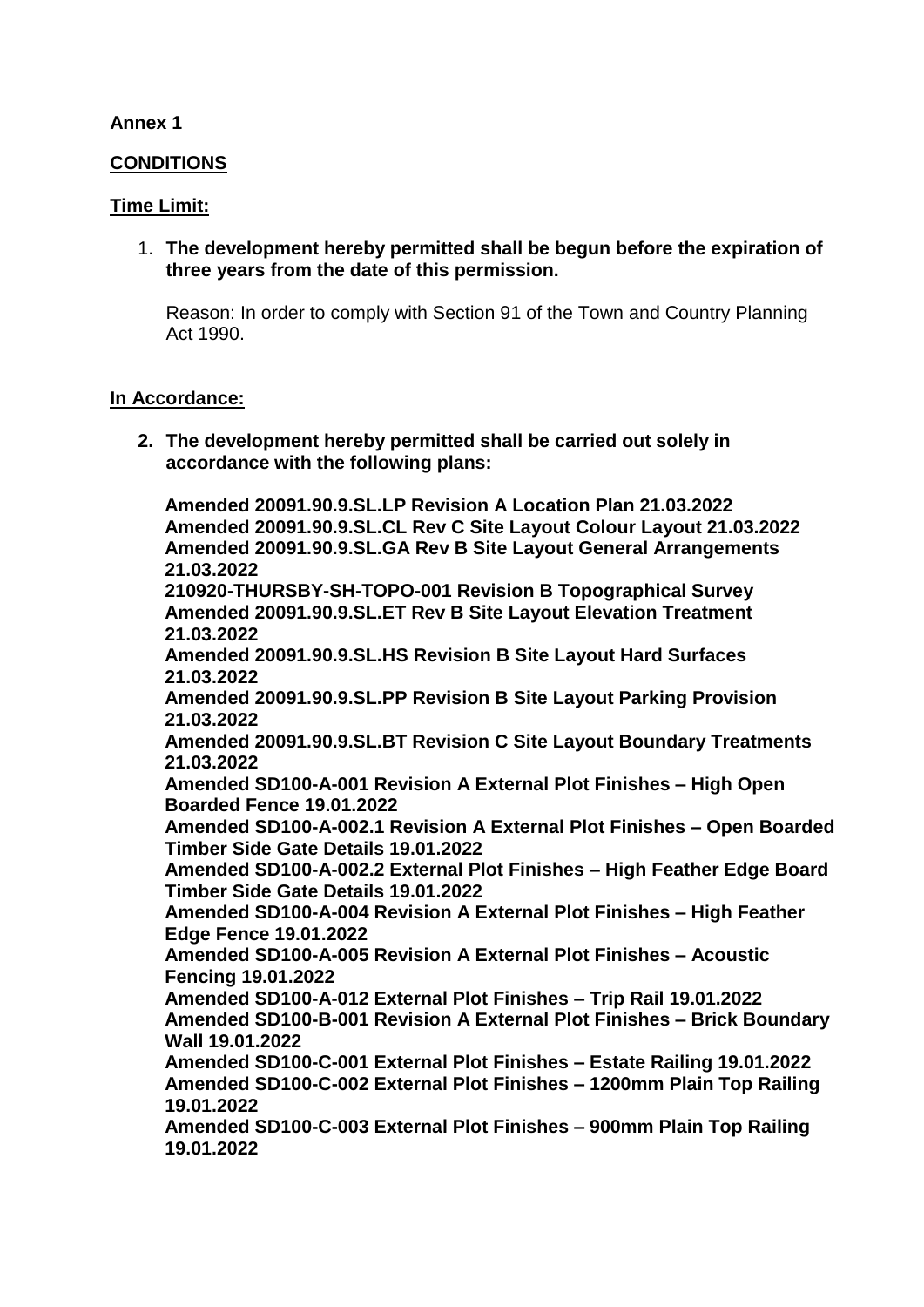**Amended SD100-C-004 External Plot Finishes – Rail and Post fixing to masonry wall 19.01.2022**

**Amended SD100-C-005 External Plot Finishes – SUDS Fencing 19.01.2022 Amended SD100-D-001 External Plot Finishes – Stock Proof Fence 19.01.2022**

**Amended 20091.90.9.SL.ML Revision B Layout Management Layout 21.03.2022**

**Amended 20091.90.9.SL.SS Revision A Site Layout Site Sections 11.02.2022 Amended 7628/07 Revision H External Works Layout 21.03.2022 Amended 20091.90.9.SL.ASSD Revision B Site Layout Affordable & Space** 

**Standard Distribution 21.03.2022**

**Amended SHTP2-WW01 Revision J Landscape Plan 21.03.2022 Amended SHTP2-WW02 Revision J Landscape Management Plan 29.03.22 Amended 7628-PO1 Revision C Proposed Drainage Layout 11.02.2022**

**Amended 20091.90.9.SL.CSWMP Revision D Construction Surface Water Management Plan 21.03.2022**

**Amended 7628/01 Revision H Proposed Drainage Layout 21.03.2022 Amended 20091.90.9.SL.LOP Revision B Land Ownership Plan 21.03.2022 Amended BFD-PLP1 Revision A Branford M4(2)S Planning Layout 1 11.02.2022**

**Amended BFD-PLE1/1 Revision B Branford M4(2)S Planning Elevation 1/1 11.02.2022**

**Amended BFD-PLE1/2 Revision B Branford M4(2)S Planning Elevation 1/2 11.02.2022**

**Amended MTN-PLP1 Revision B Masterton (A) Planning Layout 1 11.02.2022**

**Amended MTN-PLE1/1 Revision D Masterton (A) Planning Elevation 1/1 11.02.2022**

**MTN-PLE1/2 Revision D Masterton (A) Planning Elevation 1/2 11.02.2022 Amended SAN-PLP1 Revision C Sanderson (A) Planning Layout 1 11.02.2022**

**Amended SAN-PLE1/1 Revision C Sanderson (A) Planning Elevation 1/1 11.02.2022**

**Amended SAN-PLE1/2 Revision C Sanderson (A) Planning Elevation 1/2 11.02.2022**

**Amended FFD-PLP1 Revision B Fulford M4(2)S Planning Layout 1 21.03.2022**

**Amended FFD-PLE1/1 Revision B Fulford M4(2)S Planning Elevation 1/1 21.03.2022**

**Amended FFD-PLE1/2 Revision B Fulford M4(2)S Planning Elevation 1/2 21.03.2022**

**Amended WXD-PLP1 Revision B Wexford M4(2)S Planning Layout 1 (Front) 11.02.2022**

**Amended WXD-PLE1/1 Revision B Wexford M4(2)S Planning Elevation 1/1 (Front) 11.02.2022**

**Amended WXD-PLE1/2 Revision B Wexford M4(2)S Planning Elevation 1/2 (Front) 11.02.2022**

**Amended SPR-PLP1 Revision C Spencer (A) Planning Layout 1 11.02.2022 Amended SPR-PLP2 Revision C Spencer (A) Planning Layout 2 11.02.2022**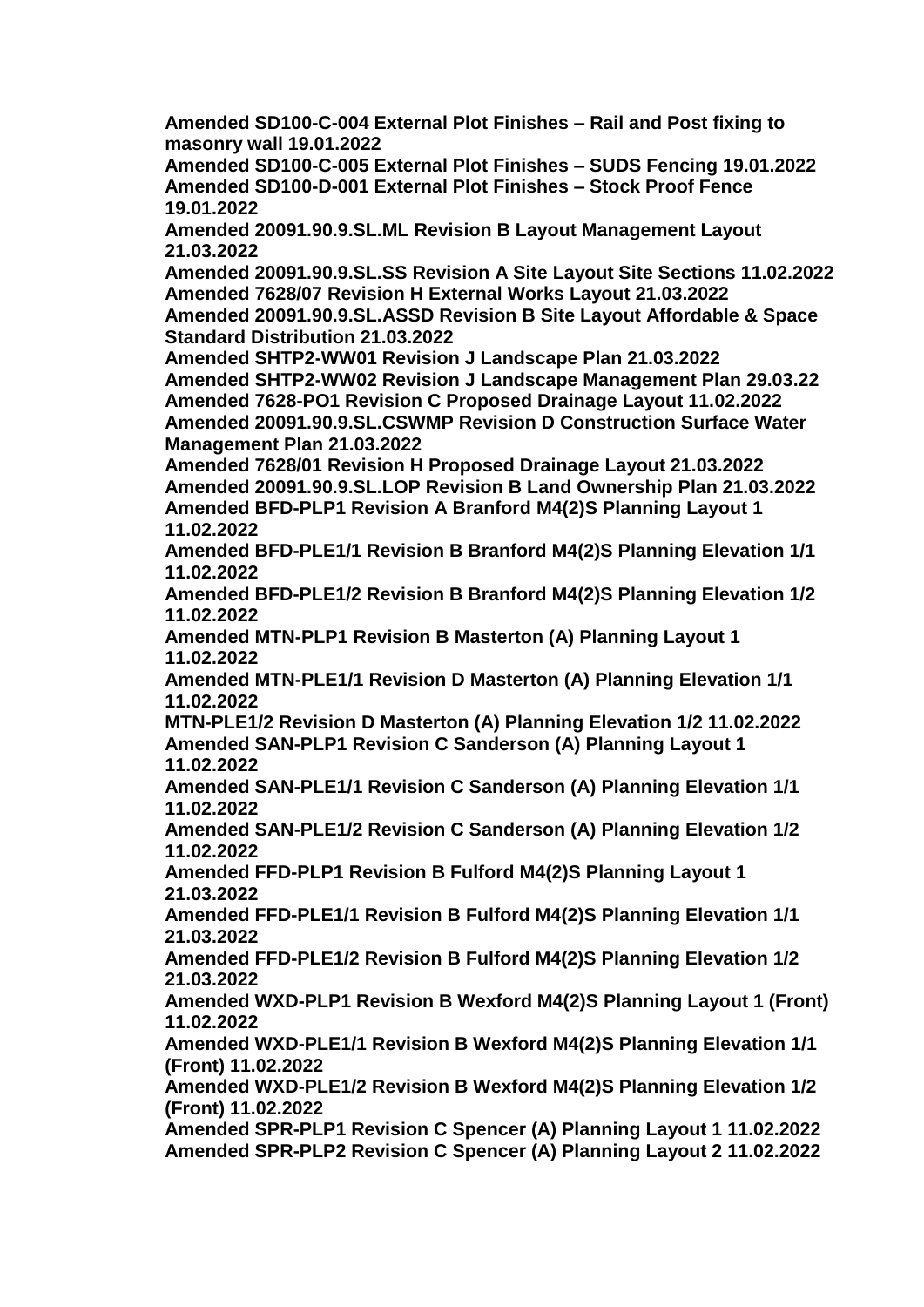**Amended SPR-PLE1/1 Revision D Spencer (A) Planning Elevation 1/1 11.02.2022 Amended SPR-PLE1/2 Revision D Spencer (A) Planning Elevation 1/2 11.02.2022 Amended SPR-PLE2/1 Revision D Spencer (A) Planning Elevation 2/1 11.02.2022 Amended SPR-PLE2/2 Revision D Spencer (A) Planning Elevation 2/2 Amended PRN-PLP1 Revision D Pearson (A) Planning Layout 1 11.02.2022 Amended PRN-PLE1/1 Revision D Pearson (A) Planning Elevation 1/1 11.02.2022 Amended PRN-PLE1/2 Revision D Pearson (A) Planning Elevation 1/2 11.02.2022 Amended HWN-PLP1 Revision B Hewson (A) Planning Layout 1 11.02.2022 Amended HWN-PLE1/1 Revision D Hewson (A) Planning Elevation 1/1 11.020.2022 Amended HWN-PLE1/2 Revision D Hewson (A) Planning Elevation 1/2 11.02.2022 BKF-PLP1 Beckford M4(3)S Planning Layout 1 BKF-PLE1/1 Beckford M4(3)S Planning Elevation 1/1 BFK-PLE1/2 Beckford M4(3)S Planning Elevation 1/2 BKF-PLP2 Beckford M4(3)S Planning Layout 2 BKF-PLE2/1 Beckford M4(3)S Planning Elevation 2/1 BFK-PLE2/2 Beckford M4(3)S Planning Elevation 2/2 RFD-PLP1 Revision A Rushford M4(2)S Planning Layout 1 RFD-PLE1/1 Revision A Rushford M4(2)S Planning Elevation 1/1 RFD-PLE1/2 Revision A Rushford M4(2)S Planning Elevation ½ NWF-PLP1 Newford M4(3)S Planning Layout 1 NWF-PLE1/1 Newford M4(3)S Planning Elevation 1/1 NWF-PLE1/2 Newford M4(3)S Planning Elevation 1/2 GB-PLP1/1 Revision B Single Garage 1 Planning Drawing 1/1 GB-PLP1/2 Revision B Single Garage 1 Planning Drawing1/2 GB-PLP2/1 Revision B Double Garage 1 Planning Drawing 2/1 GB-PLP2/2 Revision B Double Garage 1 Planning Drawing 2/2 GB-PLP3/1 Revision A Twin Garage 1 Planning Drawing 3/1 GB-PLP3/2 Revision A Twin Garage 1 Planning Drawing 3/2 Material Schedule Amended Arboricultural Impact Assessment February 2022 11.02.2022 Amended Construction and Environmental Management Plan Revision A 11.02.2022 Amended Noise Report 11.02.2022 Amended Shadow Flicker Assessment received 31.03.2022 Appendix A – Shadow Flicker Output Map Figure 1 received 11.02.2022 Appendix B – Detailed Shadow Flicker Times at Receptors received 11.02.2022 Amended Transport Assessment 18.02.2022 Supporting Statement Transport Issues 23.02.2022 Flood Risk Assessment Report and Addendum report Preliminary Ecological Report Ground Investigation Report Travel Plan Framework Report**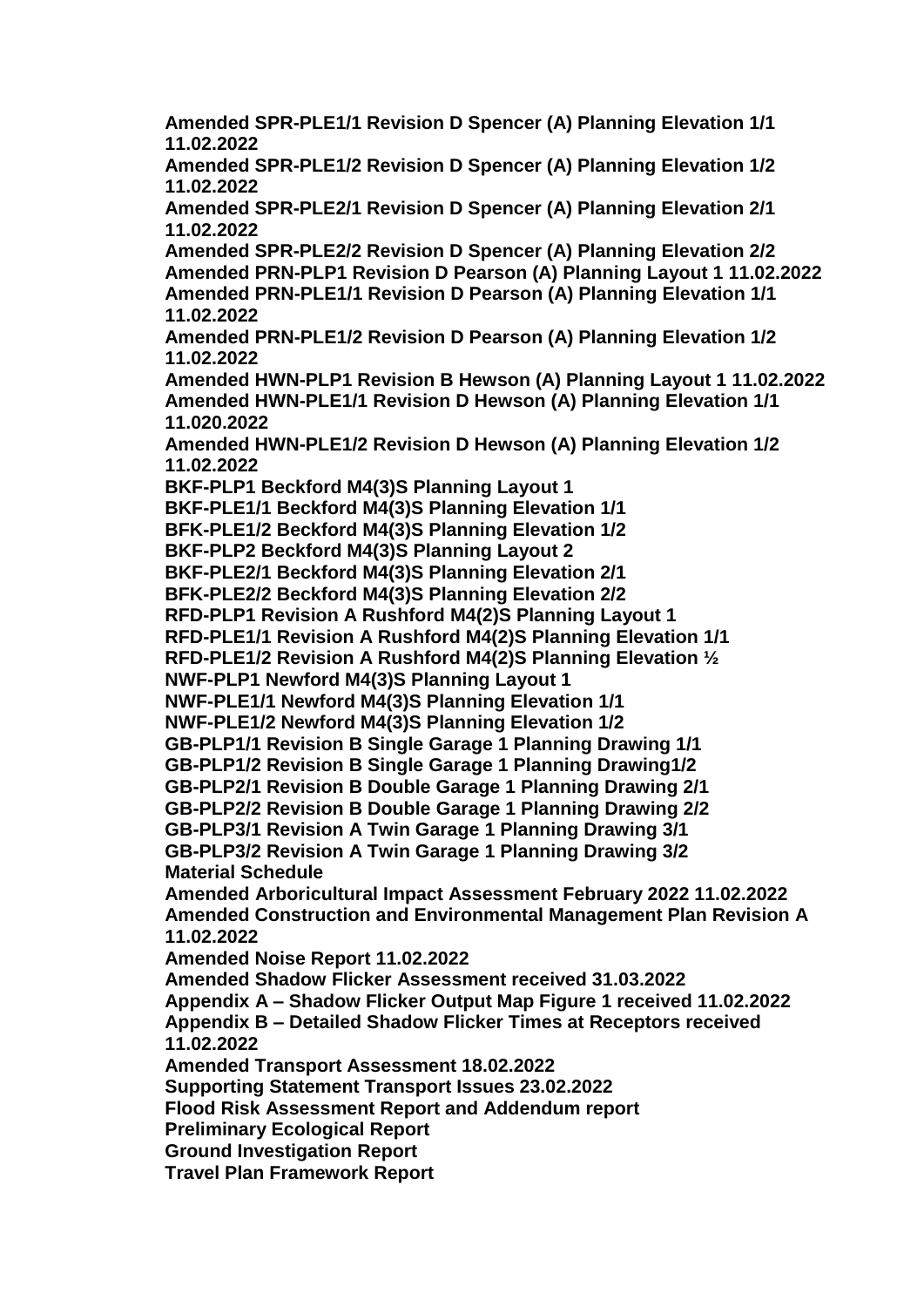#### **Archaeological Desk-Based Assessment and Geophysical Survey Archaeological Assessment 2 Rev. A 20.04.21 Landscape Maintenance & Management Plan**

Reason: In order to ensure that the development is carried out in complete accordance with the approved plans and any material and non-material alterations to the scheme are properly considered.

#### **Pre-commencement conditions:**

**3. The carriageway, footways, footpaths, cycleways etc shall be designed, constructed, drained and lit to a standard suitable for adoption and in this respect further details, including longitudinal/cross sections, shall be submitted to the Local Planning Authority for approval before any part of the development hereby permitted is commenced. No work shall be commenced until a full specification has been approved. These details shall be in accordance with the standards laid down in the current Cumbria Design Guide. Any works so approved shall be constructed before the development is fully occupied.**

Reason: To ensure a minimum standard of construction within the approved development in the interests of highway safety.

**4. No development shall commence within the site until the applicant has secured the implementation of a programme of archaeological work in accordance with a written scheme of investigation which has been submitted by the applicant and approved by the Local Planning Authority.**

**This written scheme will include the following components:**

**i) An archaeological desk-based assessment and evaluation; ii) An archaeological recording programme the scope of which will be dependent upon the results of the evaluation;**

**iii) Where significant archaeological remains are revealed by the programme of archaeological work, there shall be carried out within one year of the completion of that programme on site, or within such timescale as otherwise agreed in writing by the LPA: a post-excavation assessment and analysis, preparation of a site archive ready for deposition at a store approved by the LPA, completion of an archive report, and submission of the results for publication in a suitable journal.**

Reason: To afford reasonable opportunity for an examination to be made to determine the existence of any remains of archaeological interest within the site and for the preservation, examination and recording of such remains, in compliance with the National Planning Policy Framework and Policy S27 of the Allerdale Local Plan (Part 1), Adopted 2014.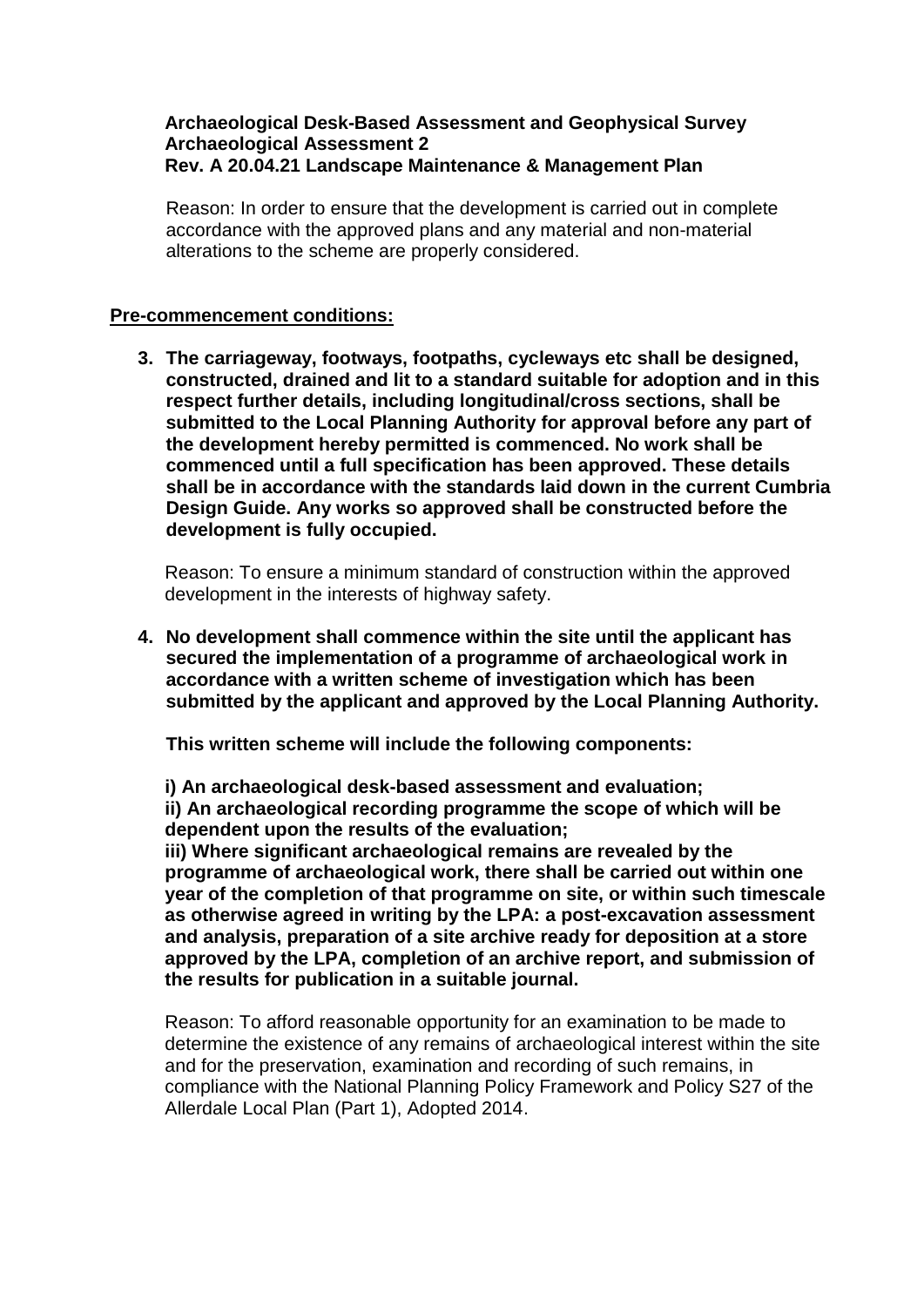- **5. Development shall not commence until a Construction Traffic Management Plan has been submitted to an approved in writing by the Local Planning Authority. The CTMP shall include details of:**
	- **a) pre-construction road condition established by a detailed survey for accommodation works within the highways boundary conducted with a Highway Authority representative; with all post repairs carried out to the satisfaction of the Local Highway Authority at the applicants expense;**
	- **b) details of proposed crossings of the highway verge;**
	- **c) retained areas for vehicle parking, manoeuvring, loading and unloading for their specific purpose during the development;**
	- **d) cleaning of site entrances and the adjacent public highway;**
	- **e) details of proposed wheel washing facilities;**
	- **f) the sheeting of all HGVs taking spoil to/from the site to prevent spillage or deposit of any materials on the highway;**
	- **g) construction vehicle routing;**
	- **h) the management of junctions to and crossings of the public highway and other public rights of way/footway;**
	- **i) details of any proposed temporary access points (vehicular / pedestrian) and any proposed TTRO necessitated by this development.**
	- **j) surface water management details during the construction phase.**

Reason: To ensure the undertaking of the development does not adversely impact upon the fabric or operation of the local highway network and in the interests of highway safety and pedestrian safety, to accord with the National Planning Policy Framework and policy S22 of the Allerdale Local Plan (Part 1), 2014.

### **Post-commencement/Pre use commencing conditions:**

**6. No dwelling shall be occupied until the estate road, including footways and cycleways, to serve that dwelling, has been constructed in all respects to base course level, and street lighting where it is to form part of the estate road, has been provide and brought into full operational use.**

Reason: In the interests of highway safety.

**7. The dwellings hereby approved shall not be occupied until the vehicular access, parking and turning requirements have been constructed for that dwelling in accordance with the approved plan and have been brought into use. The vehicular access, parking and turning provisions shall be retained (including the garage parking spaces as identified on Drawing Number 20091.90.9.SL.PP Revision B received 21.03.2022 and be capable of use at all times for parking of motor vehicles thereafter and shall not be removed or altered without the prior consent of the Local Planning Authority.**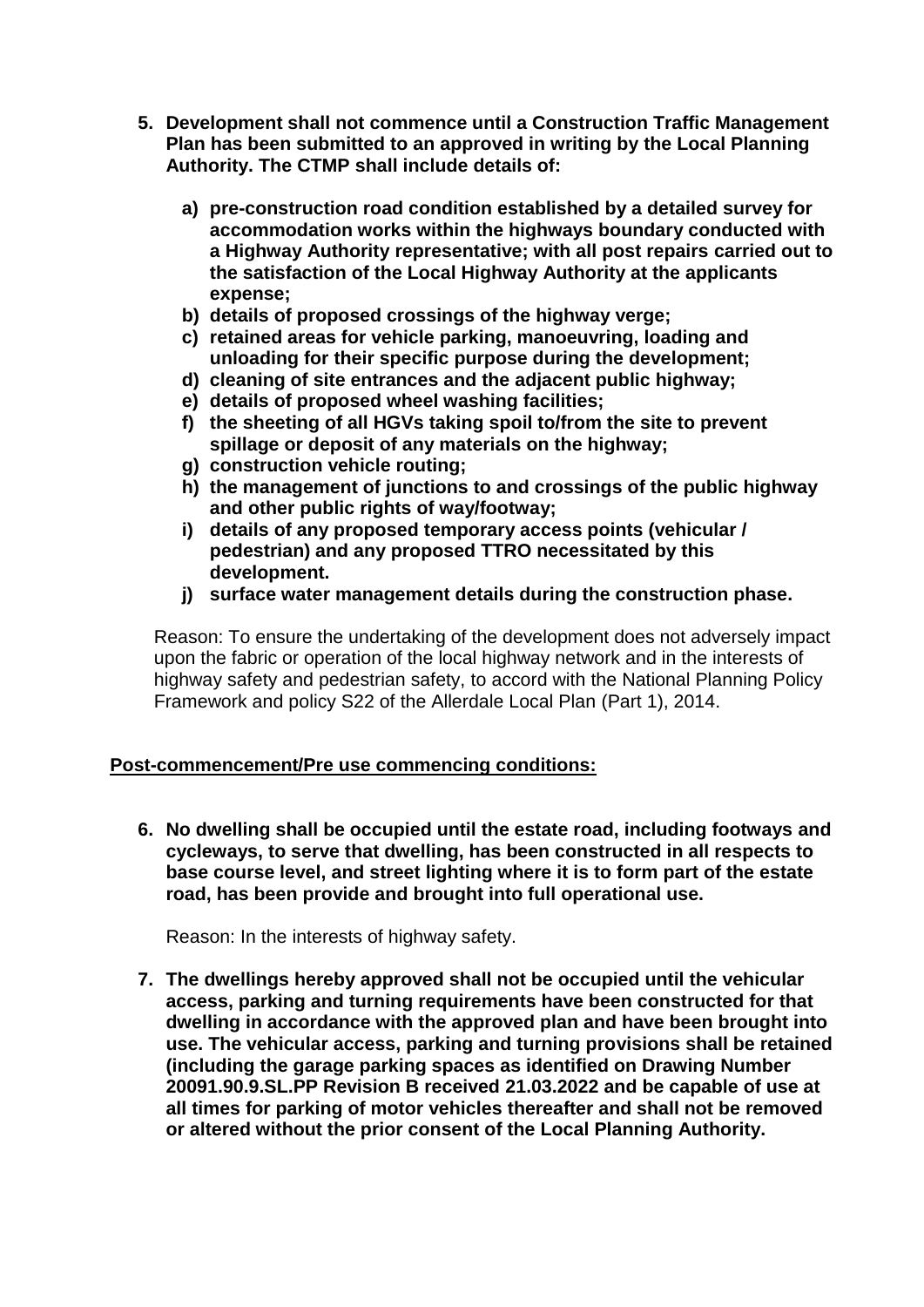Reason: To ensure a minimum standard of access, parking and turning provision when the development is brought into use.

**8. Prior to the first occupation of each dwelling, details for that dwelling shall be submitted to and approved in writing by the local planning authority of either:-**

**a) Evidence that the applicant will provide onsite access to broadband infrastructure providers during the construction process to allow the providers to install the necessary broadband infrastructure; or**

**b) Evidence, following contact with broadband infrastructure providers, that it is not practicably or viably possible to install broadband infrastructure to achieve superfast (as defined by Government standards) fibre broadband connectivity.** 

Reason: To seek to secure sustainable superfast (as defined by Government standards) fibre broadband connectivity in accordance with policy SA33 of the Allerdale Local Plan (Part 2), Adopted July 2020.

**9. The approved means of enclosures as shown on drawing number 20091.90.9.SL.BT Revision C Site Layout Boundary Treatments received 21.03.2022 shall be constructed prior to the approved dwelling being occupied. All means of enclosures so constructed shall be retained and no part thereof shall be removed without the prior consent of the Local Planning Authority.**

Reason: To ensure a satisfactory standard of development which is compatible with the character of the surrounding area and safeguard the amenity of neighbouring properties, in compliance with the National Planning Policy Framework and Policy S4 and S32 of the Allerdale Local Plan (Part 1), Adopted July 2014.

**10. A Landscaping Management Plan including long term design objectives, management responsibilities and maintenance schedules for all landscape areas including public open space, landscaped buffers and play area shall be submitted to and approved in writing by the Local Planning Authority prior to the occupation of any dwellinghouse hereby approved. The development shall thereafter be maintained at all times in accordance with the approved management plan.**

Reason: To ensure the long term maintenance and management of public open space and landscaped areas within the residential estate, in accordance with the National Planning Policy Framework and Policies S4, S24, S25 and DM14 of the Allerdale Local Plan (Part 1), Adopted July 2014.

**11. No dwelling hereby approved shall be occupied until the full mitigation measures as detailed in the Revised Noise Assessment received 11.02.2022 have been fully installed and operational and shall be permanently maintained at all times thereafter.**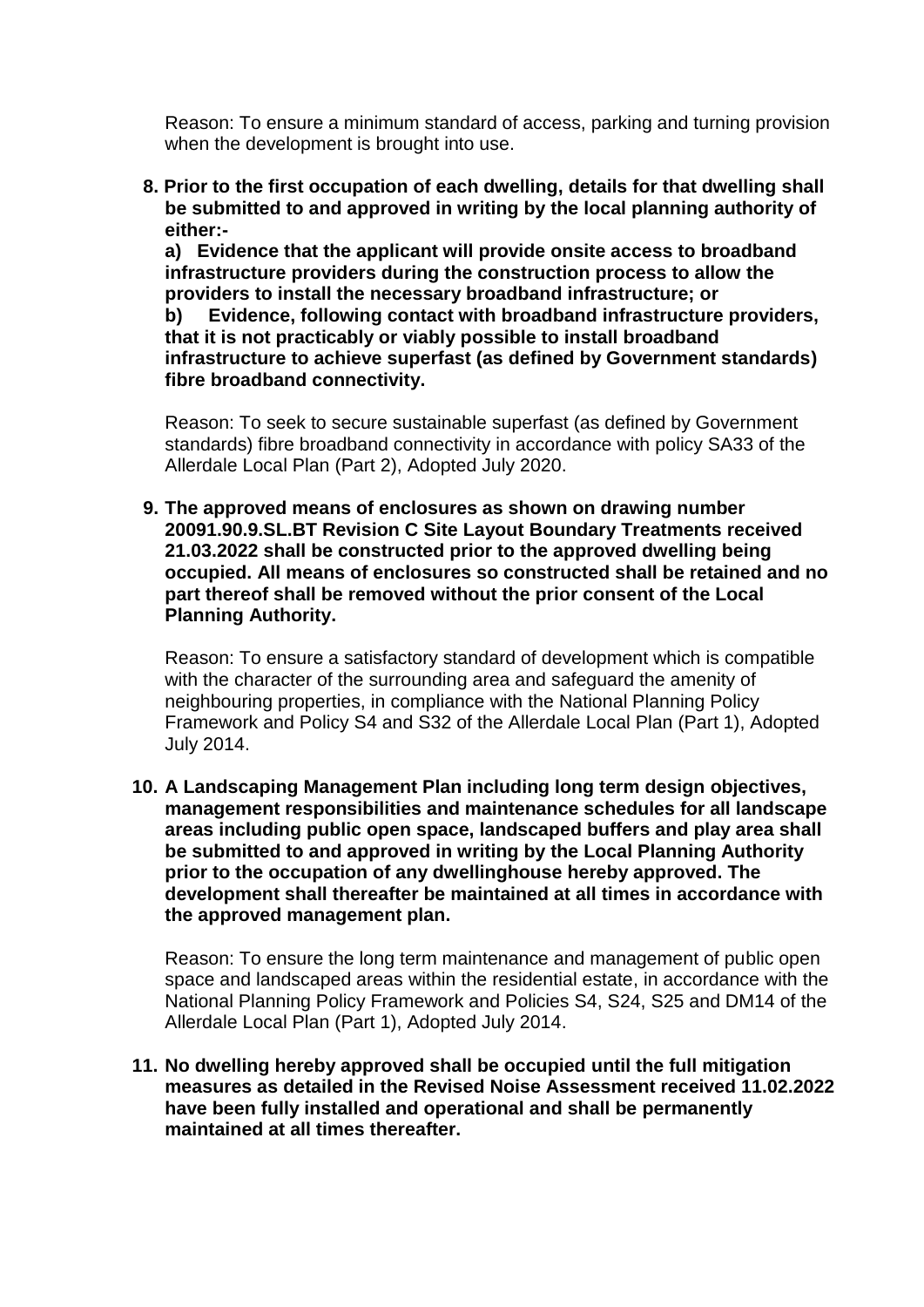Reason: In order to protect the amenity of the occupiers of the dwelling in compliance with the National Planning Policy Framework and Policy S32 of the Allerdale Local Plan (Part 1), Adopted July 2014.

**12. Notwithstanding the submitted information the equipped play space to the front of Plots 61-63 shall incorporate as a minimum four individual pieces of play equipment (excluding seating and bin) that provide for an age range of both 0-5 year olds and 5+ year olds. Full details of the play equipment and its layout, maintenance and management, shall be submitted to the Local Planning Authority for approval in writing prior to any works commencing on the equipped play area. The equipped play area shall be constructed and made available for use as approved, before the 40th dwellinghouse hereby approved is occupied.** 

Reason: To ensure a satisfactory provision of play equipment that meets the needs for future residents of the development, in accordance with Policy S25 of the Allerdale Local Plan (Part 1), Adopted July 2014.

### **13. The surface water drainage system hereby approved shall be fully implemented prior to the development being occupied and shall be maintained operational thereafter.**

Reason: In the interests of highway safety and environmental management in compliance with the National Planning Policy Framework and Policies S2 and S29 of the Allerdale Local Plan (Part 1), Adopted July 2104.

# **Other:**

**14. All landscaping works shall be carried out in accordance with the approved Landscape Plan Drawing Number SHTP2-WW01 Rev J received 21.03.2022 within the first planting season following the occupation of the dwellinghouse(s) approved and any trees or plants which within a period of 5 years from the completion of the development die, are removed or become seriously damaged or diseased shall be replaced in the next planting season with others of similar size and species, unless otherwise agreed in writing by the Local Planning Authority.**

Reason: In order to enhance the appearance of the development and minimise the impact of the development on the locality.

**15. In the event that contamination is found at any time when carrying out the approved development that was not previously identified it must be reported immediately to the Local Planning Authority. Development on the part of the site affected must be halted and a risk assessment carried out and submitted to and approved in writing by the Local Planning Authority. Where unacceptable risks are found remediation and verification schemes shall be submitted to and approved in writing by the Local Planning Authority. These shall be implemented prior to the development (or**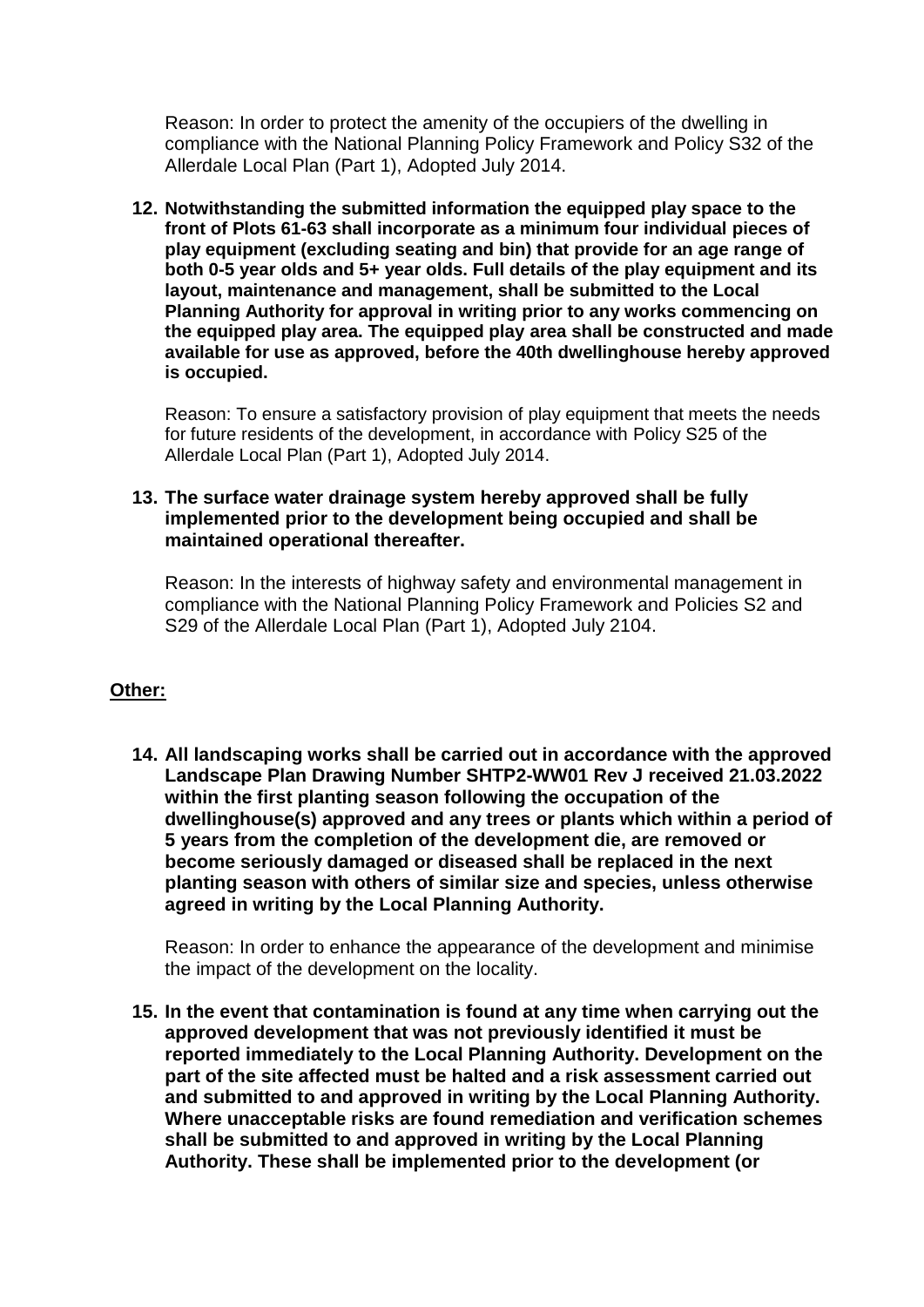#### **relevant phase of development) being brought into use. All works shall be undertaken in accordance with current UK guidance, particularly CLR11.**

Reason: To minimise any risk arising from any possible contamination from the development to the local environment in compliance with the National Planning Policy Framework and Policy S30 of the Allerdale Local Plan (Part 1), Adopted July 2014.

### **16.The works shall be implemented solely in accordance with the mitigations measures outlined in Section 7 of the Preliminary Ecological Appraisal.**

Reason: To safeguard the habitat of protected species in compliance with the National Planning Policy Framework and Policy S35 of the Allerdale Local Plan (Part 1), Adopted July 2014.

#### **17. The development shall be carried out in strict accordance with the approved Construction Management Plan. The site operating hours shall be restricted to 7.30am – 6:00pm Monday to Friday, 8:00am – 1:00pm Saturdays and no working on Sundays or Bank Holidays.**

Reason: In the interest of highway safety and preserving the amenity of neighbouring residents, in compliance with the National Planning Policy Framework and Policy S32 of the Allerdale Local Plan (Part 1), Adopted July 2014.